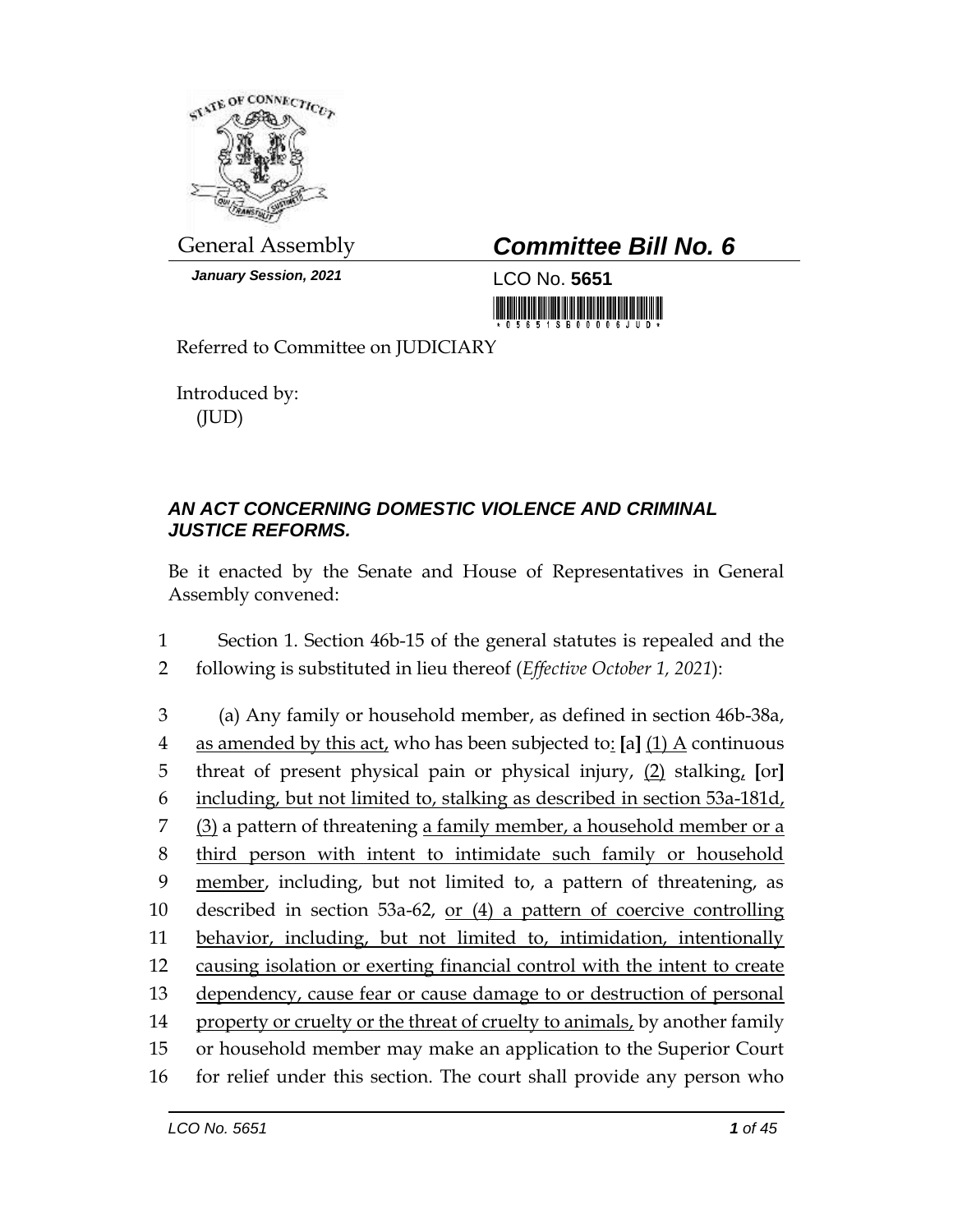applies for relief under this section with the information set forth in section 46b-15b.

 (b) The application form shall allow the applicant, at the applicant's option, to indicate whether the respondent holds a permit to carry a pistol or revolver, an eligibility certificate for a pistol or revolver, a long gun eligibility certificate or an ammunition certificate or possesses one or more firearms or ammunition. The application shall be accompanied by **[**an affidavit made under oath which includes a brief**]** a statement of 25 the conditions from which relief is sought made under penalty of false 26 statement pursuant to section 53a-157b. Upon receipt of the application the court shall order that a hearing on the application be held not later than fourteen days from the date of the order except that, if the application indicates that the respondent holds a permit to carry a pistol or revolver, an eligibility certificate for a pistol or revolver, a long gun eligibility certificate or an ammunition certificate or possesses one or more firearms or ammunition, and the court orders an ex parte order, the court shall order that a hearing be held on the application not later than seven days from the date on which the ex parte order is issued. The court, in its discretion, may make such orders as it deems appropriate for the protection of the applicant and such dependent children or other persons as the court sees fit. In making such orders ex parte, the court, in its discretion, may consider relevant court records if the records are available to the public from a clerk of the Superior Court or on the Judicial Branch's Internet web site. In addition, at the time of the hearing, the court, in its discretion, may also consider a report prepared by the family services unit of the Judicial Branch that may include, as available: Any existing or prior orders of protection obtained from the protection order registry; information on any pending criminal case or past criminal case in which the respondent was convicted of a violent crime; any outstanding arrest warrant for the respondent; and the respondent's level of risk based on a risk assessment tool utilized by the Court Support Services Division. The report may also include information pertaining to any pending or disposed family matters case involving the applicant and respondent. Any report provided by the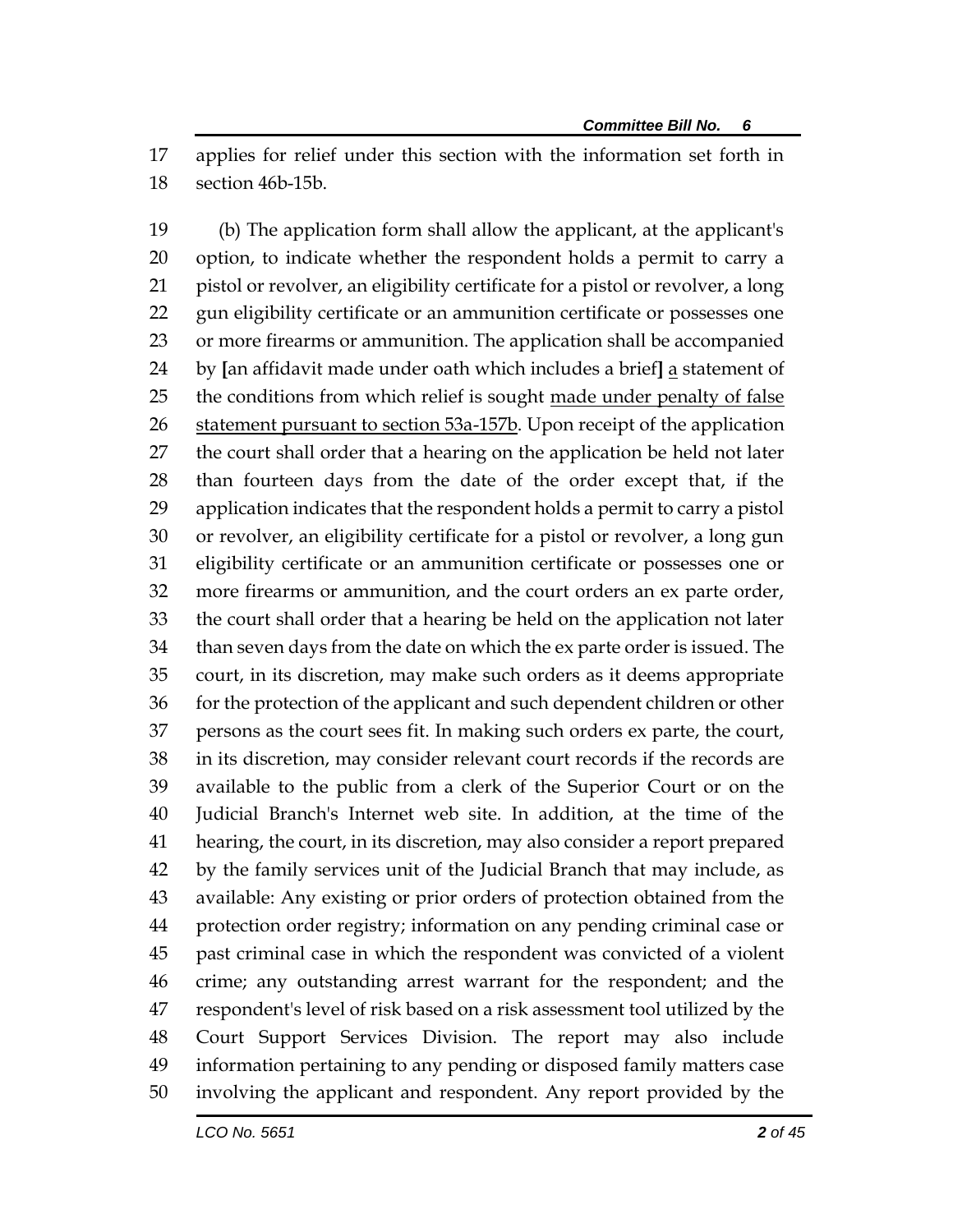Court Support Services Division to the court shall also be provided to the applicant and respondent. Such orders may include temporary child custody or visitation rights, and such relief may include, but is not limited to, an order enjoining the respondent from (1) imposing any restraint upon the person or liberty of the applicant; (2) threatening, harassing, assaulting, molesting, sexually assaulting or attacking the applicant; or (3) entering the family dwelling or the dwelling of the applicant. Such order may include provisions necessary to protect any animal owned or kept by the applicant including, but not limited to, an order enjoining the respondent from injuring or threatening to injure such animal. If an applicant alleges an immediate and present physical danger to the applicant, the court may issue an ex parte order granting such relief as it deems appropriate. If a postponement of a hearing on the application is requested by either party and granted, the ex parte order shall not be continued except upon agreement of the parties or by order of the court for good cause shown. If a hearing on the application is scheduled or an ex parte order is granted and the court is closed on the scheduled hearing date, the hearing shall be held on the next day the court is open and any such ex parte order shall remain in effect until the date of such hearing. If the applicant is under eighteen years of age, a parent, guardian or responsible adult who brings the application as next friend of the applicant may not speak on the applicant's behalf at such hearing unless there is good cause shown as to why the applicant is unable to speak on his or her own behalf, except that nothing in this subsection shall preclude such parent, guardian or responsible adult from testifying as a witness at such hearing. As used in this subsection, "violent crime" includes: (A) An incident resulting in physical harm, bodily injury or assault; (B) an act of threatened violence that constitutes fear of imminent physical harm, bodily injury or assault, including, but not limited to, stalking or a pattern of threatening; (C) verbal abuse or argument if there is a present danger and likelihood that physical violence will occur; and (D) cruelty to animals as set forth in section 53- 247.

(c) If the court issues an ex parte order pursuant to subsection (b) of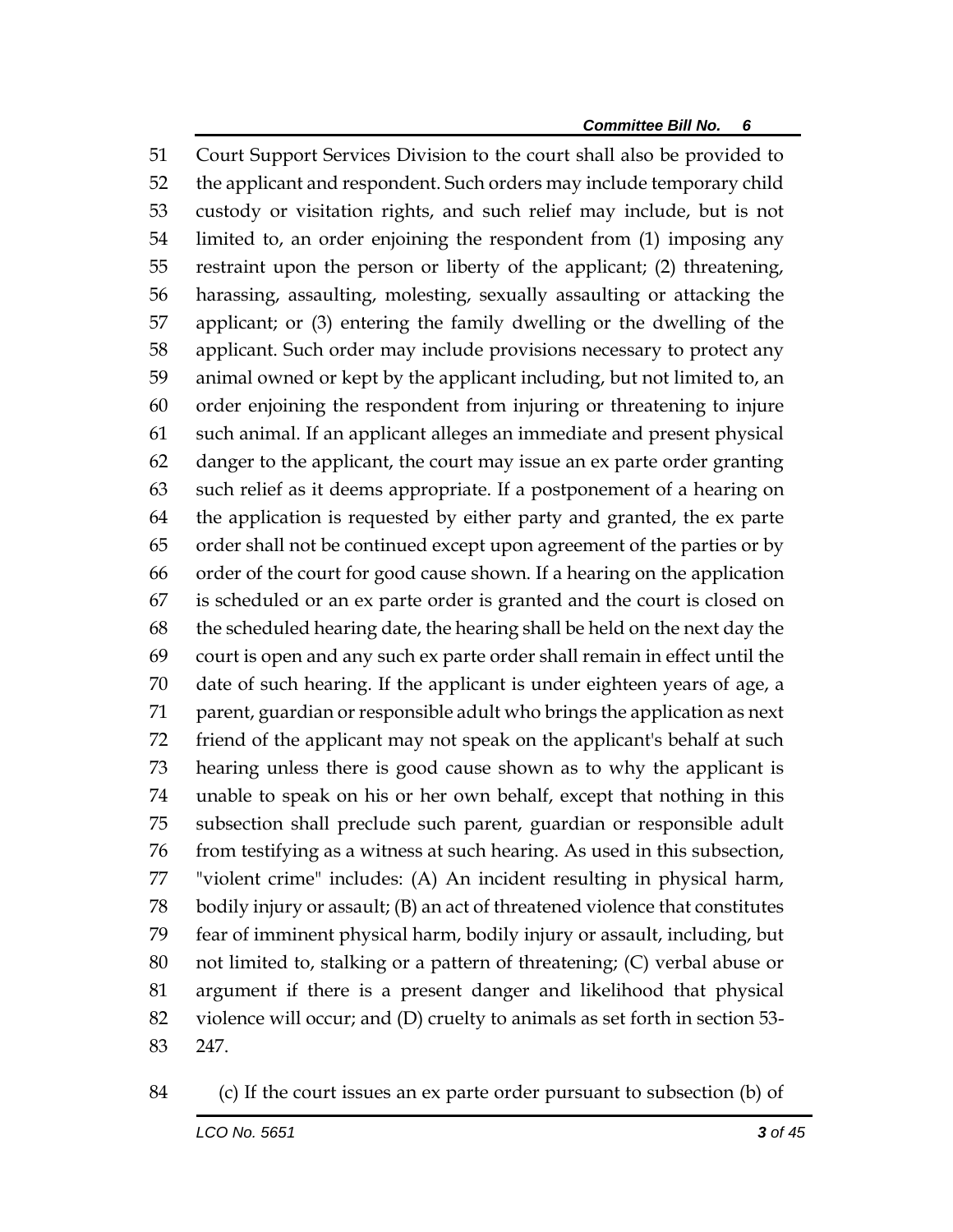this section and service has not been made on the respondent in conformance with subsection (h) of this section, upon request of the applicant, the court shall, based on the information contained in the original application, extend any ex parte order for an additional period not to exceed fourteen days from the originally scheduled hearing date. The clerk shall prepare a new order of hearing and notice containing the new hearing date, which shall be served upon the respondent in accordance with the provisions of subsection (h) of this section.

 (d) Any ex parte restraining order entered under subsection (b) of this section in which the applicant and respondent are spouses, or persons who have a dependent child or children in common and who live together, may include, if no order exists, and if necessary to maintain the safety and basic needs of the applicant or the dependent child or children in common of the applicant and respondent, in addition to any orders authorized under subsection (b) of this section, any of the following: (1) An order prohibiting the respondent from (A) taking any action that could result in the termination of any necessary utility services or necessary services related to the family dwelling or the dwelling of the applicant, (B) taking any action that could result in the cancellation, change of coverage or change of beneficiary of any health, automobile or homeowners insurance policy to the detriment of the applicant or the dependent child or children in common of the applicant and respondent, or (C) transferring, encumbering, concealing or disposing of specified property owned or leased by the applicant; or (2) an order providing the applicant with temporary possession of an automobile, checkbook, documentation of health, automobile or homeowners insurance, a document needed for purposes of proving identity, a key or other necessary specified personal effects.

 (e) At the hearing on any application under this section, if the court grants relief pursuant to subsection (b) of this section and the applicant and respondent are spouses, or persons who have a dependent child or children in common and who live together, and if necessary to maintain the safety and basic needs of the applicant or the dependent child or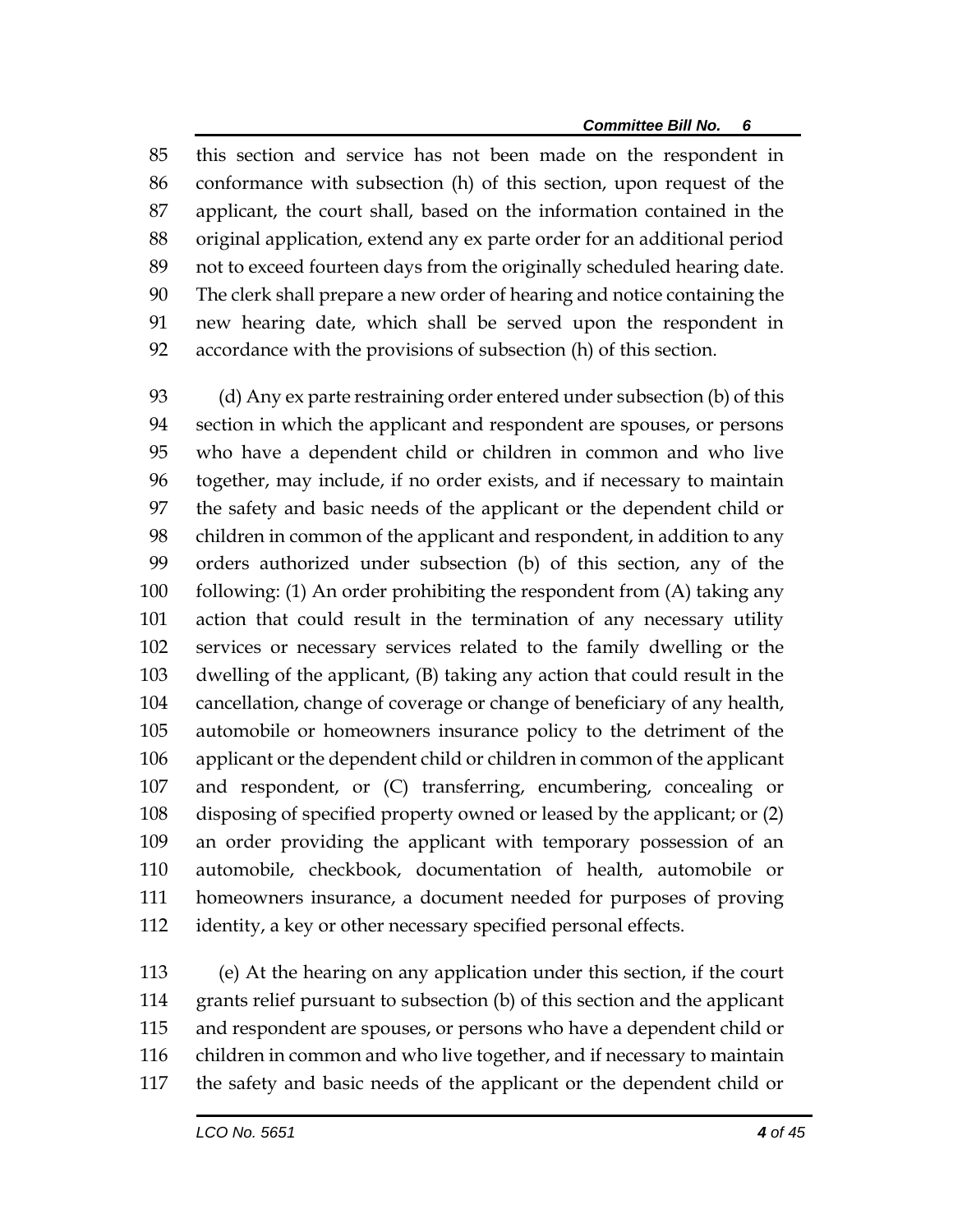children in common of the applicant and respondent, any orders entered by the court may include, in addition to the orders authorized under subsection (b) of this section, any of the following: (1) An order 121 prohibiting the respondent from (A) taking any action that could result in the termination of any necessary utility services or services related to the family dwelling or the dwelling of the applicant, (B) taking any action that could result in the cancellation, change of coverage or change of beneficiary of any health, automobile or homeowners insurance policy to the detriment of the applicant or the dependent child or children in common of the applicant and respondent, or (C) transferring, encumbering, concealing or disposing of specified property owned or leased by the applicant; (2)an order providing the applicant with temporary possession of an automobile, checkbook, documentation of health, automobile or homeowners insurance, a document needed for purposes of proving identity, a key or other necessary specified personal effects; or (3) an order that the respondent: (A) Make rent or mortgage payments on the family dwelling or the dwelling of the applicant and the dependent child or children in common of the applicant and respondent, (B) maintain utility services or other necessary services related to the family dwelling or the dwelling of the applicant and the dependent child or children in common of the applicant and respondent, (C) maintain all existing health, automobile or homeowners insurance coverage without change in coverage or beneficiary designation, or (D) provide financial support for the benefit of any dependent child or children in common of the applicant and the respondent, provided the respondent has a legal duty to support such child or children and the ability to pay. The court shall not enter any order of financial support without sufficient evidence as to the ability to pay, including, but not limited to, financial affidavits. If at the hearing no order is entered under this subsection or subsection (d) of this section, no such order may be entered thereafter pursuant to this section. Any order entered pursuant to this subsection shall not be subject to modification and shall expire one hundred twenty days after the date of issuance or upon issuance of a superseding order, whichever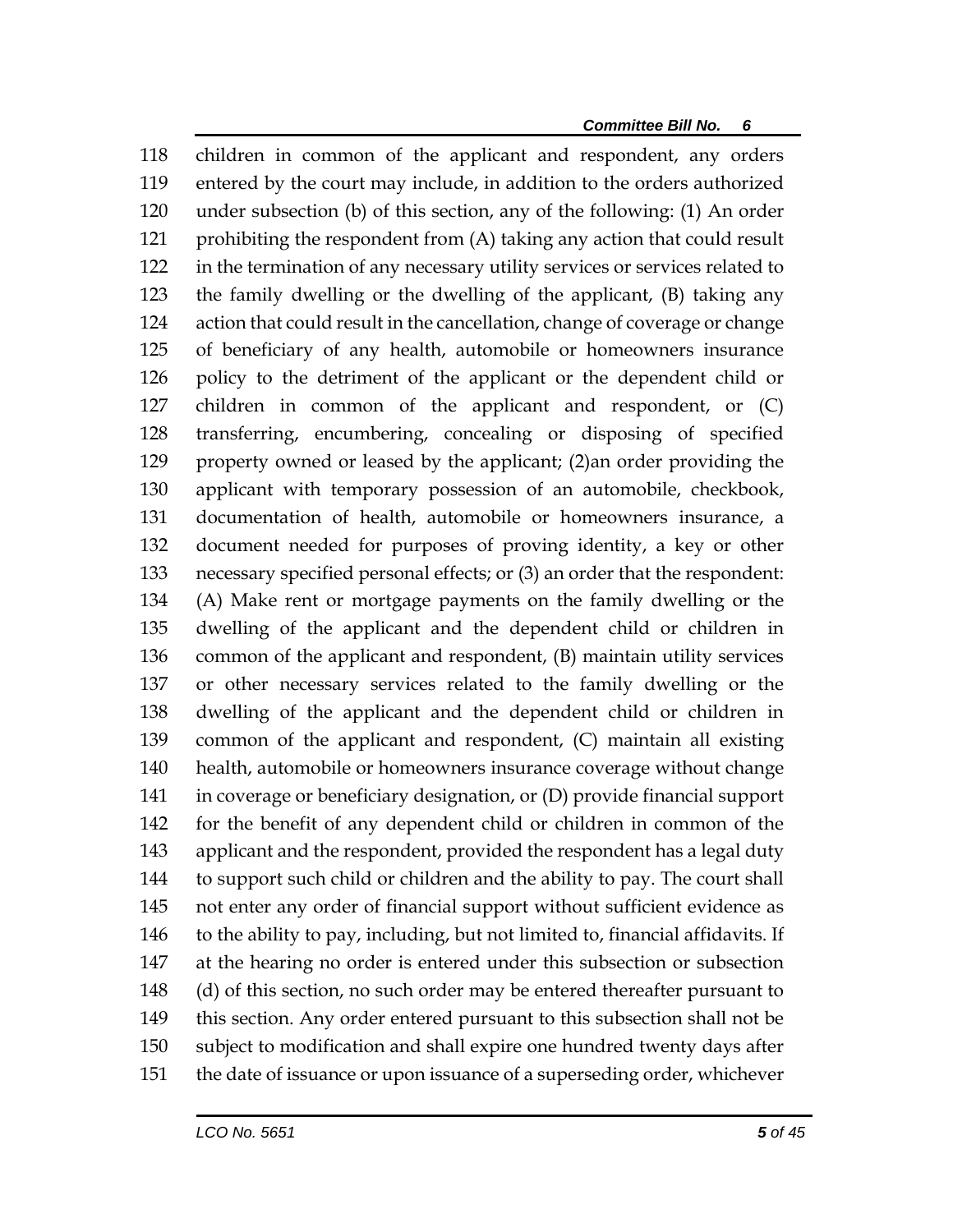occurs first. Any amounts not paid or collected under this subsection or subsection (d) of this section may be preserved and collectible in an action for dissolution of marriage, custody, paternity or support.

 (f) Every order of the court made in accordance with this section shall contain the following language: (1) "This order may be extended by the court beyond one year. In accordance with section 53a-107 of the Connecticut general statutes, entering or remaining in a building or any other premises in violation of this order constitutes criminal trespass in the first degree. This is a criminal offense punishable by a term of imprisonment of not more than one year, a fine of not more than two thousand dollars or both."; and (2) "In accordance with section 53a-223b of the Connecticut general statutes, any violation of subparagraph (A) or (B) of subdivision (2) of subsection (a) of section 53a-223b constitutes criminal violation of a restraining order which is punishable by a term of imprisonment of not more than five years, a fine of not more than five thousand dollars, or both. Additionally, any violation of subparagraph (C) or (D) of subdivision (2) of subsection (a) of section 53a-223b constitutes criminal violation of a restraining order which is punishable 170 by a term of imprisonment of not more than ten years, a fine of not more 171 than ten thousand dollars, or both.".

 (g) No order of the court shall exceed one year, except that an order may be extended by the court upon motion of the applicant for such additional time as the court deems necessary. If the respondent has not appeared upon the initial application, service of a motion to extend an order may be made by first-class mail directed to the respondent at the respondent's last-known address.

 (h) (1) The applicant shall cause notice of the hearing pursuant to subsection (b) of this section and a copy of the application and the applicant's **[**affidavit**]** statement of the specific facts that form the basis for relief made under penalty of false statement pursuant to section 53a- 157b and of any ex parte order issued pursuant to subsection (b) of this section to be served on the respondent not less than three days before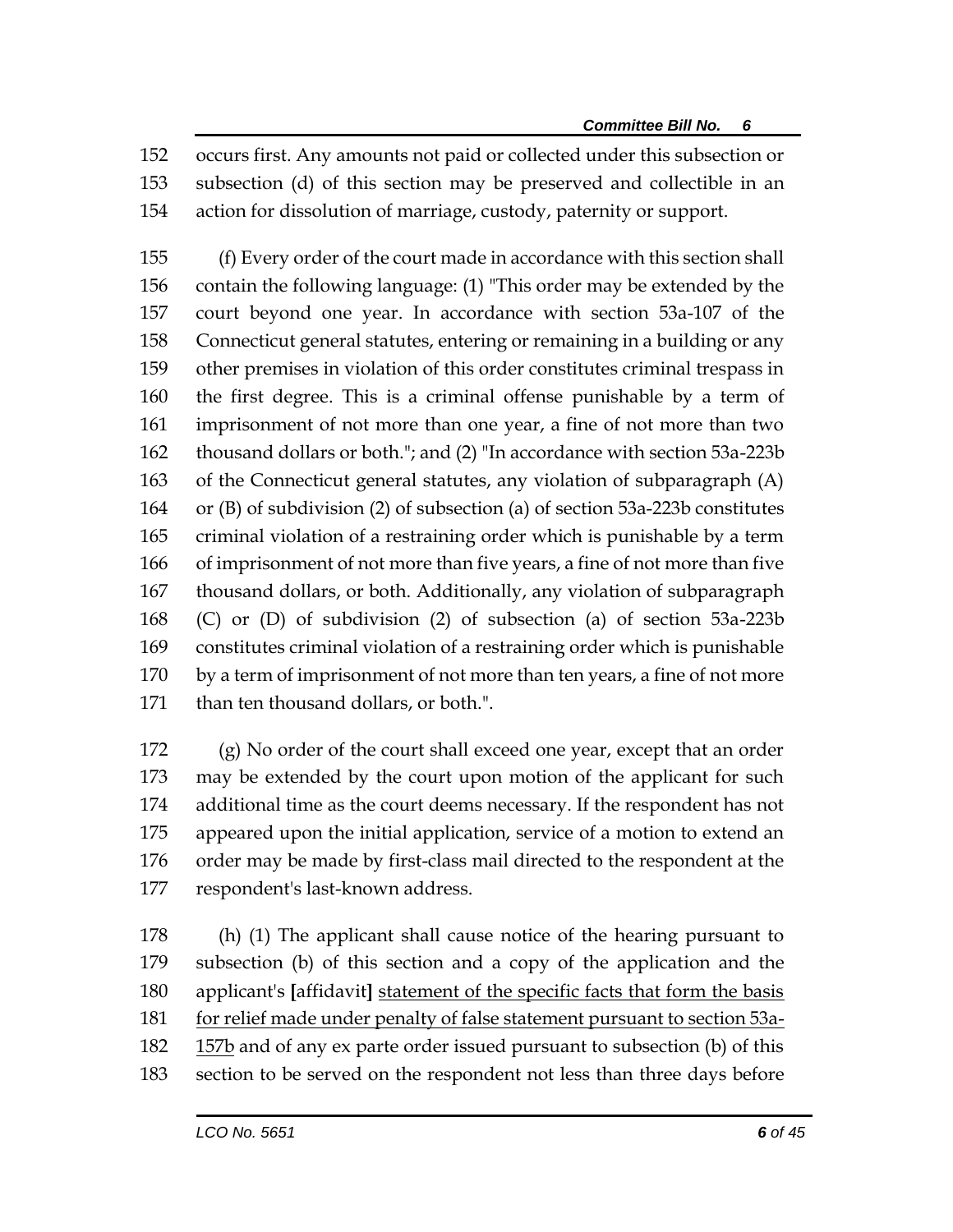the hearing. A proper officer responsible for executing such service shall accept all documents in an electronic format, if presented to such officer in such format. The cost of such service shall be paid for by the Judicial Branch.

 (2) When (A) an application indicates that a respondent holds a permit to carry a pistol or revolver, an eligibility certificate for a pistol or revolver, a long gun eligibility certificate or an ammunition certificate or possesses one or more firearms or ammunition, and (B) the court has issued an ex parte order pursuant to this section, the proper officer responsible for executing service shall, whenever possible, provide in- hand service and, prior to serving such order, shall (i) provide notice to the law enforcement agency for the town in which the respondent will be served concerning when and where the service will take place, and (ii) send, or cause to be sent by facsimile or other means, a copy of the application, the applicant's **[**affidavit**]** statement of the specific facts that form the basis for relief made under penalty of false statement pursuant to section 53a-157b, the ex parte order and the notice of hearing to such law enforcement agency, and (iii) request that a police officer from the law enforcement agency for the town in which the respondent will be served be present when service is executed by the proper officer. Upon receiving a request from a proper officer under the provisions of this subdivision, the law enforcement agency for the town in which the respondent will be served may designate a police officer to be present when service is executed by the proper officer.

 (3) Upon the granting of an ex parte order, the clerk of the court shall provide two copies of the order to the applicant. Upon the granting of an order after notice and hearing, the clerk of the court shall provide two copies of the order to the applicant and a copy to the respondent. Every order of the court made in accordance with this section after notice and hearing shall be accompanied by a notification that is consistent with the full faith and credit provisions set forth in 18 USC 2265(a), as amended from time to time. Immediately after making service on the respondent, the proper officer shall (A) send or cause to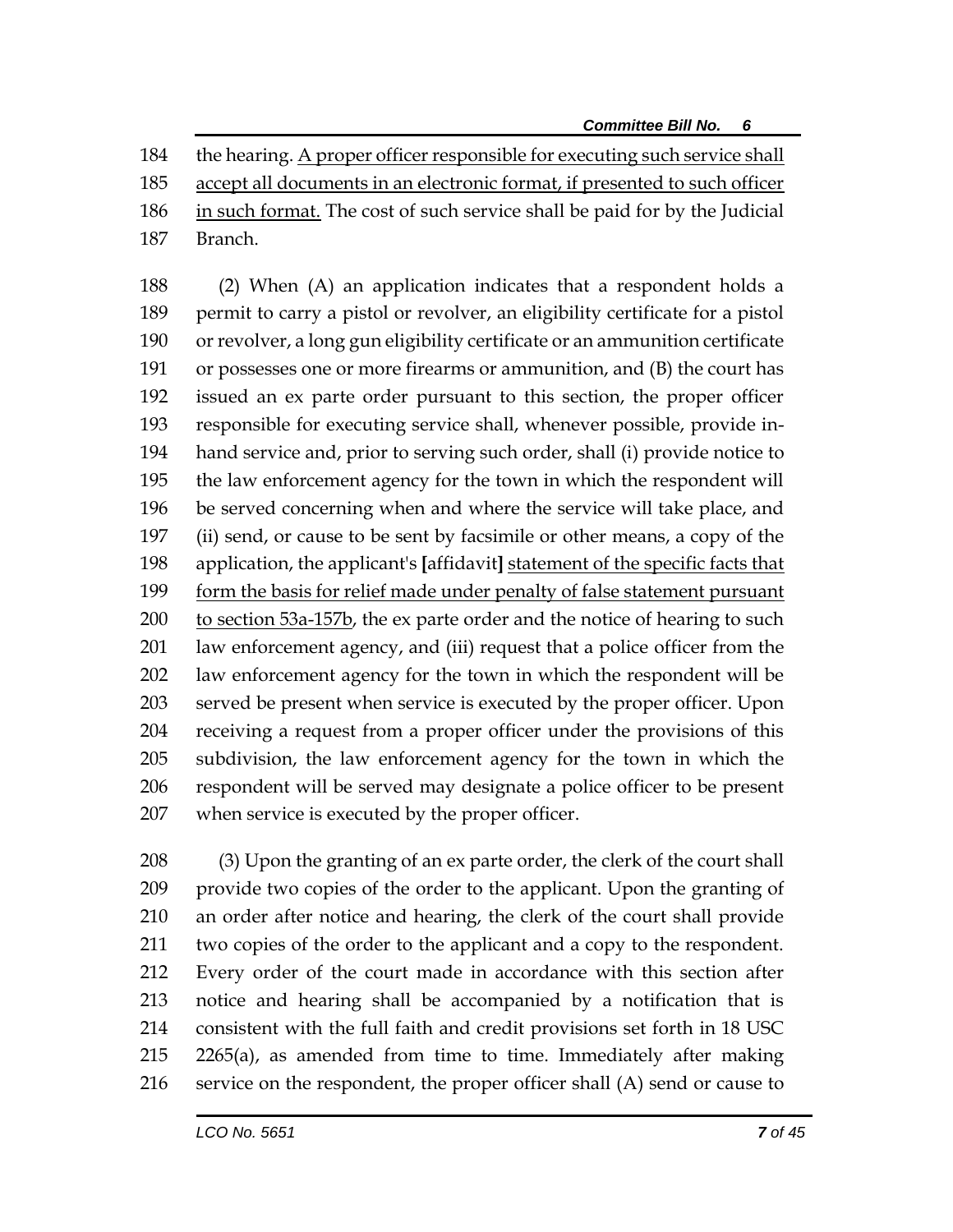be sent, by facsimile or other means, a copy of the application, or the information contained in such application, stating the date and time the respondent was served, to the law enforcement agency or agencies for 220 the town in which the applicant resides, the town in which the applicant is employed and the town in which the respondent resides, and (B) as soon as possible, but not later than two hours after the time that service is executed, input into the Judicial Branch's Internet-based service tracking system the date, time and method of service. If, prior to the date of the scheduled hearing, service has not been executed, the proper officer shall input into such service tracking system that service was unsuccessful. The clerk of the court shall send, by facsimile or other means, a copy of any ex parte order and of any order after notice and hearing, or the information contained in any such order, to the law enforcement agency or agencies for the town in which the applicant resides, the town in which the applicant is employed and the town in which the respondent resides, within forty-eight hours of the issuance of such order. If the victim, or victim's minor child protected by such order, is enrolled in a public or private elementary or secondary school, including a technical education and career school, or an institution of higher education, as defined in section 10a-55, the clerk of the court shall, upon the request of the victim, send, by facsimile or other means, a copy of such ex parte order or of any order after notice and hearing, or the information contained in any such order, to such school or institution of higher education, the president of any institution of higher 241 education at which the victim, or victim's minor child protected by such order, is enrolled and the special police force established pursuant to section 10a-156b, if any, at the institution of higher education at which the victim, or victim's minor child protected by such order, is enrolled, if the victim provides the clerk with the name and address of such school or institution of higher education.

 (i) A caretaker who is providing shelter in his or her residence to a person sixty years or older shall not be enjoined from the full use and enjoyment of his or her home and property. The Superior Court may make any other appropriate order under the provisions of this section.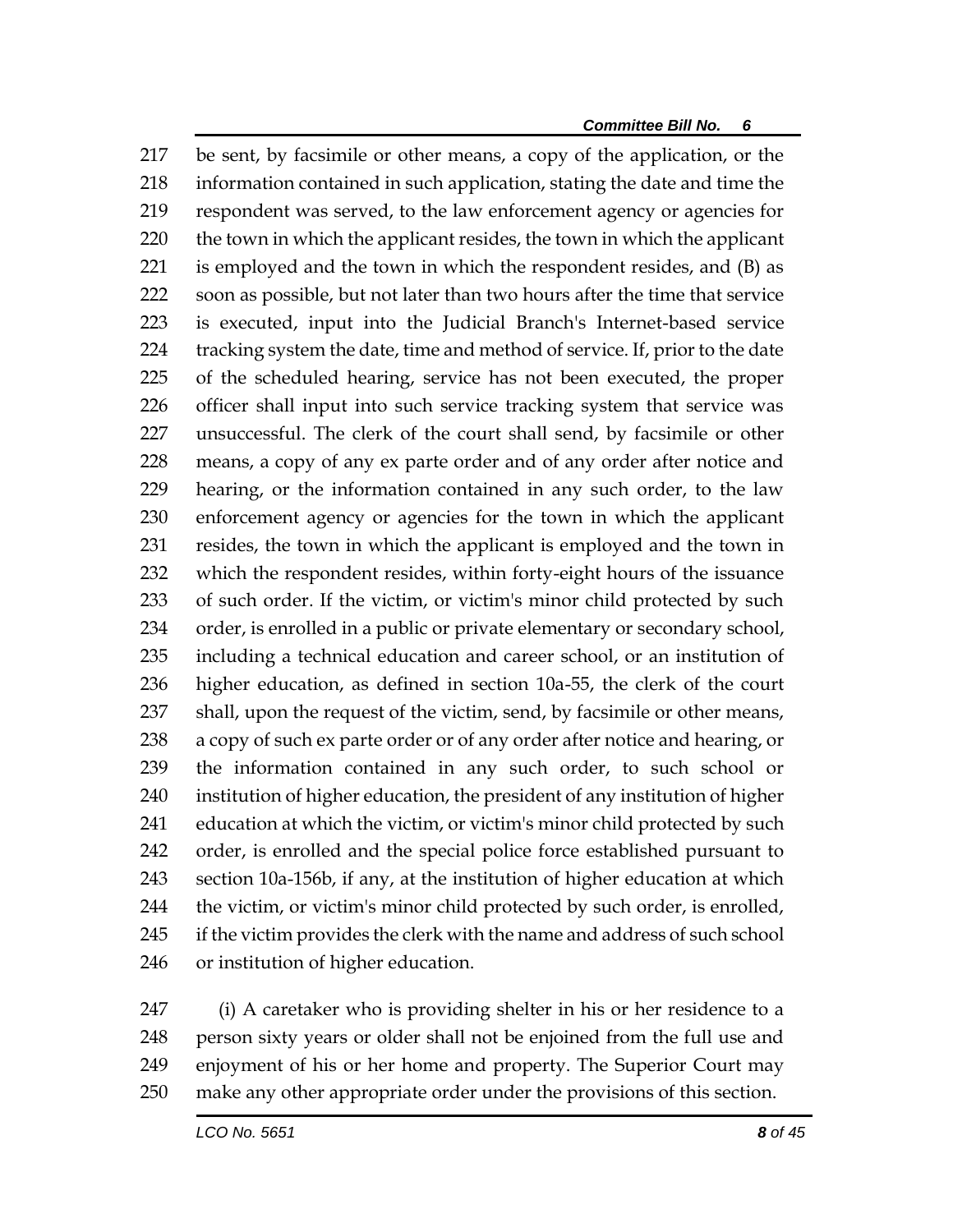(j) When a motion for contempt is filed for violation of a restraining order, there shall be an expedited hearing. Such hearing shall be held within five court days of service of the motion on the respondent, provided service on the respondent is made not less than twenty-four hours before the hearing. If the court finds the respondent in contempt for violation of an order, the court may impose such sanctions as the court deems appropriate.

 (k) An action under this section shall not preclude the applicant from seeking any other civil or criminal relief.

 (l) For purposes of this section, "police officer" means a state police officer or a sworn member of a municipal police department and "law enforcement agency" means the Division of State Police within the Department of Emergency Services and Public Protection or any municipal police department.

 Sec. 2. Section 51-27h of the general statutes is repealed and the following is substituted in lieu thereof (*Effective October 1, 2021*):

 The Chief Court Administrator shall provide in each court where family matters or family violence matters are heard or where a domestic violence docket, as defined in section 51-181e, is located a secure room 270 for victims of family violence crimes and advocates for victims of family violence crimes which is separate from any public or private area of the court intended to accommodate the respondent or defendant or the respondent's or defendant's family, friends, attorneys or witnesses and separate from the office of the state's attorney, provided such a room is available and the use of such room is practical, except that any courthouse constructed on or after July 1, 2021, shall include such a room.

 Sec. 3. Section 51-27i of the general statutes is repealed and the following is substituted in lieu thereof (*Effective October 1, 2021*):

(a) As used in this section: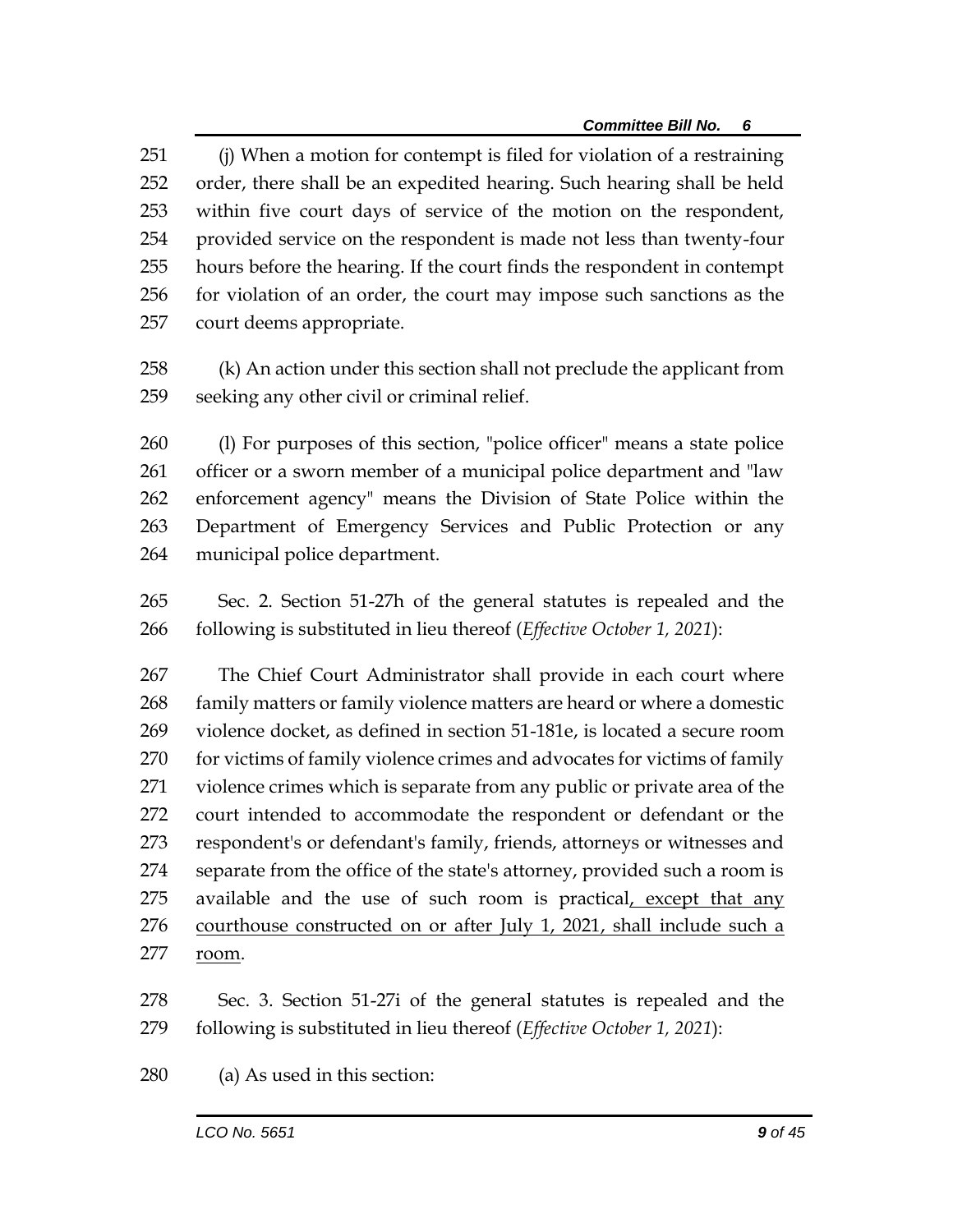(1) "Domestic violence agency" means any office, shelter, host home or agency offering assistance to victims of domestic violence through crisis intervention, emergency shelter referral and medical and legal advocacy, and which meets the Department of Social Services' criteria of service provision for such agencies.

 (2) "Family violence victim advocate" means a person (A) who is employed by and under the control of a direct service supervisor of a domestic violence agency, (B) who has undergone a minimum of twenty hours of training which shall include, but not be limited to, the dynamics of domestic violence, crisis intervention, communication skills, working with diverse populations, an overview of the state criminal justice and civil family court systems and information about state and community resources for victims of domestic violence, (C) who is certified as a counselor by the domestic violence agency that provided such training, and (D) whose primary purpose is the rendering of advice, counsel and assistance to, and the advocacy of the cause of, victims of domestic violence.

 (b) The Chief Court Administrator shall permit one or more family violence victim advocates to provide services to victims of domestic violence in (1) the Family Division of the Superior Court in **[**one or more judicial districts**]** each judicial district, and (2) each geographical area 302 court in the state.

 (c) Notwithstanding any provision of the general statutes, upon request, a family violence victim advocate providing services in the Family Division of the Superior Court or a geographical area court shall be provided with a copy of any police report in the possession of the state's attorney, the Division of State Police within the Department of Emergency Services and Public Protection, any municipal police department or any other law enforcement agency that the family violence victim advocate requires to perform the responsibilities and duties set forth in subsection (b) of this section.

Sec. 4. Subdivision (3) of section 46b-38a of the general statutes is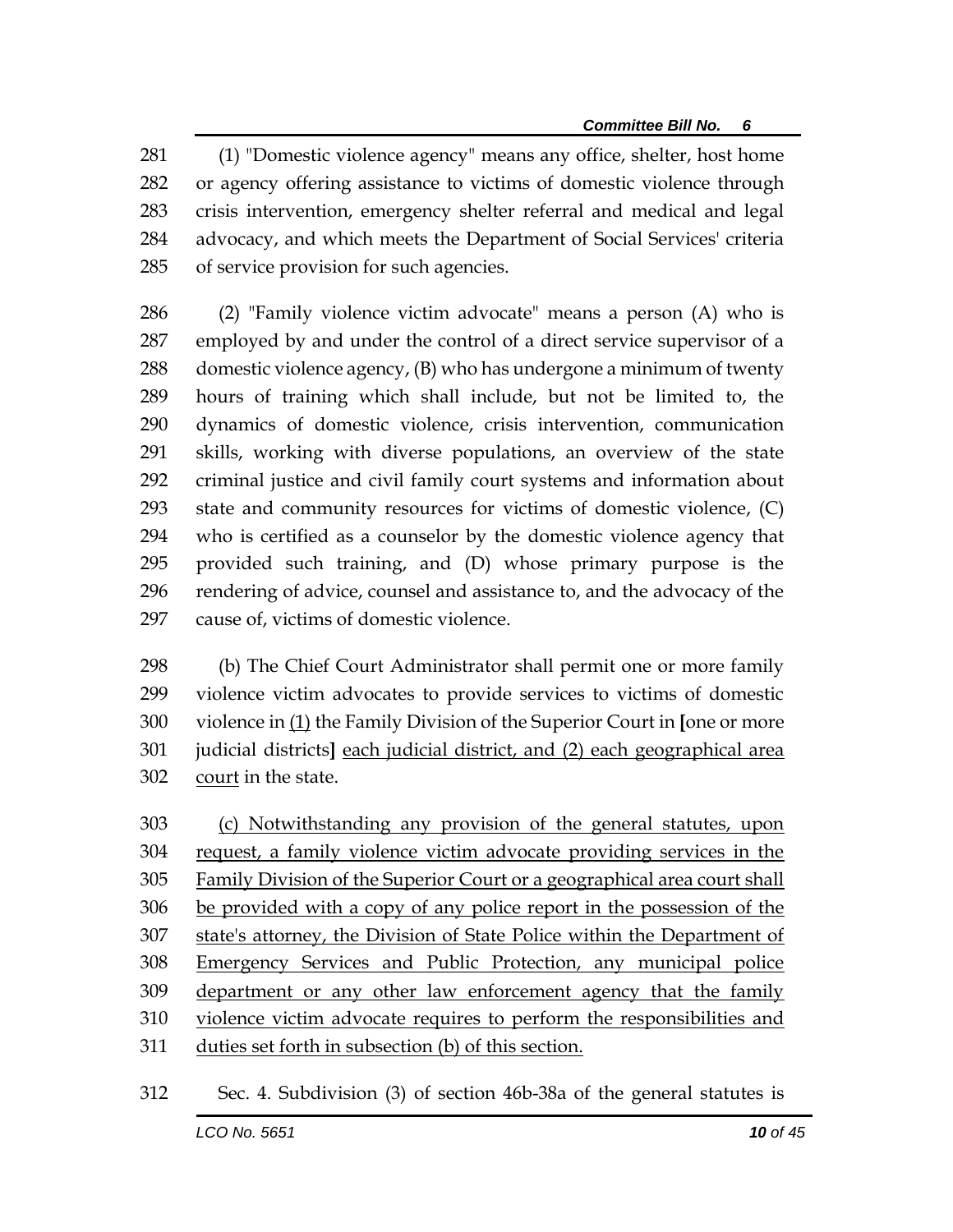repealed and the following is substituted in lieu thereof (*Effective October 1, 2021*):

 (3) "Family violence crime" means a crime as defined in section 53a- 24, other than a delinquent act, as defined in section 46b-120, which, in addition to its other elements, contains as an element thereof an act of family violence to a family or household member. "Family violence crime" includes any violation of section 53a-222, 53a-222a, 53a-223, 53a- 223a or 53a-223b when the condition of release or court order is issued for an act of family violence or a family violence crime. "Family violence crime" does not include acts by parents or guardians disciplining minor children unless such acts constitute abuse.

 Sec. 5. Subdivision (5) of subsection (g) of section 46b-38b of the general statutes is repealed and the following is substituted in lieu thereof (*Effective July 1, 2021*):

 (5) (A) On and after July 1, **[**2010**]** 2021, each law enforcement agency shall designate at least one officer with supervisory duties to expeditiously process, upon request of a victim of family violence or other crime who is applying for U Nonimmigrant Status **[**(A)**]** (i) a certification of helpfulness on Form I-918, Supplement B, or any subsequent corresponding form designated by the United States Department of Homeland Security, confirming that the victim of family violence or other crime has been helpful, is being helpful **[**,**]** or is likely to be helpful in the investigation or prosecution of the criminal activity, and **[**(B)**]** (ii) any subsequent certification required by the victim. As 337 used in this subparagraph, "expeditiously" means not later than sixty days after the date of receipt of the request for certification of helpfulness, or not later than fourteen days after the date of receipt of such request if (I) the victim is in federal immigration removal proceedings or detained, or (II) the victim's child, parents or siblings would become ineligible for an immigration benefit by virtue of the victim or the sibling of such victim attaining the age of eighteen years, or the victim's child attaining the age of twenty-one years.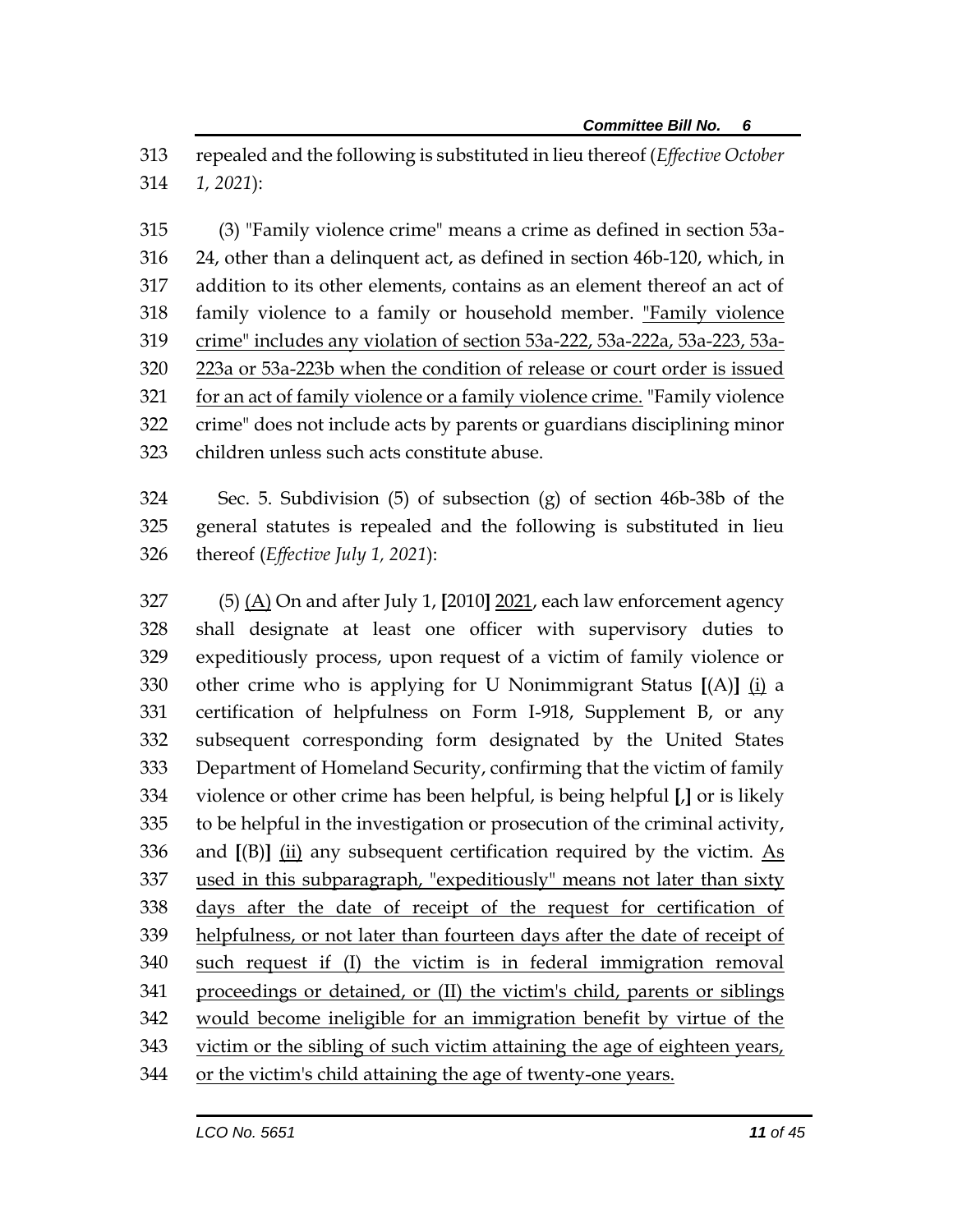(B) By signing a certification of helpfulness, the officer or agency is not making a determination of eligibility for U Nonimmigrant Status. The officer or agency is solely providing information required by the United States Department of Homeland Security on such form as is required by said department and certifying that: (i) The requesting individual or his or her family member is a victim of one of the enumerated crimes eligible for U Nonimmigrant Status, (ii) the victim possesses or possessed information regarding that crime, (iii) the victim has been, is being or is likely to be helpful in an investigation of that crime, and (iv) the victim has not failed or refused to provide reasonably 355 requested information or assistance. A current or ongoing investigation, filing of criminal charges, prosecution or conviction are not required for a victim to request and obtain certification under this subdivision.

 Sec. 6. Section 17b-105a of the general statutes is repealed and the following is substituted in lieu thereof (*Effective July 1, 2021*):

 (a) The Commissioner of Social Services shall seek a waiver from federal law to allow persons who live in an area in which (1) the unemployment rate is greater than ten per cent, or (2) there is an insufficient number of jobs to provide such persons with employment, to be exempt from the three-month participation limit of the supplemental nutrition assistance program implemented pursuant to the Food and Nutrition Act of 2008.

 (b) The Commissioner of Social Services shall implement vehicle evaluation provisions in accordance with 7 CFR 273.8(f)(4).

 (c) The Commissioner of Social Services, pursuant to 7 USC 2014(e)(6), shall implement the federal option to mandate the use of a standard utility allowance, to be used in place of actual utility costs, for purposes of calculating the excess shelter deduction of applicants for, or recipients of, supplemental nutrition assistance program benefits. Pursuant to 7 USC 2014(e)(6)(C)(iii)(III), the commissioner shall not prorate a standard utility allowance based upon the fact that an assisted household shares the utility with an individual who is not a member of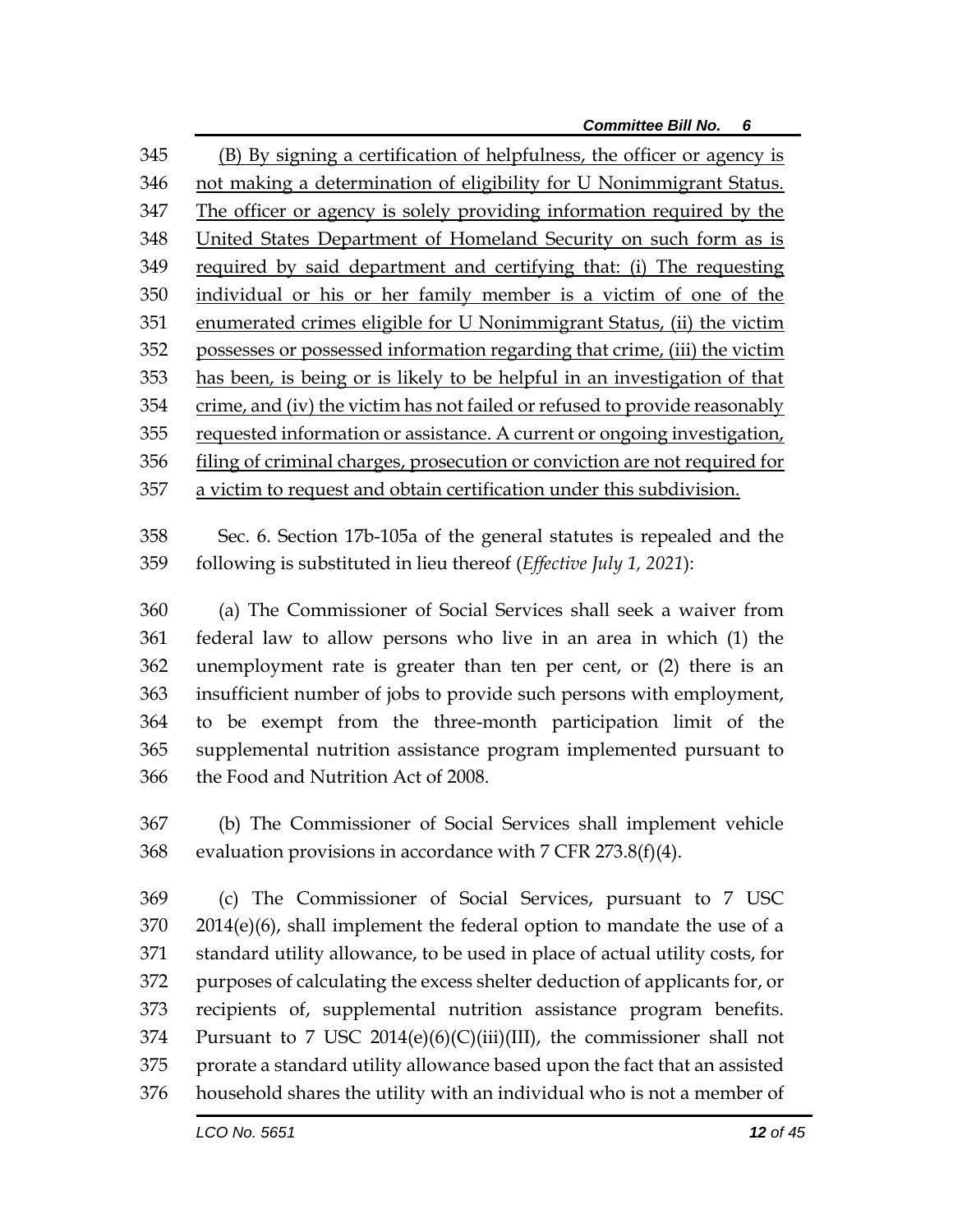## the assisted household.

| 378 | (d) The Commissioner of Social Services, to the extent permissible       |  |
|-----|--------------------------------------------------------------------------|--|
| 379 | under federal law, shall (1) expedite supplemental nutrition assistance  |  |
| 380 | program eligibility determinations for a victim of domestic violence, as |  |
| 381 | defined in section 17b-112a, and (2) provide an eligible victim          |  |
| 382 | temporary supplemental nutrition assistance program benefits for not     |  |
| 383 | less than ninety days before redetermining eligibility for benefits. In  |  |
| 384 | conducting an expedited initial eligibility determination, the           |  |
| 385 | commissioner shall subtract from such victim's household income the      |  |
| 386 | income of any spouse, domestic partner or other household member         |  |
| 387 | credibly accused by such victim of domestic violence. For purposes of    |  |
| 388 | this subsection, allegations of domestic violence may be substantiated   |  |
| 389 | by the commissioner pursuant to the provisions of subsection (b) of      |  |
| 390 | section 17b-112a.                                                        |  |

 Sec. 7. Subsections (b) and (c) of section 17b-749 of the general statutes are repealed and the following is substituted in lieu thereof (*Effective July 1, 2021*):

 (b) The commissioner shall establish income standards for applicants and recipients at a level to include a family with gross income up to fifty per cent of the state-wide median income, except the commissioner: (1) **[**may**]** May increase the income level up to the maximum level allowed under federal law, (2) upon the request of the Commissioner of Children and Families, may waive the income standards for adoptive families so that children adopted **[**on or after October 1, 1999,**]** from the Department of Children and Families are eligible for the child care subsidy program, **[**and (3) on and after March 1, 2003,**]** (3) shall waive the income standards for not less than ninety days from the date of application for a victim of domestic violence, as defined in section 17b-112a, at which time the commissioner shall redetermine eligibility based upon the 406 income standards, and (4) shall reduce the income eligibility level to up to fifty-five per cent of the state-wide median income for applicants and recipients who qualify based on their loss of eligibility for temporary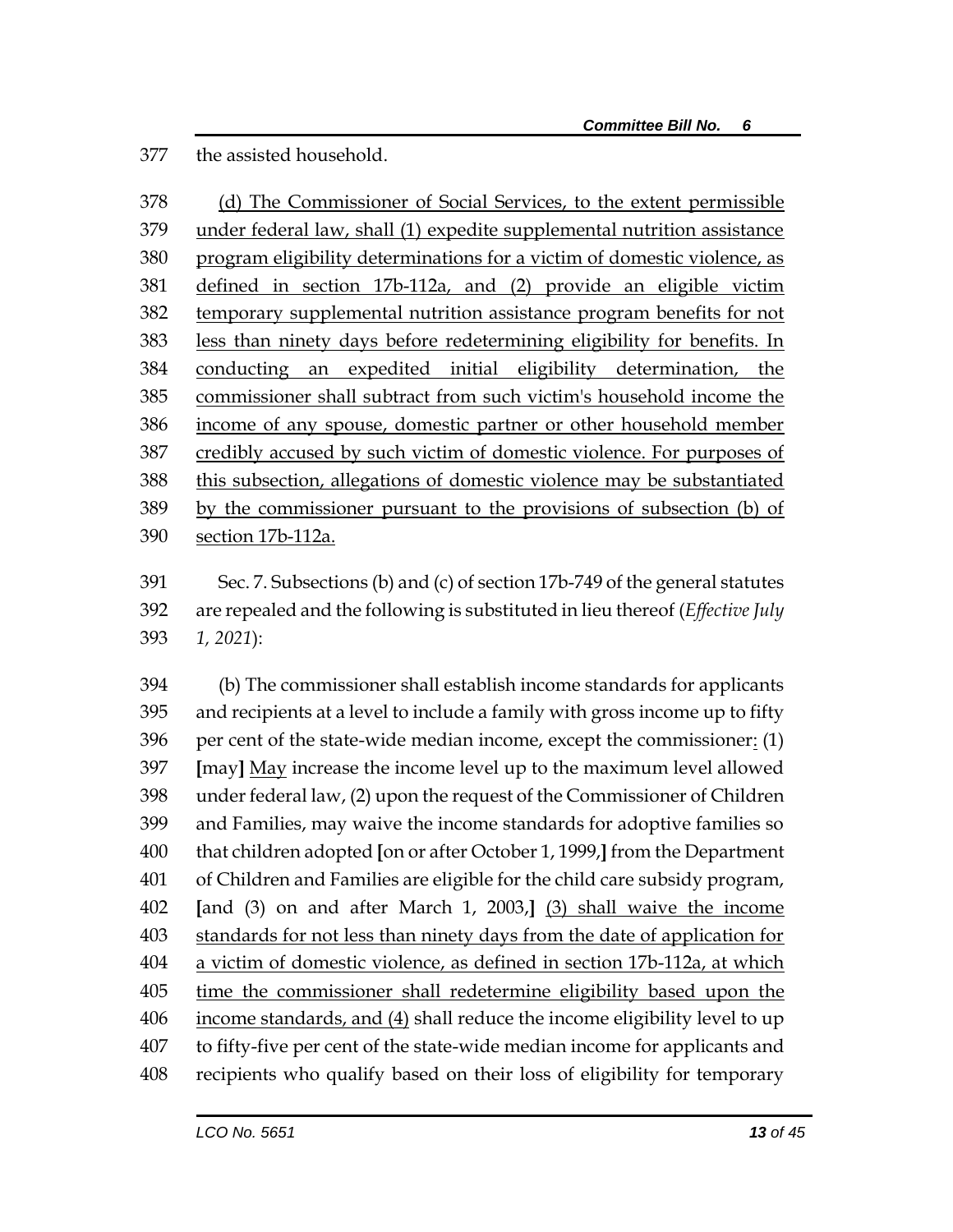family assistance. For purposes of this subsection, allegations of domestic violence may be substantiated by the commissioner pursuant to the provisions of subsection (b) of section 17b-112a. The commissioner may adopt regulations in accordance with chapter 54 to establish income criteria and durational requirements for such waiver of income standards.

 (c) The commissioner, in consultation with the Commissioner of Social Services, shall establish eligibility and program standards including, but not limited to: (1) A priority intake and eligibility system 418 with preference given to serving (A) victims of domestic violence, as 419 defined in section 17b-112a, (B) recipients of temporary family assistance who are employed or engaged in employment activities under the Department of Social Services' "Jobs First" program, **[**(B)**]** (C) working families whose temporary family assistance was discontinued not more than five years prior to the date of application for the child care subsidy program, **[**(C)**]** (D) teen parents, **[**(D)**]** (E) low-income working families, **[**(E)**]** (F) adoptive families of children who were adopted from the Department of Children and Families and who are granted a waiver of income standards under subdivision (2) of subsection (b) of this section, and **[**(F)**]** (G) working families who are at risk of welfare dependency; (2) health and safety standards for child care providers not required to be licensed; (3) a reimbursement system for child care services which account for differences in the age of the child, number of children in the family, the geographic region and type of care provided by licensed and unlicensed caregivers, the cost and type of services provided by licensed and unlicensed caregivers, successful completion of fifteen hours of annual in-service training or credentialing of child care directors and administrators, and program accreditation; (4) supplemental payment for special needs of the child and extended nontraditional hours; (5) an annual rate review process for providers which assures that reimbursement rates are maintained at levels which permit equal access to a variety of child care settings; (6) a sliding reimbursement scale for participating families; (7) an administrative appeals process; (8) an administrative hearing process to adjudicate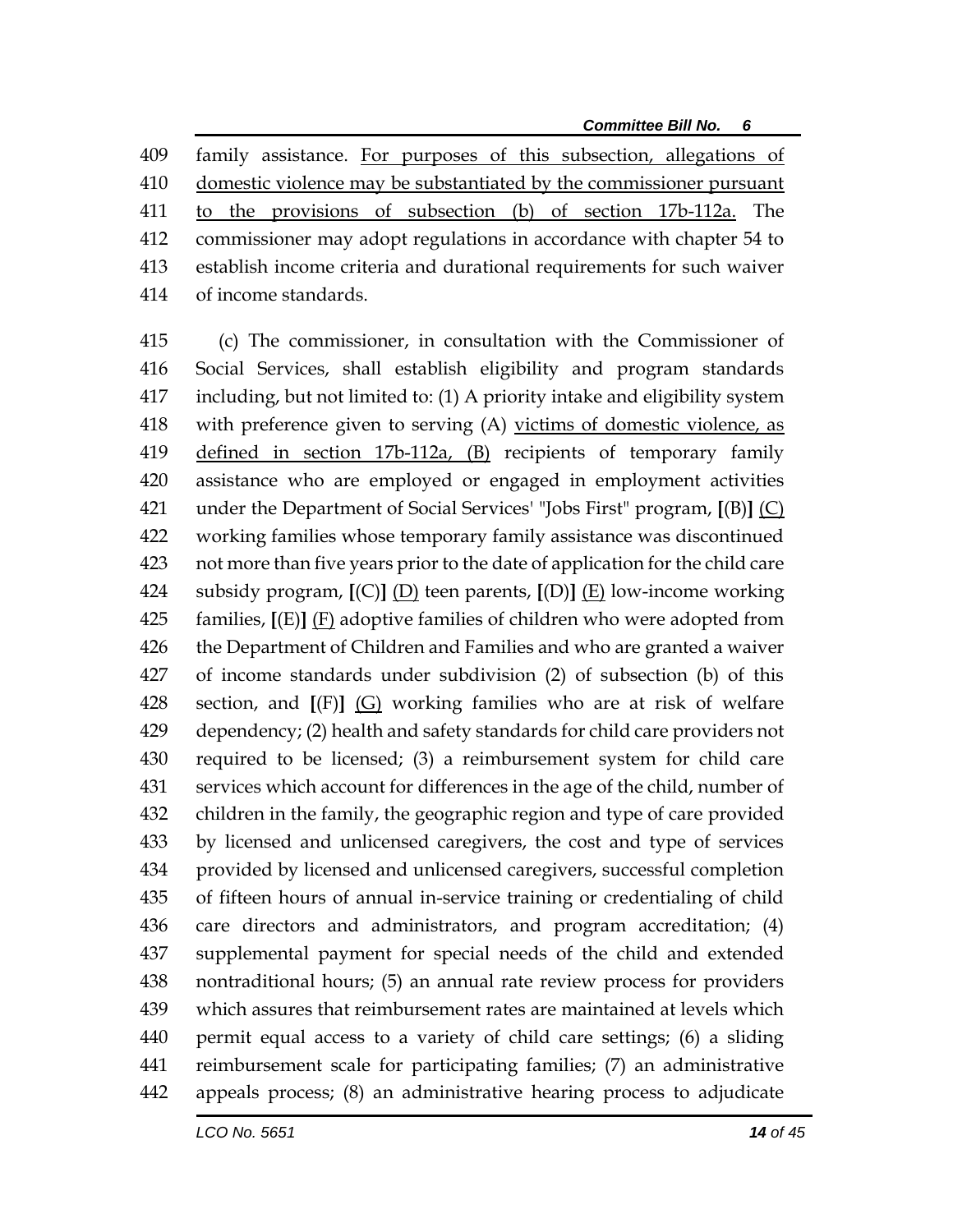cases of alleged fraud and abuse and to impose sanctions and recover overpayments; (9) an extended period of program and payment eligibility when a parent who is receiving a child care subsidy experiences a temporary interruption in employment or other approved activity; and (10) a waiting list for the child care subsidy program that (A) allows the commissioner to exercise discretion in prioritizing within and between existing priority groups, including, but not limited to, children described in 45 CFR 98.46, as amended from time to time, and households with an infant or toddler, and (B) reflects the priority and eligibility system set forth in subdivision (1) of this subsection **[**, which is reviewed periodically,**]** with the inclusion of this information in the annual report required to be issued **[**annually**]** by the office to the Governor and the General Assembly in accordance with section 17b-733. Such action will include, but not be limited to, family income, age of child, region of state and length of time on such waiting list.

 Sec. 8. Subsection (c) of section 17b-191 of the general statutes is repealed and the following is substituted in lieu thereof (*Effective July 1, 2021*):

 (c) To be eligible for cash assistance under the program, a person shall (1) be (A) eighteen years of age or older; (B) a minor found by a court to be emancipated pursuant to section 46b-150; or (C) under eighteen years of age and the commissioner determines good cause for such person's eligibility, and (2) not have assets exceeding two hundred fifty dollars or, if such person is married, such person and his or her spouse shall not have assets exceeding five hundred dollars. In determining eligibility, 468 the commissioner shall not consider as income  $(A)$  Aid and Attendance pension benefits granted to a veteran, as defined in section 27-103, or the surviving spouse of such veteran, or (B) for a period not less than ninety days from the date of application, the income of a spouse, domestic partner or other household member credibly accused of domestic violence by a victim of domestic violence, as defined in section 17b-112a. The commissioner shall redetermine the eligibility of a victim of domestic violence after ninety days. For purposes of this subsection,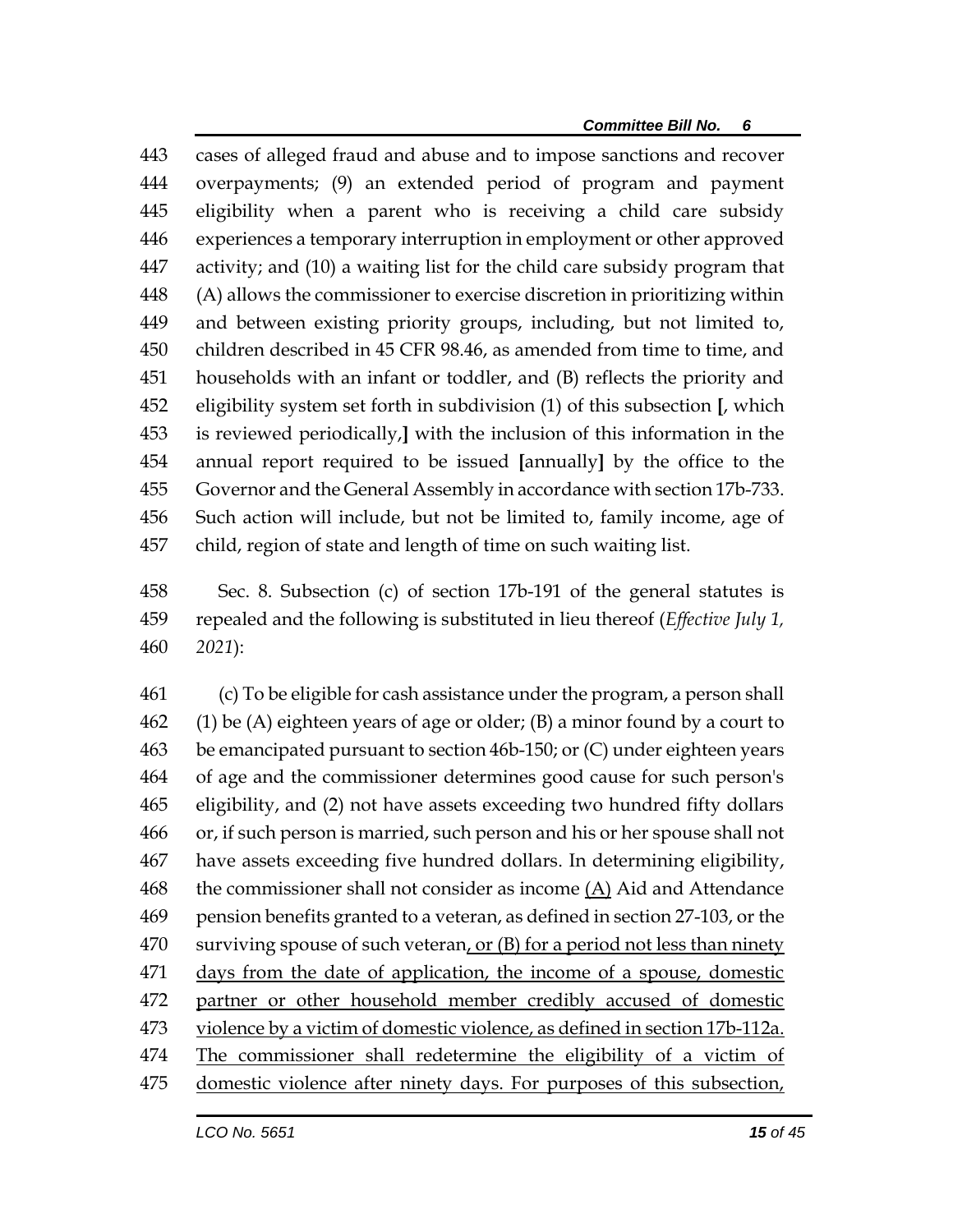*Committee Bill No. 6*

 allegations of domestic violence may be substantiated by the commissioner pursuant to the provisions of subsection (b) of section 17b-112a. No person who is a substance abuser and refuses or fails to enter available, appropriate treatment shall be eligible for cash assistance under the program until such person enters treatment. No person whose benefits from the temporary family assistance program have terminated as a result of time-limited benefits or for failure to comply with a program requirement shall be eligible for cash assistance under the program.

 Sec. 9. Section 38a-816 of the general statutes is repealed and the following is substituted in lieu thereof (*Effective October 1, 2021*):

 The following are defined as unfair methods of competition and unfair and deceptive acts or practices in the business of insurance:

 (1) Misrepresentations and false advertising of insurance policies. Making, issuing or circulating, or causing to be made, issued or circulated, any estimate, illustration, circular or statement, sales presentation, omission or comparison which: (A) Misrepresents the benefits, advantages, conditions or terms of any insurance policy; (B) misrepresents the dividends or share of the surplus to be received, on any insurance policy; (C) makes any false or misleading statements as to the dividends or share of surplus previously paid on any insurance policy; (D) is misleading or is a misrepresentation as to the financial condition of any person, or as to the legal reserve system upon which any life insurer operates; (E) uses any name or title of any insurance policy or class of insurance policies misrepresenting the true nature thereof; (F) is a misrepresentation, including, but not limited to, an intentional misquote of a premium rate, for the purpose of inducing or tending to induce to the purchase, lapse, forfeiture, exchange, conversion or surrender of any insurance policy; (G) is a misrepresentation for the purpose of effecting a pledge or assignment of or effecting a loan against any insurance policy; or (H) misrepresents any insurance policy as being shares of stock.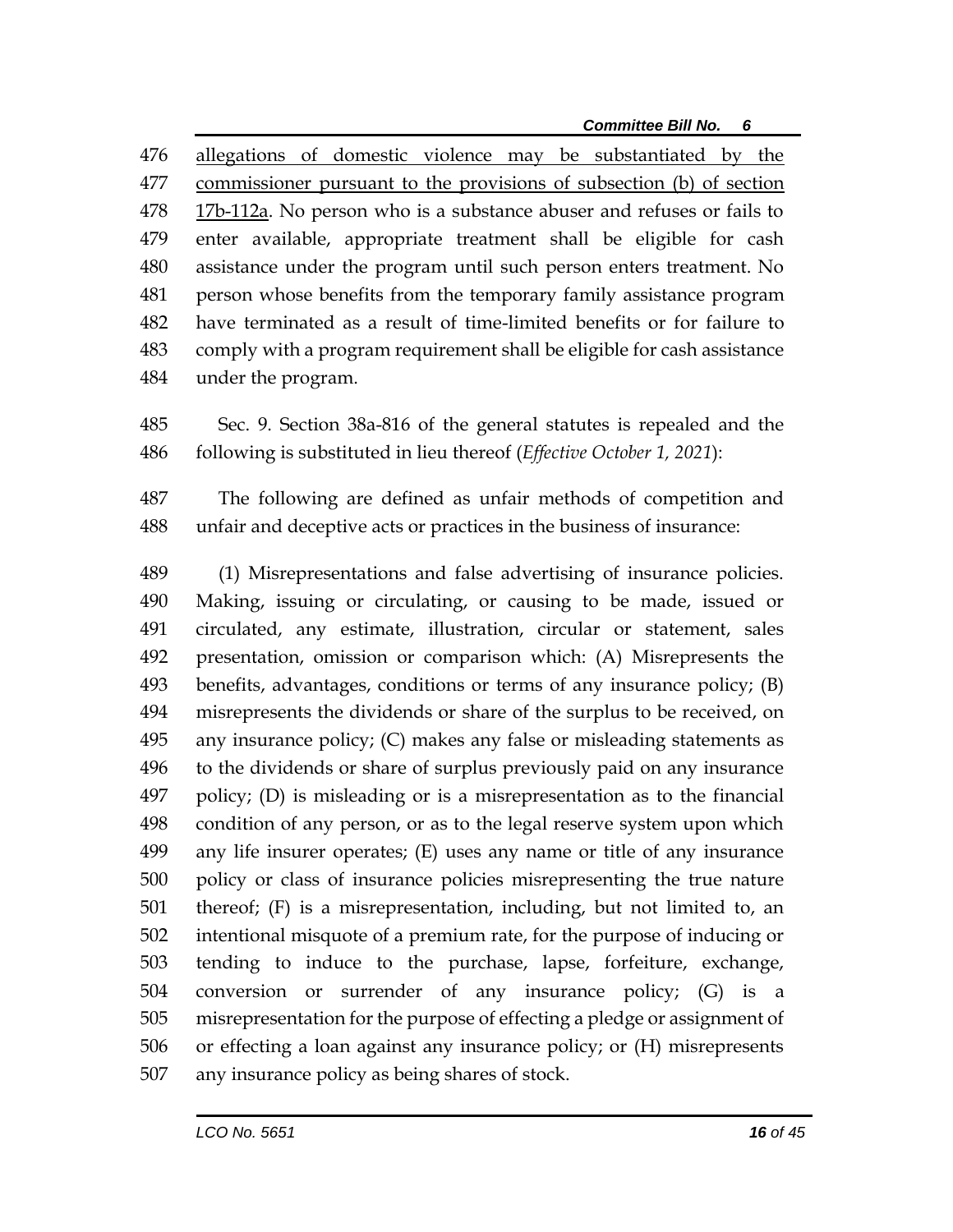(2) False information and advertising generally. Making, publishing, disseminating, circulating or placing before the public, or causing, directly or indirectly, to be made, published, disseminated, circulated or placed before the public, in a newspaper, magazine or other publication, or in the form of a notice, circular, pamphlet, letter or poster, or over any radio or television station, or in any other way, an advertisement, announcement or statement containing any assertion, representation or statement with respect to the business of insurance or with respect to any person in the conduct of his insurance business, which is untrue, deceptive or misleading.

 (3) Defamation. Making, publishing, disseminating or circulating, directly or indirectly, or aiding, abetting or encouraging the making, publishing, disseminating or circulating of, any oral or written statement or any pamphlet, circular, article or literature which is false or maliciously critical of or derogatory to the financial condition of an insurer, and which is calculated to injure any person engaged in the business of insurance.

 (4) Boycott, coercion and intimidation. Entering into any agreement to commit, or by any concerted action committing, any act of boycott, coercion or intimidation resulting in or tending to result in unreasonable restraint of, or monopoly in, the business of insurance.

 (5) False financial statements. Filing with any supervisory or other public official, or making, publishing, disseminating, circulating or delivering to any person, or placing before the public, or causing, directly or indirectly, to be made, published, disseminated, circulated or delivered to any person, or placed before the public, any false statement of financial condition of an insurer with intent to deceive; or making any false entry in any book, report or statement of any insurer with intent to deceive any agent or examiner lawfully appointed to examine into its condition or into any of its affairs, or any public official to whom such insurer is required by law to report, or who has authority by law to examine into its condition or into any of its affairs, or, with like intent,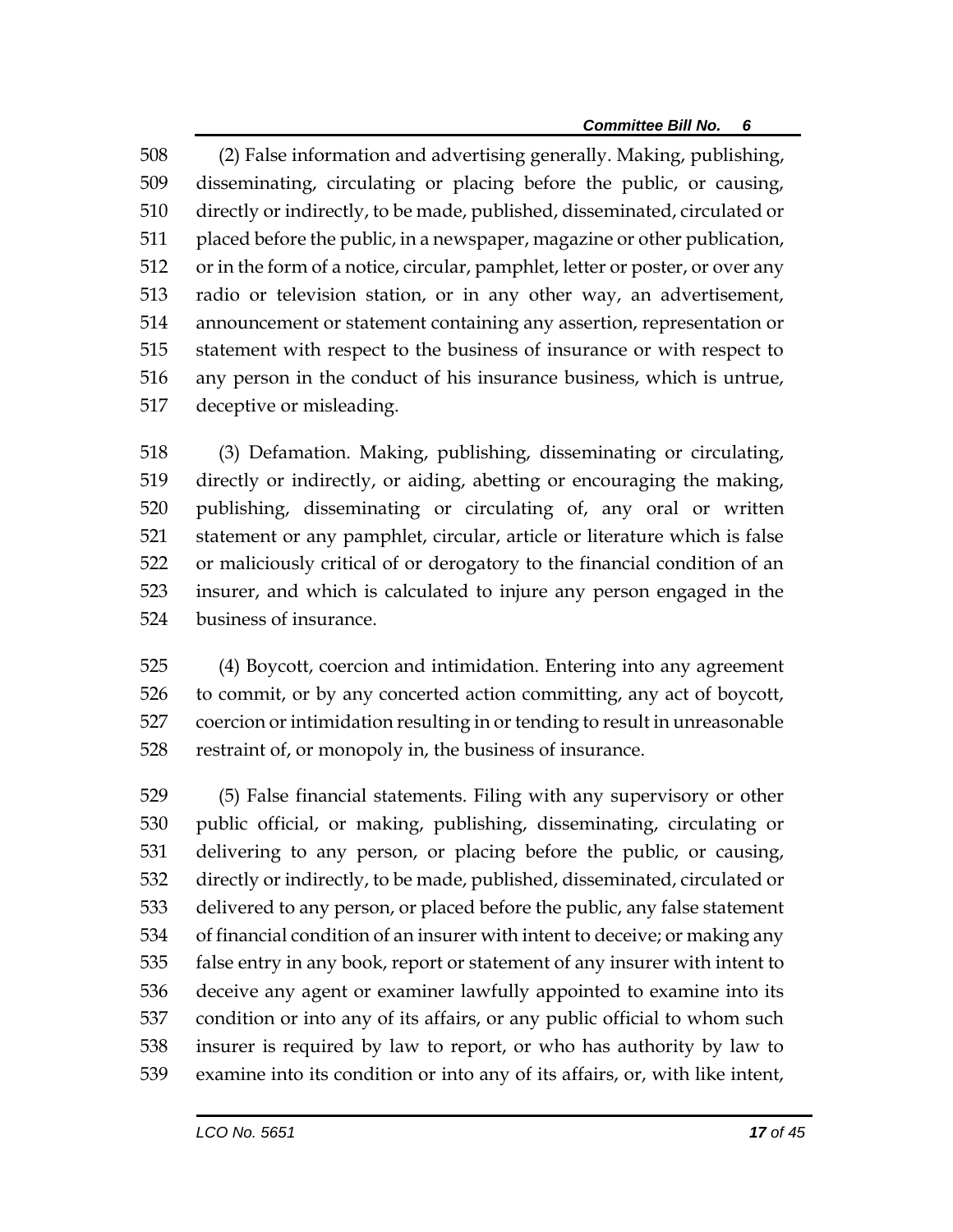wilfully omitting to make a true entry of any material fact pertaining to the business of such insurer in any book, report or statement of such insurer.

 (6) Unfair claim settlement practices. Committing or performing with such frequency as to indicate a general business practice any of the following: (A) Misrepresenting pertinent facts or insurance policy provisions relating to coverages at issue; (B) failing to acknowledge and act with reasonable promptness upon communications with respect to claims arising under insurance policies; (C) failing to adopt and implement reasonable standards for the prompt investigation of claims arising under insurance policies; (D) refusing to pay claims without conducting a reasonable investigation based upon all available information; (E) failing to affirm or deny coverage of claims within a reasonable time after proof of loss statements have been completed; (F) not attempting in good faith to effectuate prompt, fair and equitable settlements of claims in which liability has become reasonably clear; (G) compelling insureds to institute litigation to recover amounts due under an insurance policy by offering substantially less than the amounts ultimately recovered in actions brought by such insureds; (H) attempting to settle a claim for less than the amount to which a reasonable man would have believed he was entitled by reference to written or printed advertising material accompanying or made part of an application; (I) attempting to settle claims on the basis of an application which was altered without notice to, or knowledge or consent of the insured; (J) making claims payments to insureds or beneficiaries not accompanied by statements setting forth the coverage under which the payments are being made; (K) making known to insureds or claimants a policy of appealing from arbitration awards in favor of insureds or claimants for the purpose of compelling them to accept settlements or compromises less than the amount awarded in arbitration; (L) delaying the investigation or payment of claims by requiring an insured, claimant, or the physician of either to submit a preliminary claim report and then requiring the subsequent submission of formal proof of loss forms, both of which submissions contain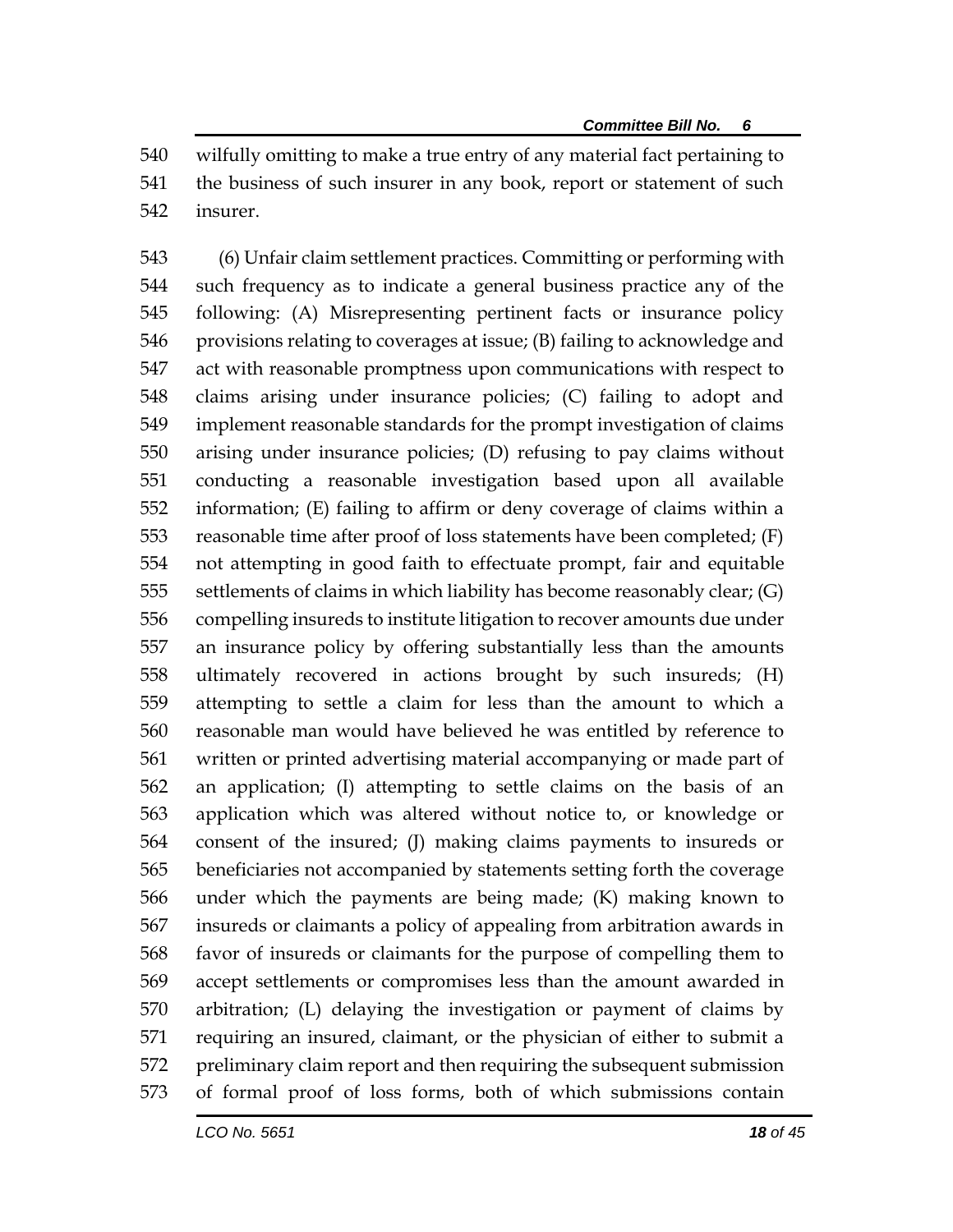substantially the same information; (M) failing to promptly settle claims, where liability has become reasonably clear, under one portion of the insurance policy coverage in order to influence settlements under other portions of the insurance policy coverage; (N) failing to promptly provide a reasonable explanation of the basis in the insurance policy in relation to the facts or applicable law for denial of a claim or for the offer of a compromise settlement; (O) using as a basis for cash settlement with a first party automobile insurance claimant an amount which is less than the amount which the insurer would pay if repairs were made unless such amount is agreed to by the insured or provided for by the insurance policy.

 (7) Failure to maintain complaint handling procedures. Failure of any person to maintain complete record of all the complaints which it has received since the date of its last examination. This record shall indicate the total number of complaints, their classification by line of insurance, the nature of each complaint, the disposition of these complaints, and the time it took to process each complaint. For purposes of this **[**subsection**]** subdivision "complaint" means any written communication primarily expressing a grievance.

 (8) Misrepresentation in insurance applications. Making false or fraudulent statements or representations on or relative to an application for an insurance policy for the purpose of obtaining a fee, commission, money or other benefit from any insurer, producer or individual.

 (9) Any violation of any one of sections 38a-358, 38a-446, 38a-447, as amended by this act, 38a-488, 38a-825, 38a-826, 38a-828 and 38a-829. None of the following practices shall be considered discrimination within the meaning of section 38a-446 or 38a-488 or a rebate within the meaning of section 38a-825: (A) Paying bonuses to policyholders or otherwise abating their premiums in whole or in part out of surplus accumulated from nonparticipating insurance, provided any such bonuses or abatement of premiums shall be fair and equitable to policyholders and for the best interests of the company and its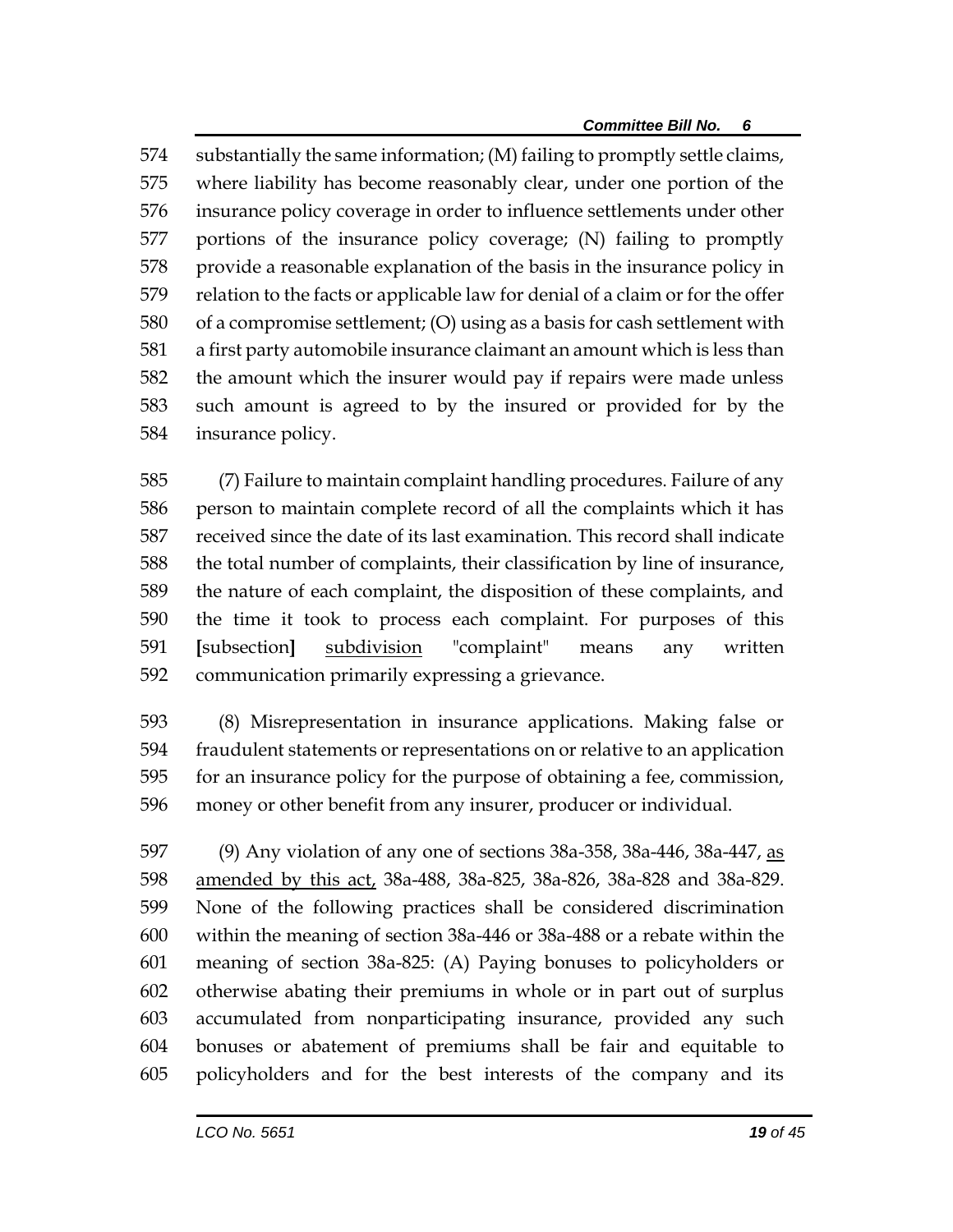policyholders; (B) in the case of policies issued on the industrial debit plan, making allowance to policyholders who have continuously for a specified period made premium payments directly to an office of the insurer in an amount which fairly represents the saving in collection expense; (C) readjustment of the rate of premium for a group insurance policy based on loss or expense experience, or both, at the end of the first or any subsequent policy year, which may be made retroactive for such policy year.

 (10) Notwithstanding any provision of any policy of insurance, certificate or service contract, whenever such insurance policy or certificate or service contract provides for reimbursement for any services which may be legally performed by any practitioner of the healing arts licensed to practice in this state, reimbursement under such insurance policy, certificate or service contract shall not be denied because of race, color or creed nor shall any insurer make or permit any unfair discrimination against particular individuals or persons so licensed.

 (11) Favored agent or insurer: Coercion of debtors. (A) No person may (i) require, as a condition precedent to the lending of money or extension of credit, or any renewal thereof, that the person to whom such money or credit is extended or whose obligation the creditor is to acquire or finance, negotiate any policy or contract of insurance through a particular insurer or group of insurers or producer or group of producers; (ii) unreasonably disapprove the insurance policy provided by a borrower for the protection of the property securing the credit or lien; (iii) require directly or indirectly that any borrower, mortgagor, purchaser, insurer or producer pay a separate charge, in connection with the handling of any insurance policy required as security for a loan on real estate or pay a separate charge to substitute the insurance policy of one insurer for that of another; or (iv) use or disclose information resulting from a requirement that a borrower, mortgagor or purchaser furnish insurance of any kind on real property being conveyed or used as collateral security to a loan, when such information is to the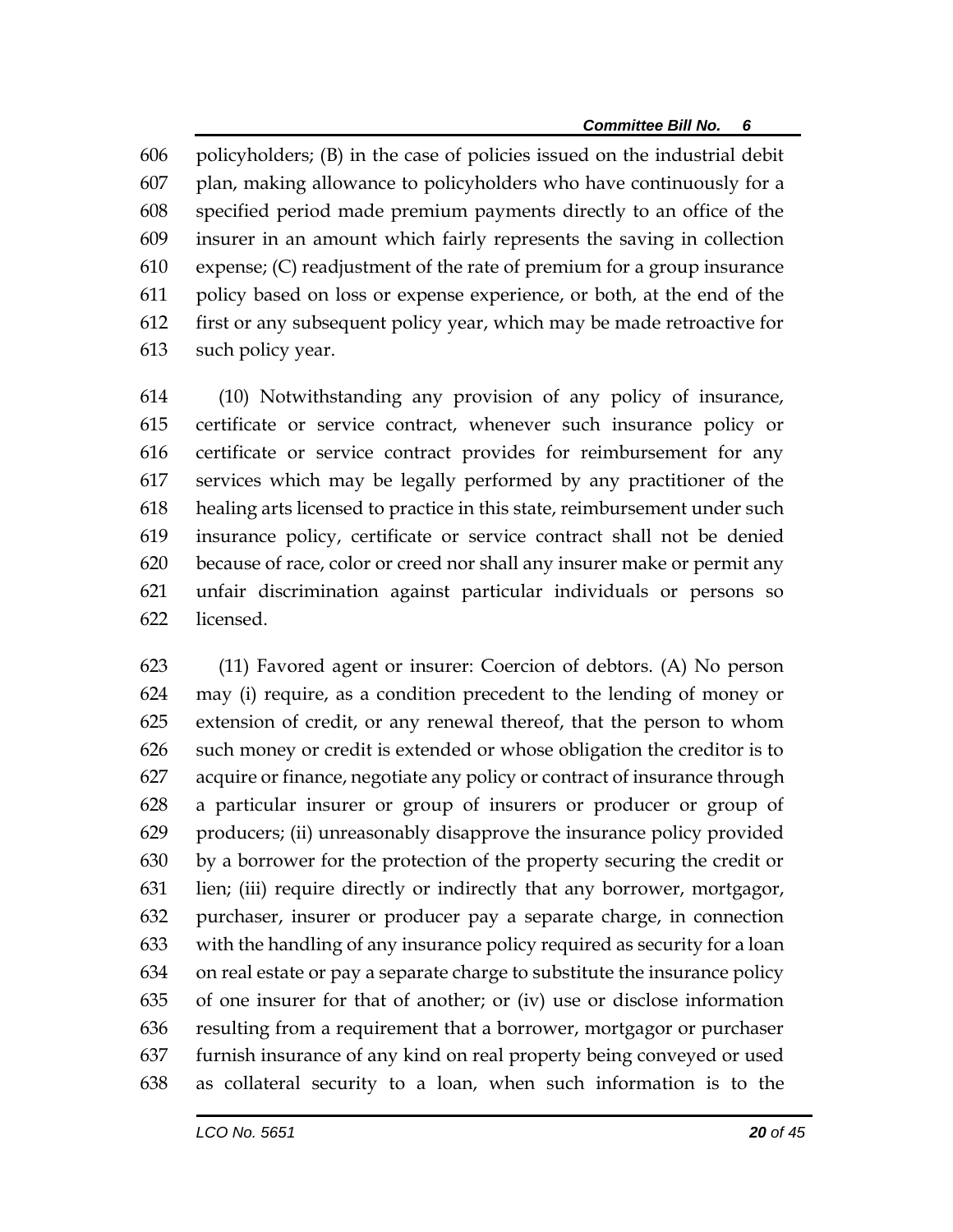advantage of the mortgagee, vendor or lender, or is to the detriment of

 the borrower, mortgagor, purchaser, insurer or the producer complying with such a requirement.

 (B) (i) Subparagraph (A)(iii) of this subdivision shall not include the interest which may be charged on premium loans or premium advancements in accordance with the security instrument. (ii) For 645 purposes of subparagraph  $(A)(ii)$  of this subdivision, such disapproval shall be deemed unreasonable if it is not based solely on reasonable standards uniformly applied, relating to the extent of coverage required and the financial soundness and the services of an insurer. Such standards shall not discriminate against any particular type of insurer, nor shall such standards call for the disapproval of an insurance policy because such policy contains coverage in addition to that required. (iii) The commissioner may investigate the affairs of any person to whom this subdivision applies to determine whether such person has violated this subdivision. If a violation of this subdivision is found, the person in violation shall be subject to the same procedures and penalties as are applicable to other provisions of section 38a-815, subsections (b) and (e) of section 38a-817 and this section. (iv) For purposes of this section, "person" includes any individual, corporation, limited liability company, association, partnership or other legal entity.

 (12) Refusing to insure, refusing to continue to insure or limiting the amount, extent or kind of coverage available to an individual or charging an individual a different rate for the same coverage because of physical disability, mental or nervous condition as set forth in section 38a-488a or intellectual disability, except where the refusal, limitation or rate differential is based on sound actuarial principles or is related to actual or reasonably anticipated experience.

 (13) Refusing to insure, refusing to continue to insure or limiting the amount, extent or kind of coverage available to an individual or charging an individual a different rate for the same coverage solely because of blindness or partial blindness. For purposes of this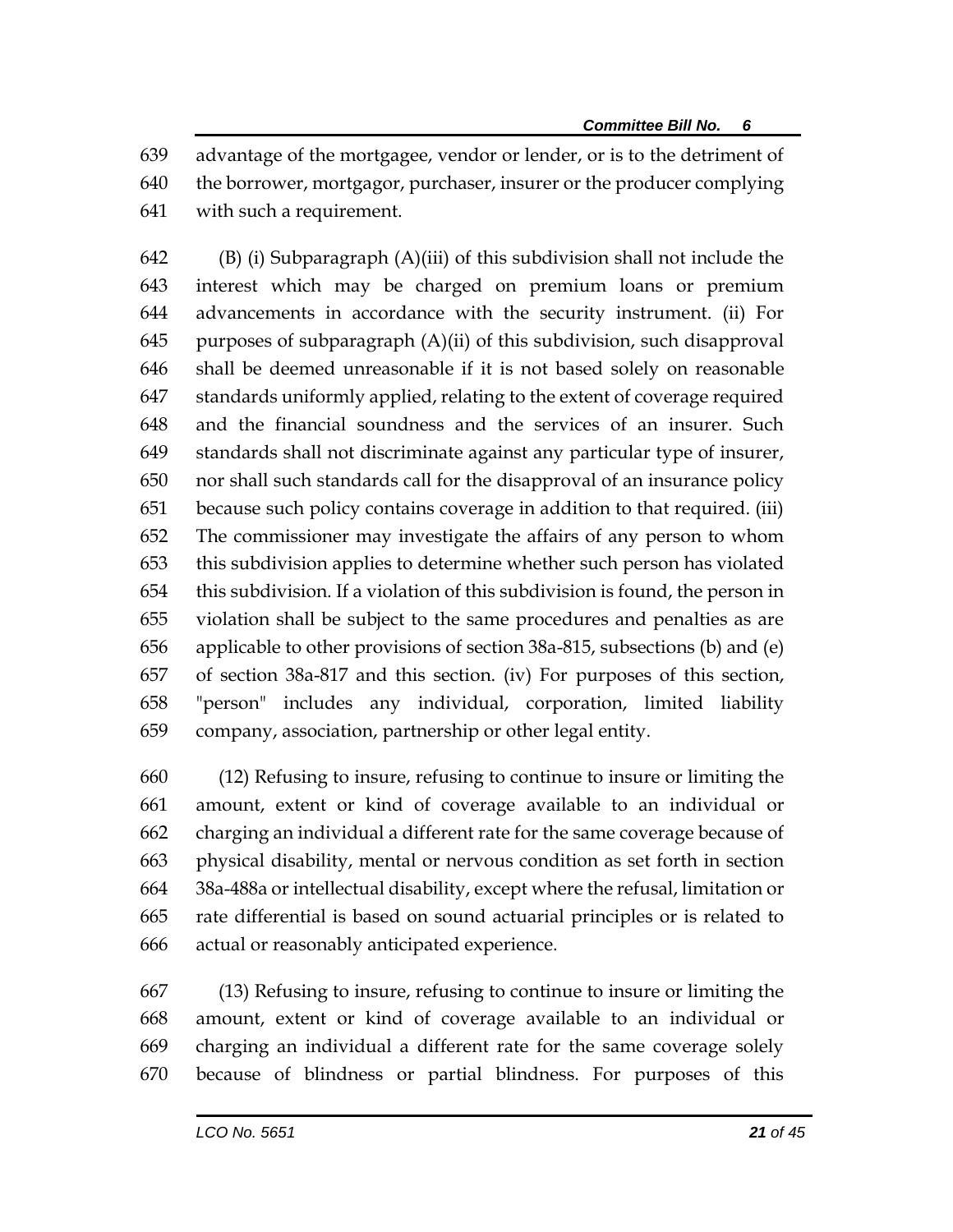subdivision, "refusal to insure" includes the denial by an insurer of disability insurance coverage on the grounds that the policy defines "disability" as being presumed in the event that the insured is blind or partially blind, except that an insurer may exclude from coverage any disability, consisting solely of blindness or partial blindness, when such condition existed at the time the policy was issued. Any individual who is blind or partially blind shall be subject to the same standards of sound actuarial principles or actual or reasonably anticipated experience as are sighted persons with respect to all other conditions, including the underlying cause of the blindness or partial blindness.

 (14) Refusing to insure, refusing to continue to insure or limiting the amount, extent or kind of coverage available to an individual or charging an individual a different rate for the same coverage because of exposure to diethylstilbestrol through the female parent.

 (15) (A) Failure by an insurer, or any other entity responsible for providing payment to a health care provider pursuant to an insurance policy, to pay accident and health claims, including, but not limited to, claims for payment or reimbursement to health care providers, within the time periods set forth in subparagraph (B) of this subdivision, unless the Insurance Commissioner determines that a legitimate dispute exists as to coverage, liability or damages or that the claimant has fraudulently caused or contributed to the loss. Any insurer, or any other entity responsible for providing payment to a health care provider pursuant to an insurance policy, who fails to pay such a claim or request within the time periods set forth in subparagraph (B) of this subdivision shall pay the claimant or health care provider the amount of such claim plus interest at the rate of fifteen per cent per annum, in addition to any other penalties which may be imposed pursuant to sections 38a-11, 38a-25, 38a-41 to 38a-53, inclusive, 38a-57 to 38a-60, inclusive, 38a-62 to 38a-64, inclusive, 38a-76, 38a-83, 38a-84, 38a-117 to 38a-124, inclusive, 38a-129 to 38a-140, inclusive, 38a-146 to 38a-155, inclusive, 38a-283, 38a-288 to 38a-290, inclusive, 38a-319, 38a-320, 38a-459, 38a-464, 38a-815 to 38a-819, inclusive, 38a-824 to 38a-826, inclusive, and 38a-828 to 38a-830,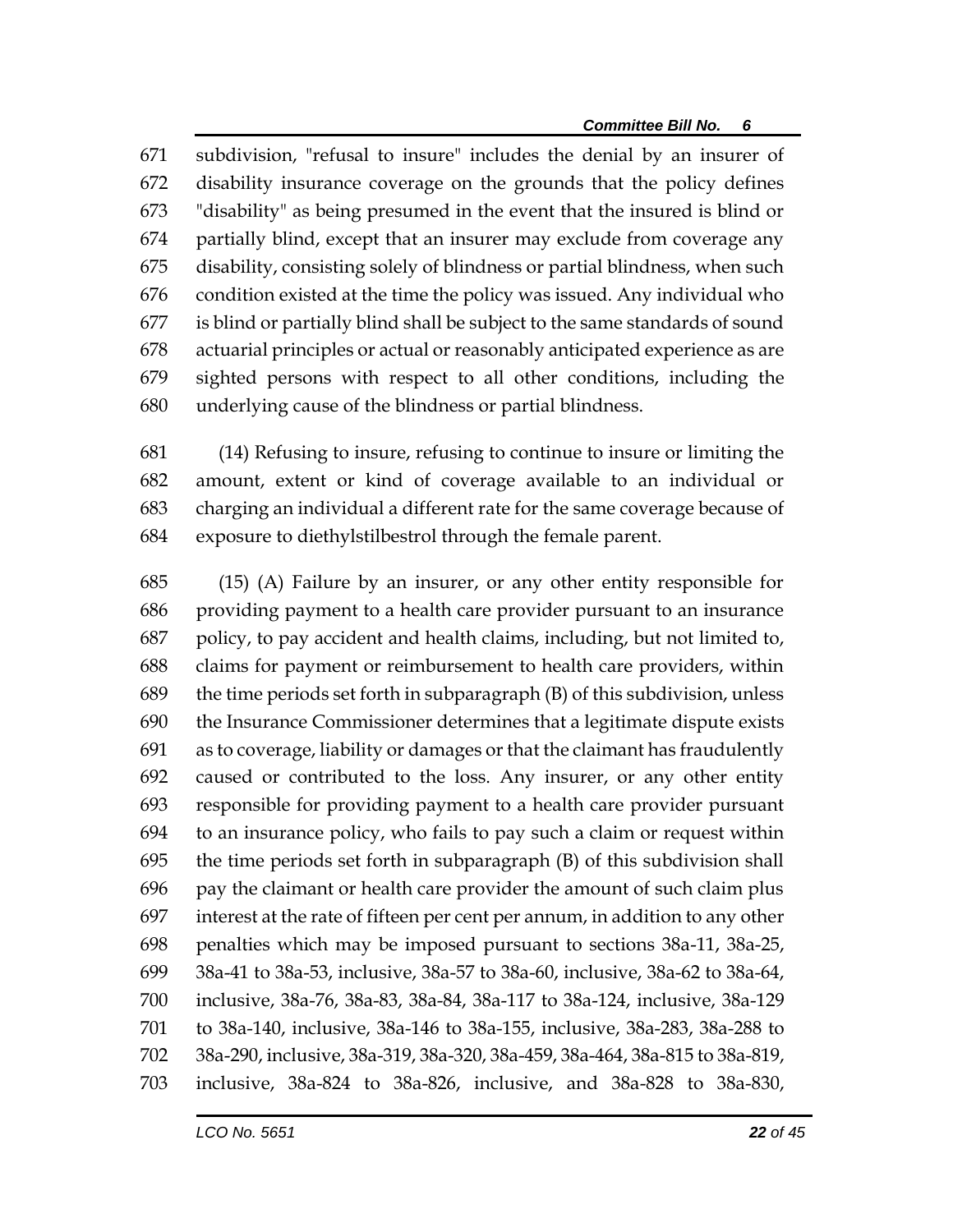inclusive. Whenever the interest due a claimant or health care provider pursuant to this section is less than one dollar, the insurer shall deposit such amount in a separate interest-bearing account in which all such amounts shall be deposited. At the end of each calendar year each such insurer shall donate such amount to The University of Connecticut Health Center.

 (B) Each insurer or other entity responsible for providing payment to a health care provider pursuant to an insurance policy subject to this section, shall pay claims not later than:

 (i) For claims filed in paper format, sixty days after receipt by the insurer of the claimant's proof of loss form or the health care provider's request for payment filed in accordance with the insurer's practices or procedures, except that when there is a deficiency in the information needed for processing a claim, as determined in accordance with section 38a-477, the insurer shall (I) send written notice to the claimant or health care provider, as the case may be, of all alleged deficiencies in information needed for processing a claim not later than thirty days after the insurer receives a claim for payment or reimbursement under the contract, and (II) pay claims for payment or reimbursement under the contract not later than thirty days after the insurer receives the information requested; and

 (ii) For claims filed in electronic format, twenty days after receipt by the insurer of the claimant's proof of loss form or the health care provider's request for payment filed in accordance with the insurer's practices or procedures, except that when there is a deficiency in the information needed for processing a claim, as determined in accordance with section 38a-477, the insurer shall (I) notify the claimant or health care provider, as the case may be, of all alleged deficiencies in information needed for processing a claim not later than ten days after the insurer receives a claim for payment or reimbursement under the contract, and (II) pay claims for payment or reimbursement under the contract not later than ten days after the insurer receives the information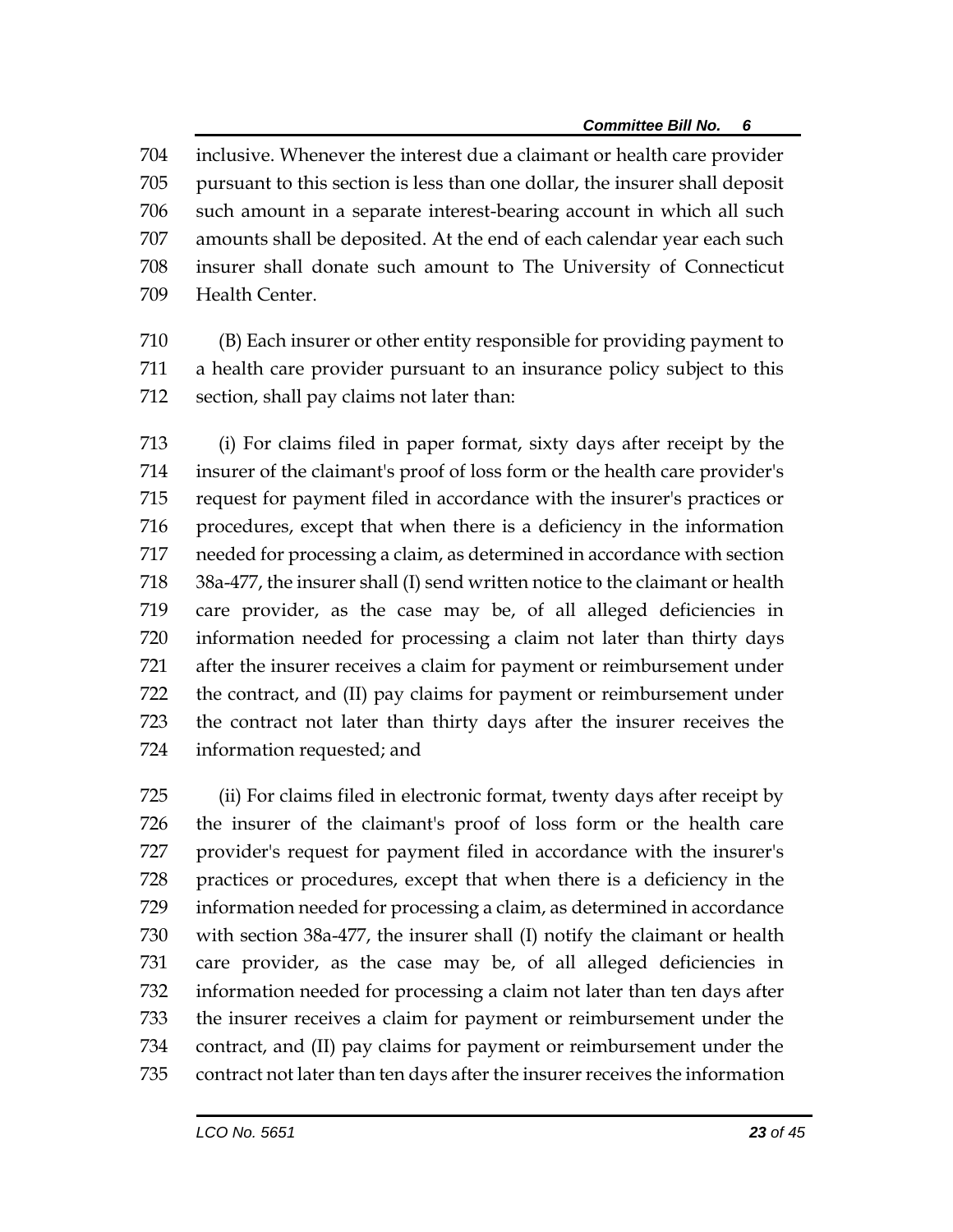requested.

 (C) As used in this subdivision, "health care provider" means a person licensed to provide health care services under chapter 368d, chapter 368v, chapters 370 to 373, inclusive, 375 to 383c, inclusive, 384a to 384c, inclusive, or chapter 400j.

 (16) Failure to pay, as part of any claim for a damaged motor vehicle under any automobile insurance policy where the vehicle has been declared to be a constructive total loss, an amount equal to the sum of (A) the settlement amount on such vehicle plus, whenever the insurer takes title to such vehicle, (B) an amount determined by multiplying such settlement amount by a percentage equivalent to the current sales tax rate established in section 12-408. For purposes of this subdivision, "constructive total loss" means the cost to repair or salvage damaged property, or the cost to both repair and salvage such property, equals or exceeds the total value of the property at the time of the loss.

 (17) Any violation of section 42-260, by an extended warranty provider subject to the provisions of said section, including, but not limited to: (A) Failure to include all statements required in subsections (c) and (f) of section 42-260 in an issued extended warranty; (B) offering an extended warranty without being (i) insured under an adequate extended warranty reimbursement insurance policy or (ii) able to demonstrate that reserves for claims contained in the provider's financial statements are not in excess of one-half the provider's audited net worth; (C) failure to submit a copy of an issued extended warranty form or a copy of such provider's extended warranty reimbursement policy form to the Insurance Commissioner.

 (18) With respect to an insurance company, hospital service corporation, health care center or fraternal benefit society providing individual or group health insurance coverage of the types specified in 765 subdivisions (1), (2), (4),  $(5)$ , (6), (10), (11) and (12) of section 38a-469, refusing to insure, refusing to continue to insure or limiting the amount, extent or kind of coverage available to an individual or charging an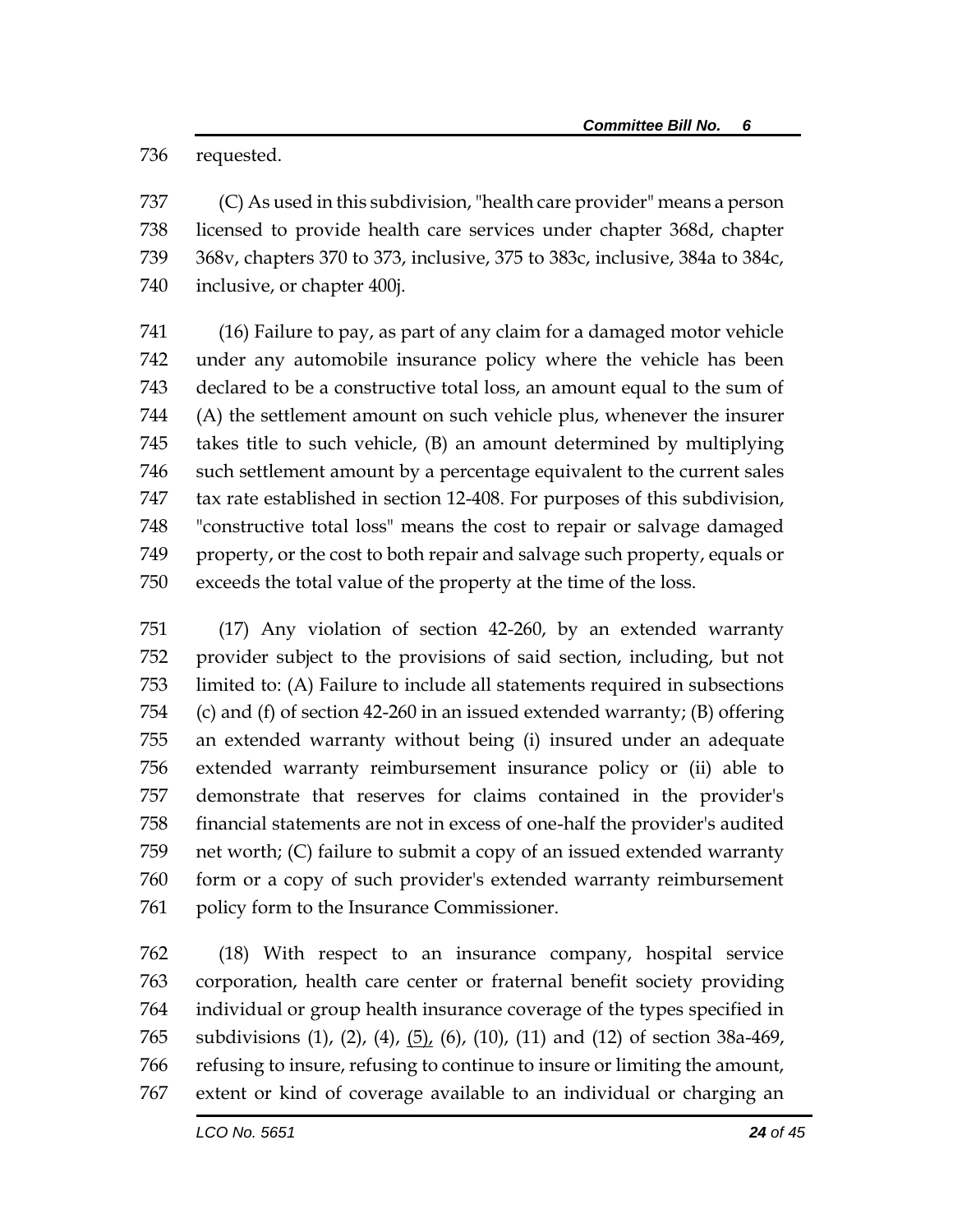individual a different rate for the same coverage because such individual has been a victim of **[**family**]** domestic violence, as defined in section 17b-112a.

 (19) With respect to a property and casualty insurer delivering, issuing for delivery, renewing, amending, continuing or endorsing a property or casualty insurance policy, making any distinction or discrimination against an individual in delivering, issuing for delivery, renewing, amending, continuing, endorsing, offering, withholding, cancelling or setting premiums for such policy, or in the terms of such policy, because the individual has been a victim of domestic violence, as defined in section 17b-112a.

 **[**(19)**]** (20) With respect to an insurance company, hospital service corporation, health care center or fraternal benefit society providing individual or group health insurance coverage of the types specified in subdivisions (1), (2), (3), (4), (6), (9), (10), (11) and (12) of section 38a-469, refusing to insure, refusing to continue to insure or limiting the amount, extent or kind of coverage available to an individual or charging an individual a different rate for the same coverage because of genetic information. Genetic information indicating a predisposition to a disease or condition shall not be deemed a preexisting condition in the absence of a diagnosis of such disease or condition that is based on other medical information. An insurance company, hospital service corporation, health care center or fraternal benefit society providing individual health coverage of the types specified in subdivisions (1), (2), (3), (4), (6), (9), (10), (11) and (12) of section 38a-469, shall not be prohibited from refusing to insure or applying a preexisting condition limitation, to the extent permitted by law, to an individual who has been diagnosed with a disease or condition based on medical information other than genetic information and has exhibited symptoms of such disease or condition. For the purposes of this **[**subsection**]** subdivision, "genetic information" means the information about genes, gene products or inherited characteristics that may derive from an individual or family member.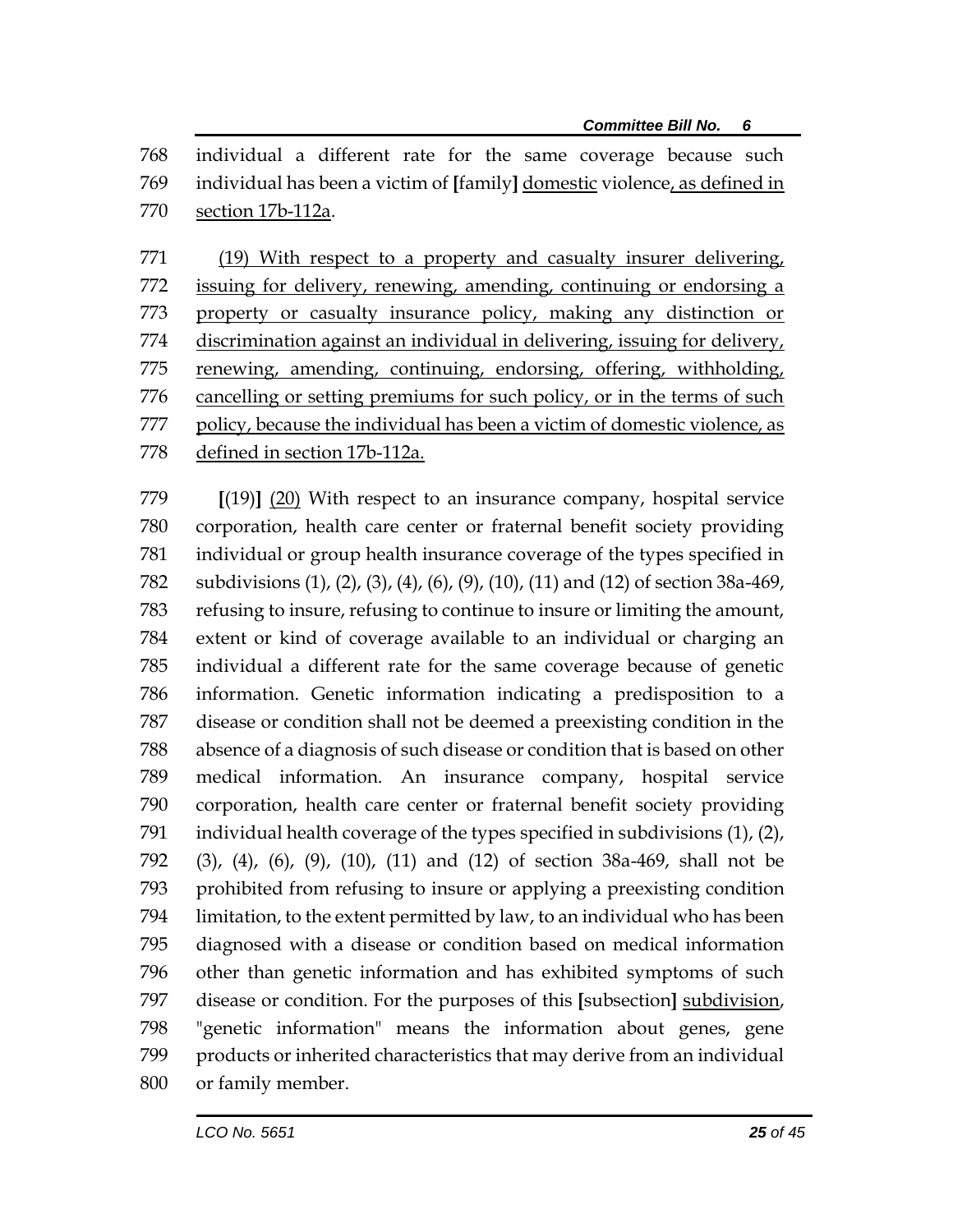**[**(20)**]** (21) Any violation of sections 38a-465 to 38a-465q, inclusive, as amended by this act. **[**(21)**]** (22) With respect to a managed care organization, as defined in section 38a-478, failing to establish a confidentiality procedure for medical record information, as required by section 38a-999. **[**(22)**]** (23) Any violation of sections 38a-591d to 38a-591f, inclusive. **[**(23)**]** (24) Any violation of section 38a-472j. Sec. 10. Section 38a-447 of the general statutes is repealed and the following is substituted in lieu thereof (*Effective October 1, 2021*): No life insurance company doing business in this state may: (1) Make any distinction or discrimination between persons on the basis of race 812 or status as a victim of domestic violence, as to the premiums or rates charged for policies upon the lives of such persons; (2) demand or require greater premiums from persons of one race than such as are at 815 that time required by that company from persons of another race, or 816 from persons who have been victims of domestic violence than such as are at that time required by that company from persons who have not 818 been victims of domestic violence, of the same age, sex, general condition of health and hope of longevity; or (3) make or require any rebate, diminution or discount on the basis of race, or status as a victim of domestic violence, upon the sum to be paid on any policy in case of the death of any person insured, nor insert in the policy any condition, nor make any stipulation whereby such person insured shall bind **[**himself, his**]** such person, such person's heirs, executors, administrators or assigns to accept any sum less than the full value or amount of such 826 policy, in case of a claim accruing thereon by reason of the death of such person insured, other than such as are imposed upon all persons in similar cases; and each such stipulation or condition so made or inserted shall be void. For the purposes of this section, "victim of domestic violence" has the same meaning as provided in section 17b-112a.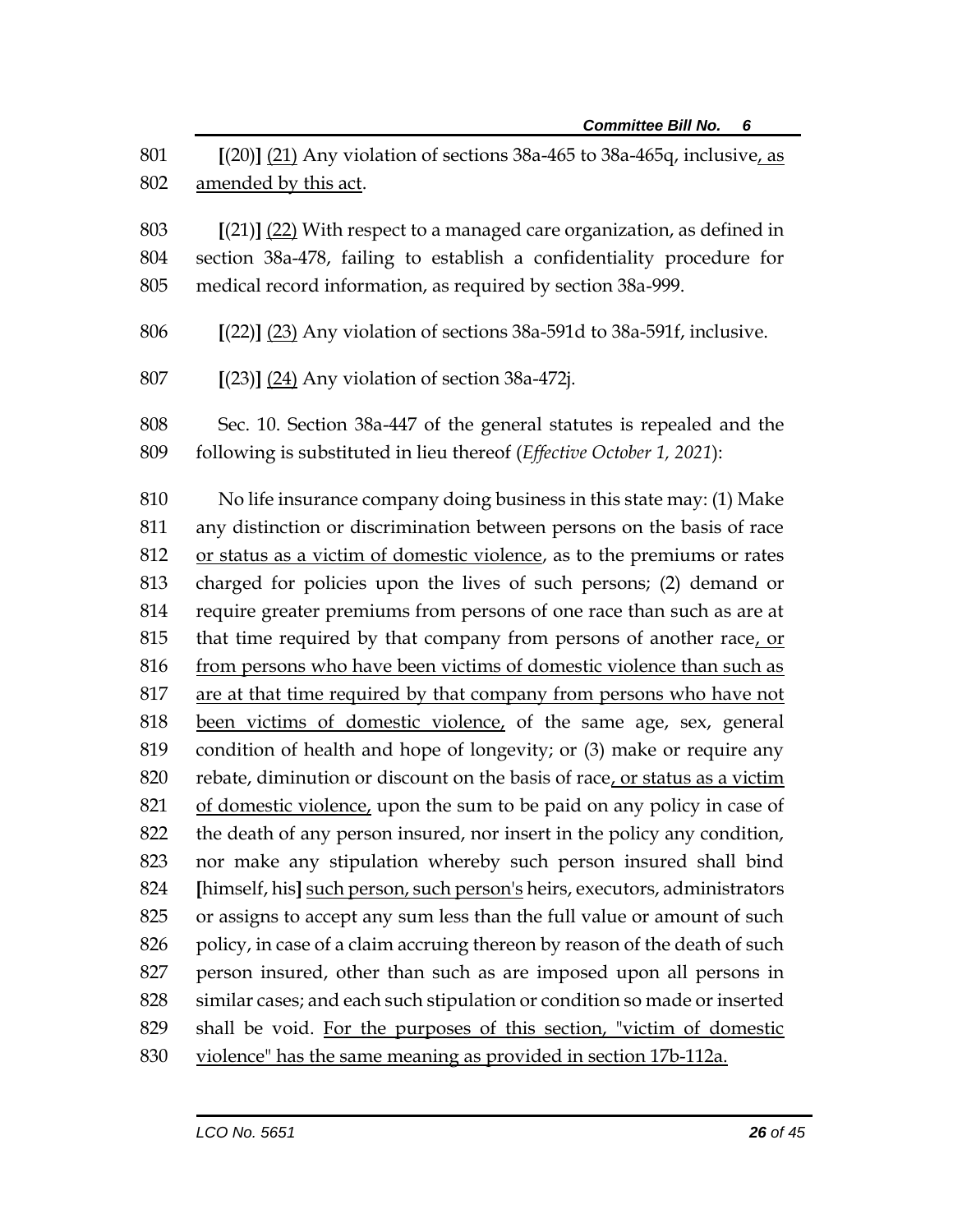Sec. 11. Section 38a-465 of the general statutes is repealed and the following is substituted in lieu thereof (*Effective October 1, 2021*):

 As used in sections 38a-465 to 38a-465q, inclusive, and subdivision **[**(20)**]** (21) of section 38a-816, as amended by this act:

 (1) "Advertisement" means any written, electronic or printed communication or any communication by means of recorded telephone messages or transmitted on radio, television, the Internet or similar communications media, including, but not limited to, film strips, motion pictures and videos, published, disseminated, circulated or placed before the public, directly or indirectly, for the purpose of creating an interest in or inducing a person to purchase or sell, assign, devise, bequest or transfer the death benefit or ownership of a life insurance policy or an interest in a life insurance policy pursuant to a life settlement contract.

 (2) "Broker" means a person who, on behalf of an owner and for a fee, commission or other valuable consideration, offers or attempts to negotiate life settlement contracts between an owner and one or more providers. "Broker" does not include an attorney, certified public accountant or financial planner accredited by a nationally recognized accreditation agency retained to represent the owner, whose compensation is not paid directly or indirectly by a provider or any other person except the owner.

 (3) "Business of life settlements" means an activity involved in, but not limited to, offering to enter into, soliciting, negotiating, procuring, effectuating, monitoring or tracking of life settlement contracts.

 (4) "Chronically ill" means: (A) Being unable to perform at least two activities of daily living, including, but not limited to, eating, toileting, transferring, bathing, dressing or continence; (B) requiring substantial supervision to protect from threats to health and safety due to severe cognitive impairment; or (C) having a level of disability similar to that described in subparagraph (A) of this subdivision as determined by the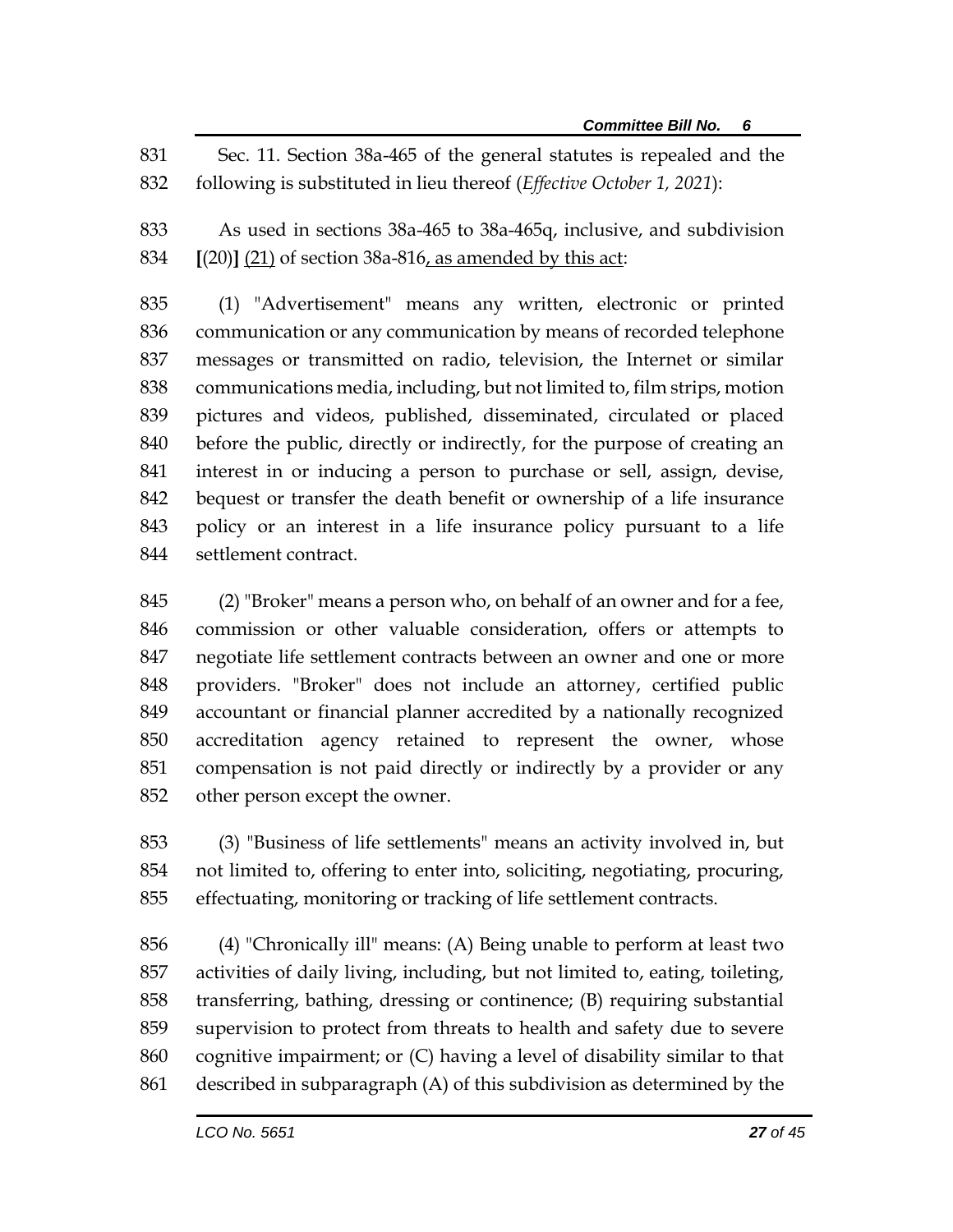federal Secretary of Health and Human Services.

(5) "Commissioner" means the Insurance Commissioner.

- (6) (A) "Financing entity" means an underwriter, placement agent, lender, purchaser of securities, purchaser of a policy or certificate from a provider, credit enhancer, or any entity that has a direct ownership in a policy or certificate that is the subject of a life settlement contract:
- (i) Whose principal activity related to the transaction is providing funds to effect the life settlement contract or purchase of one or more policies; and

 (ii) Who has an agreement in writing with one or more providers to finance the acquisition of life settlement contracts.

 (B) "Financing entity" does not include a nonaccredited investor or a purchaser.

 (7) "Financing transaction" means any transaction in which a provider obtains financing from a financing entity, including, but not limited to, any secured or unsecured financing, any securitization transaction or any securities offering which is registered or exempt from registration under federal or state securities law.

 (8) "Insured" means the person covered under the policy being considered for sale in a life settlement contract.

 (9) "Life expectancy" means the arithmetic mean of the number of months the insured under the life insurance policy to be settled can be expected to live as determined by a life expectancy company, life settlement company or investor considering medical records and experiential data.

 (10) "Life insurance producer" means any person licensed in this state as a resident or nonresident insurance producer who has received qualification or authority for life insurance coverage or a life line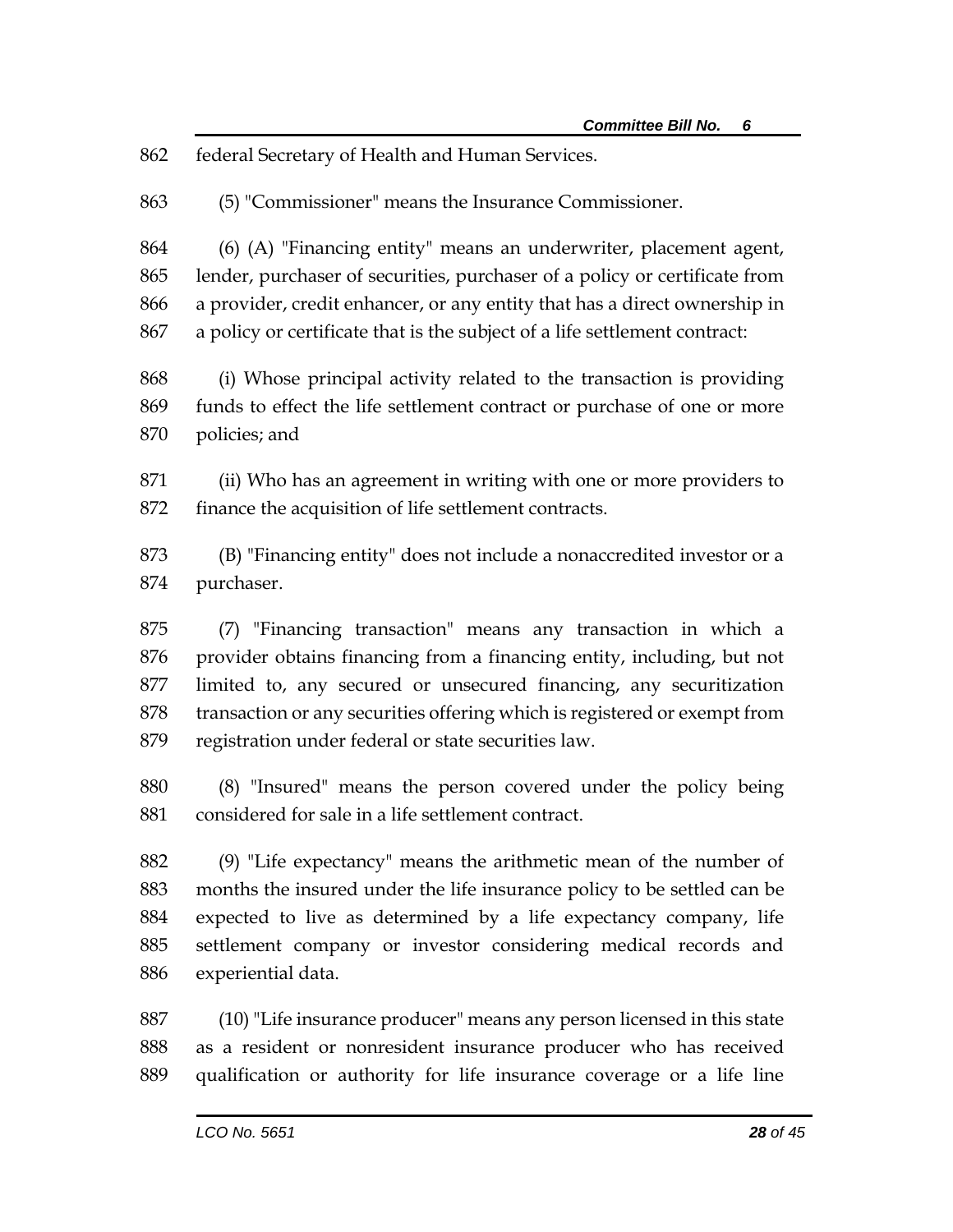coverage pursuant to chapter 702.

(11) (A) "Life settlement contract" means:

 (i) A written agreement entered into between a provider and an owner, establishing the terms under which compensation or anything of value will be paid, which compensation or thing of value is less than the expected death benefit of the insurance policy or certificate, in return for the owner's assignment, transfer, sale, devise or bequest of the death benefit or any portion of an insurance policy or certificate of insurance for compensation, provided the minimum value for a life settlement contract shall be greater than a cash surrender value or accelerated death benefit available at the time of an application for a life settlement contract;

 (ii) The transfer for compensation or value of ownership or beneficial interest in a trust, or other entity that owns such policy, if the trust or other entity was formed or availed of for the principal purpose of acquiring one or more life insurance contracts, which life insurance contract insures the life of a person residing in this state;

 (iii) A written agreement for a loan or other lending transaction, secured primarily by an individual or group life insurance policy; or

 (iv) A premium finance loan made for a policy on or before the date of issuance of the policy where (I) the loan proceeds are not used solely to pay premiums for the policy and any costs or expenses incurred by the lender or the borrower in connection with the financing, (II) the owner receives, on the date of the premium finance loan, a guarantee of the future life settlement value of the policy, or (III) the owner agrees on the date of the premium finance loan to sell the policy, or any portion of its death benefit, on any date following the issuance of the policy.

(B) "Life settlement contract" does not include:

 (i) A policy loan by a life insurance company pursuant to the terms of the life insurance policy or accelerated death provisions contained in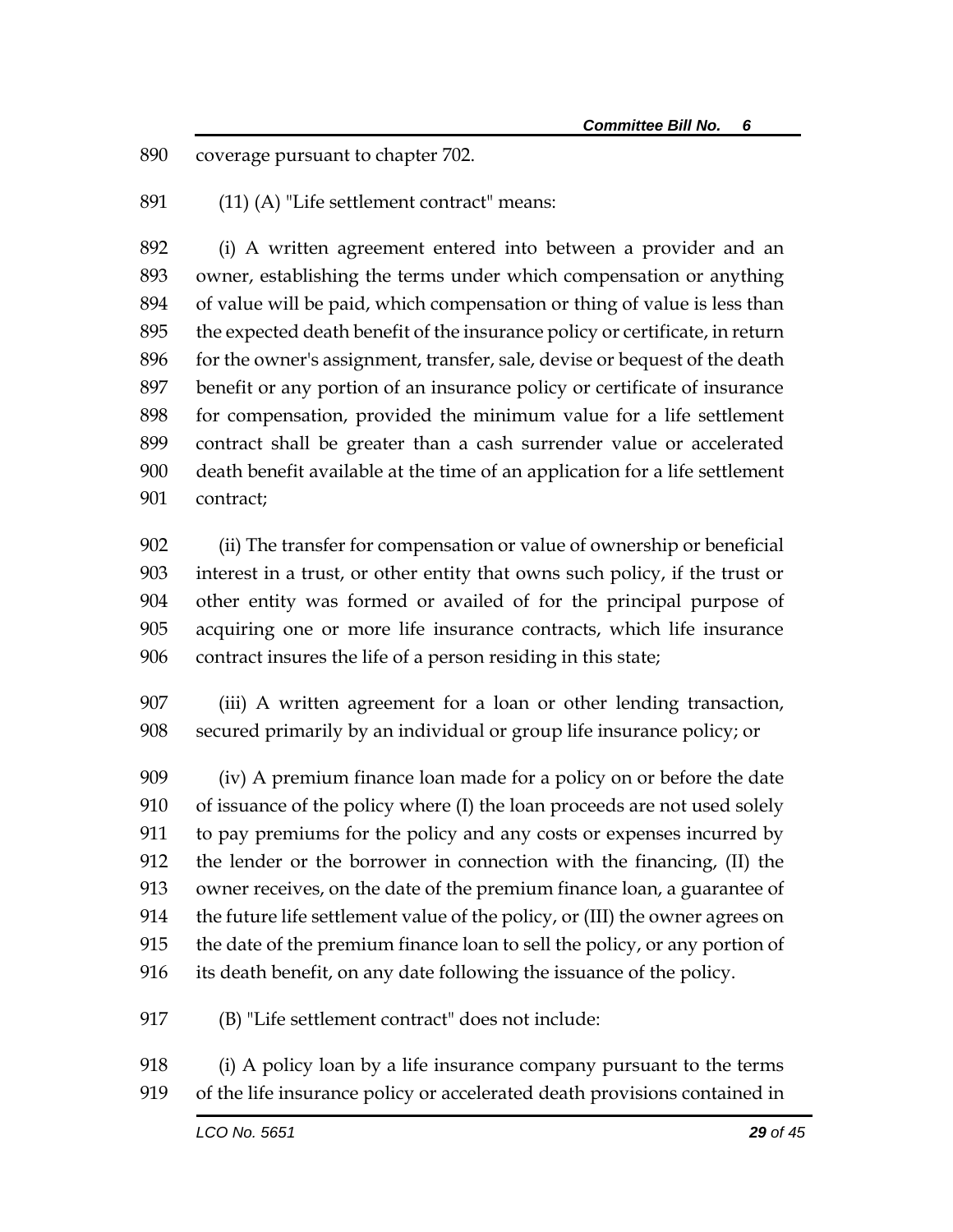the life insurance policy, whether issued with the original policy or as a rider;

922 (ii) A premium finance loan, as defined in subparagraph  $(A)(iv)$  of this subdivision, or any loan made by a bank or other licensed financial institution, provided neither default on such loan or the transfer of the policy, in connection with such default, is pursuant to an agreement or understanding with any other person for the purpose of evading regulation under this part;

928 (iii) A collateral assignment of a life insurance policy by an owner;

 (iv) A loan made by a lender that does not violate sections 38a-162 to 38a-170, inclusive, provided such loan is not described in subparagraph (A) of this subdivision and is not otherwise within the definition of life settlement contract;

 (v) An agreement where all the parties are closely related to the insured by blood or law or have a lawful substantial economic interest in the continued life, health and bodily safety of the person insured, or are trusts established primarily for the benefit of such parties;

 (vi) Any designation, consent or agreement by an insured who is an employee of an employer in connection with the purchase by the employer, or trust established by the employer, of life insurance on the life of the employee;

 (vii) A bona fide business succession planning arrangement: (I) Between one or more shareholders in a corporation or between a corporation and one or more of its shareholders or one or more trusts established by its shareholders; (II) between one or more partners in a partnership or between a partnership and one or more of its partners or one or more trusts established by its partners; or (III) between one or more members in a limited liability company or between a limited liability company and one or more of its members or one or more trusts established by its members;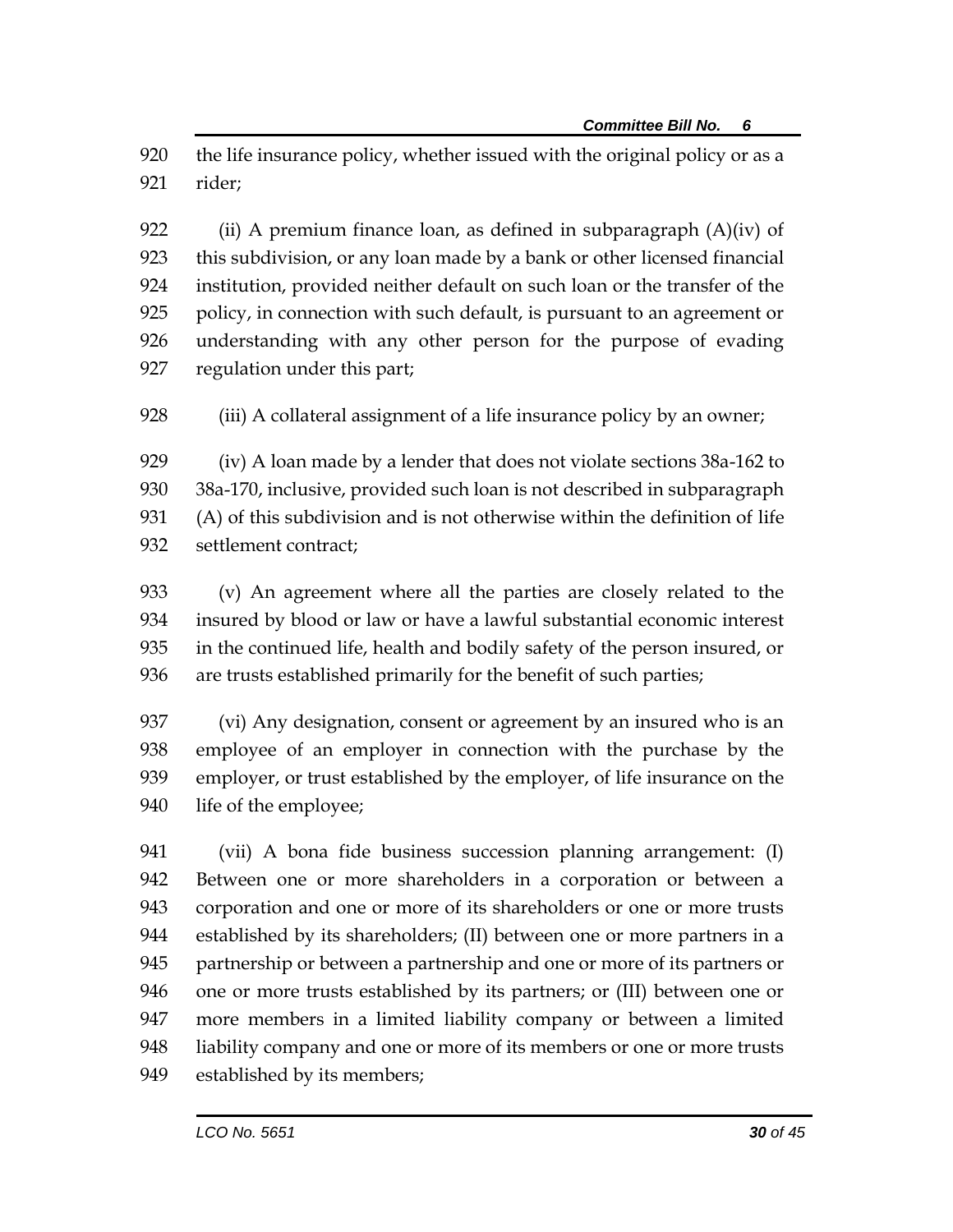(viii) An agreement entered into by a service recipient or a trust established by the service recipient, and a service provider or a trust established by the service provider, that performs significant services for the service recipient's trade or business; or

- (ix) Any other contract, transaction or arrangement from the definition of life settlement contract that the commissioner determines is not of the type intended to be regulated by this part.
- (12) "Net death benefit" means the amount of the life insurance policy or certificate to be settled less any outstanding debts or liens.

 (13) "Owner" means the owner of a life insurance policy or a certificate holder under a group policy, with or without a terminal illness, who enters or seeks to enter into a life settlement contract. For the purposes of this part, an owner shall not be limited to an owner of a life insurance policy or a certificate holder under a group policy that insures the life of an individual with a terminal or chronic illness or condition, except where specifically addressed. "Owner" does not include: (A) Any provider or other licensee under this part; (B) a qualified institutional buyer, as defined in Rule 144A of the federal Securities Act of 1933, as amended from time to time; (C) a financing 969 entity; (D) a special purpose entity; or  $(E)$  a related provider trust.

 (14) "Patient identifying information" means an insured's address, telephone number, facsimile number, electronic mail address, photograph or likeness, employer, employment status, Social Security number or any other information that is likely to lead to the identification of the insured.

 (15) "Person" means a natural person or a legal entity, including, but not limited to, an individual, partnership, limited liability company, association, trust or corporation.

 (16) "Policy" means an individual or group policy, group certificate, contract or arrangement of life insurance owned by a resident of this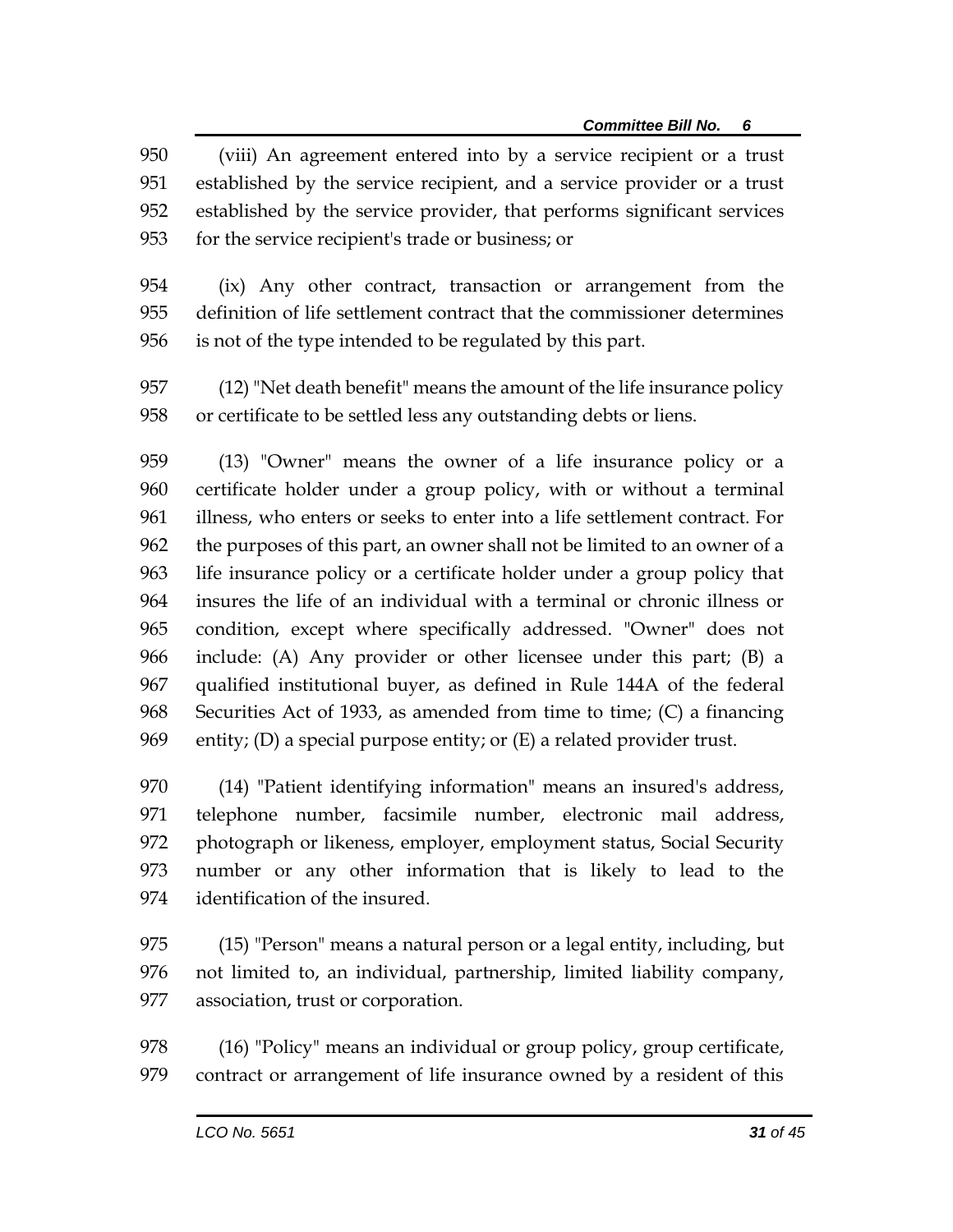state, regardless of whether delivered or issued for delivery in this state.

 (17) "Premium finance loan" means a loan made primarily for the purposes of making premium payments on a life insurance policy, which loan is secured by an interest in such life insurance policy.

 (18) "Provider" means a person, other than an owner, who enters into or effectuates a life settlement contract with an owner. "Provider" does not include:

 (A) Any bank, savings bank, savings and loan association or credit union;

 (B) A licensed lending institution, creditor or secured party pursuant to a premium finance loan agreement that takes an assignment of a life insurance policy or certificate issued pursuant to a group life insurance 992 policy as collateral for a loan;

 (C) The insurer of a life insurance policy or rider providing accelerated death benefits or riders pursuant to section 38a-457 or cash surrender value;

 (D) A natural person who enters into or effectuates no more than one agreement in a calendar year for the transfer of a life insurance policy or certificate issued pursuant to a group life insurance policy, for compensation or any value less than the expected death benefit payable 1000 under the policy;

(E) A purchaser;

 (F) An authorized or eligible insurer that provides stop loss coverage to a provider, purchaser, financing entity, special purpose entity or related provider trust;

(G) A financing entity;

(H) A special purpose entity;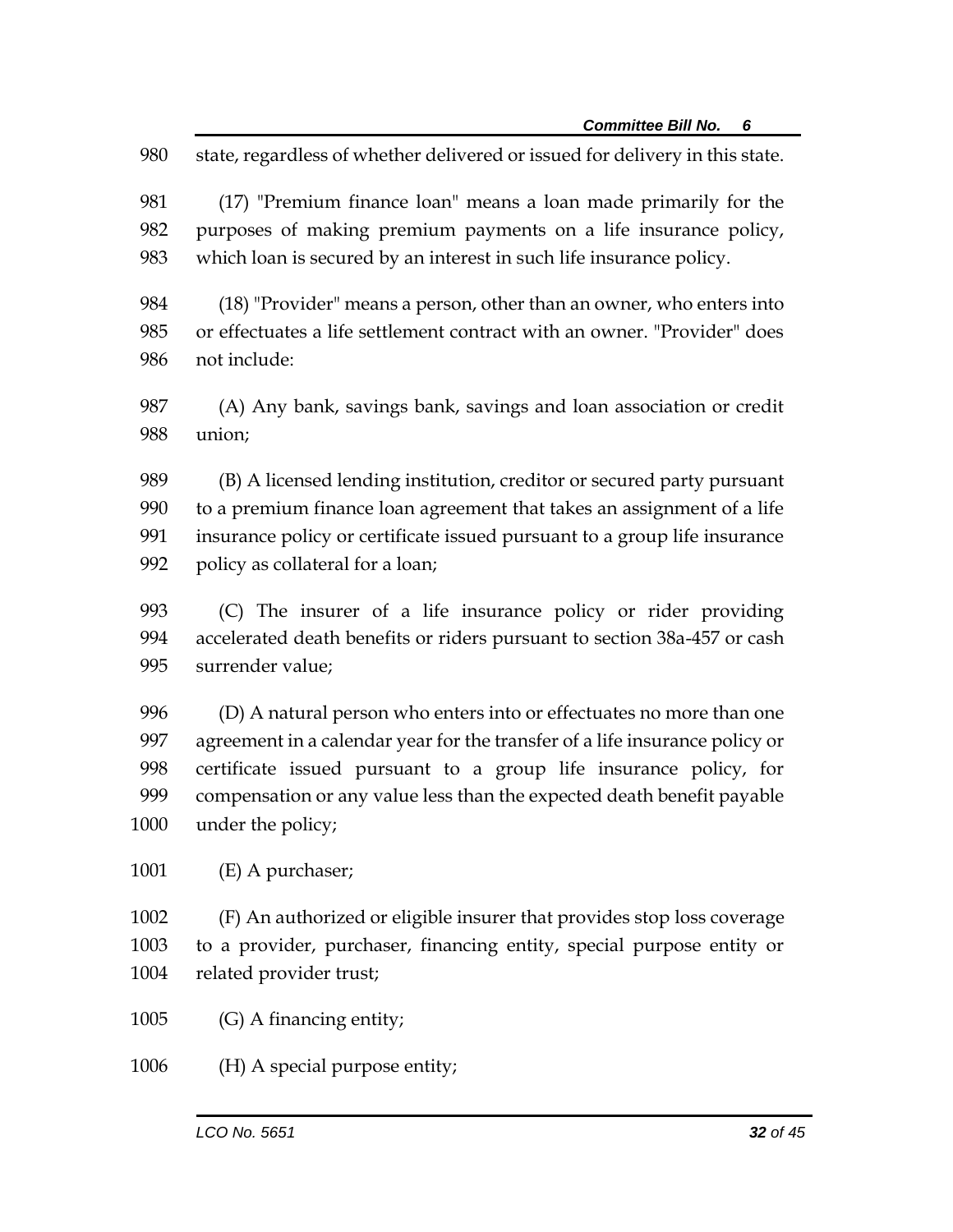(I) A related provider trust;

1008 (J) A broker; or

 (K) An accredited investor or a qualified institutional buyer, as defined in Rule 501 of Regulation D or Rule 144A, respectively, of the federal Securities Act of 1933, as amended from time to time, who purchases a life settlement policy from a provider.

 (19) "Purchased policy" means a policy or group certificate that has been acquired by a provider pursuant to a life settlement contract.

 (20) "Purchaser" means a person who pays compensation or anything of value as consideration for a beneficial interest in a trust that is vested with, or for the assignment, transfer or sale of, an ownership or other interest in a life insurance policy or a certificate issued pursuant to a group life insurance policy that is the subject of a life settlement contract.

 (21) "Related provider trust" means a titling trust or other trust established by a licensed provider or a financing entity for the sole purpose of holding the ownership or beneficial interest in purchased policies in connection with a financing transaction.

 (22) "Settled policy" means a life insurance policy or certificate that has been acquired by a provider pursuant to a life settlement contract.

 (23) "Special purpose entity" means a corporation, partnership, trust, limited liability company or other similar entity formed solely to provide, either directly or indirectly, access to institutional capital markets (A) for a financing entity or provider, (B) in connection with a transaction in which the securities in the special purpose entity are acquired by the owner or by a qualified institutional buyer, as defined in Rule 144A of the federal Securities Act of 1933, as amended from time to time, or (C) the securities pay a fixed rate of return commensurate with established asset-backed institutional capital markets.

(24) "Stranger-originated life insurance" means an act, practice or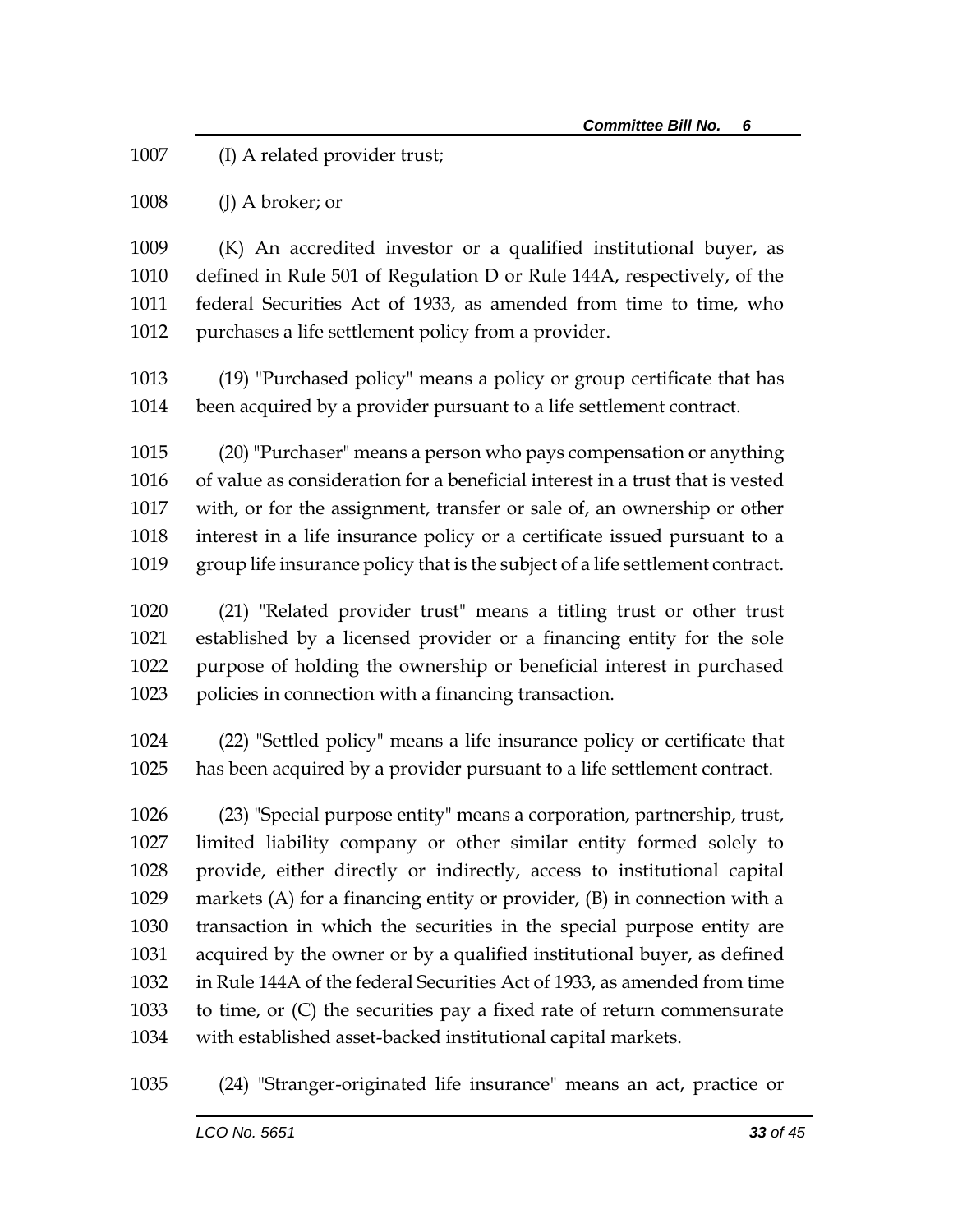arrangement to initiate a life insurance policy for the benefit of a third- party investor who, at the time of policy origination, has no insurable interest in the insured. Such practices include, but are not limited to, cases in which life insurance is purchased with resources or guarantees 1040 from or through a person or entity, who, at the time of policy inception, could not lawfully initiate the policy himself or itself, and where, at the 1042 time of inception, there is an arrangement or agreement, whether verbal or written, to directly or indirectly transfer the ownership of the policy or the policy benefits to a third-party. Trusts created to give the appearance of insurable interest and used to initiate policies for investors violate insurable interest laws and the prohibition against wagering on life. Stranger-originated life insurance arrangements do not include those practices set forth in subparagraph (B) of subdivision (11) of this section.

 (25) "Terminally ill" means having an illness or sickness that can reasonably be expected to result in death in twenty-four months or less.

 Sec. 12. (NEW) (*Effective from passage*) (a) There is established a grant program to provide individuals who are indigent with access to legal assistance when making an application for a restraining order under section 46b-15 of the general statutes, as amended by this act. The program shall be administered by the organization that administers the program for the use of interest earned on lawyers' clients' funds accounts pursuant to section 51-81c of the general statutes.

 (b) Not later than three months after receiving funding in any year pursuant to section 13 of this act, the organization administering the program shall issue a request for proposals from nonprofit entities whose principal purpose is providing legal services to individuals who are indigent, for the purpose of awarding grants to provide counsel to indigent individuals who express an interest in applying for a restraining order pursuant to section 46b-15 of the general statutes, as amended by this act, and, to the extent practicable within the funding awarded, representing such individuals throughout the process of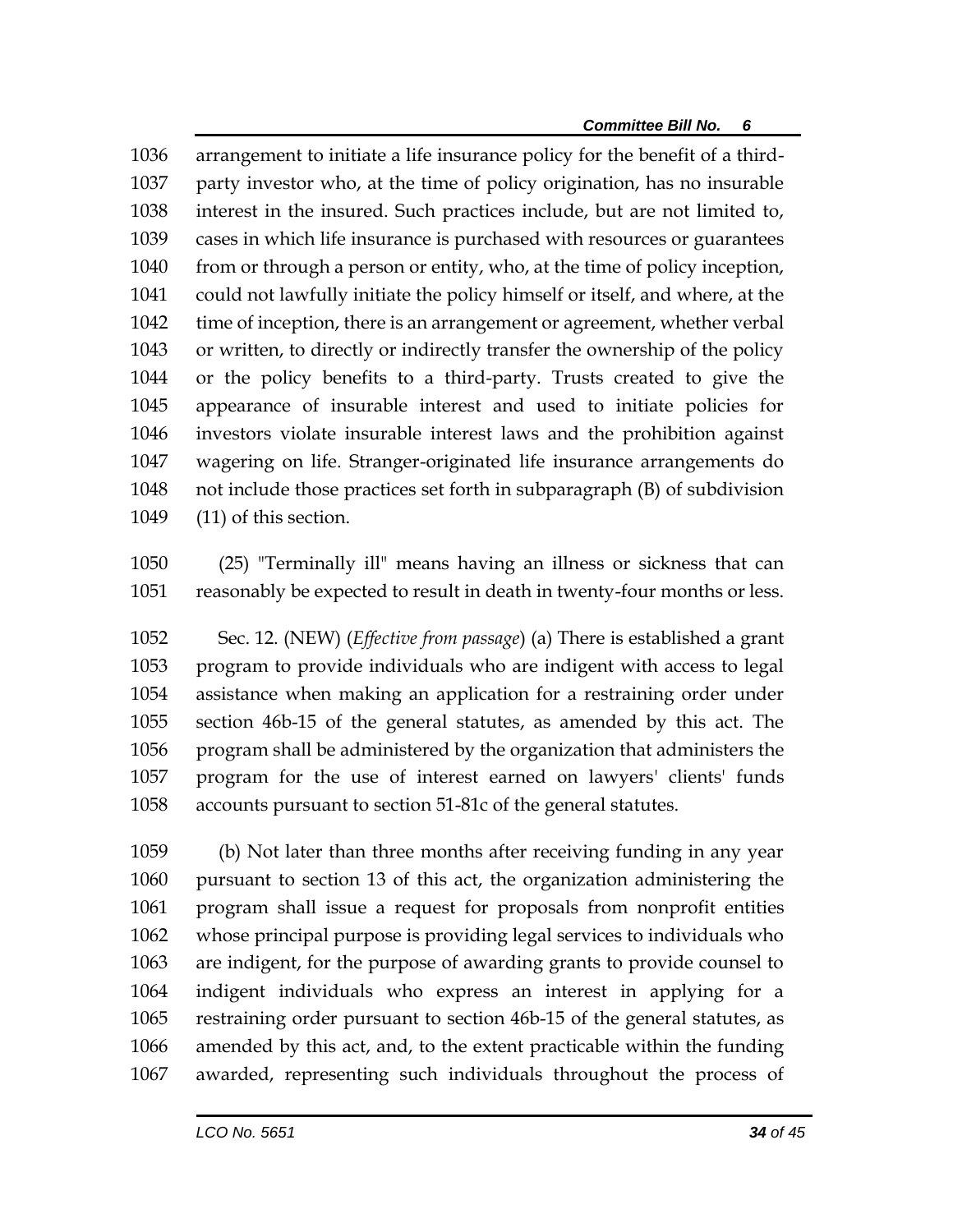applying for such restraining order, including at prehearing conferences and at the hearing on an application. A nonprofit entity responding to the request for proposals may partner with law schools or other non- profit entities or publicly funded organizations that are not governmental entities, for the provision of services pursuant to a grant. Each response to the request for proposals shall specify the judicial district courthouse, or courthouses, for which services will be provided.

 (c) The organization administering the program may only award a grant (1) to provide services in the judicial districts of Bridgeport, Hartford, New Haven, Stamford or Waterbury, and (2) in an amount not to exceed two hundred thousand dollars, except that a grant to provide services in the judicial district with the highest average number of applications for restraining orders under section 46b-15 of the general 1081 statutes, as amended by this act, over the previous three fiscal years may receive a grant of not more than four hundred thousand dollars. Grants may not be used to provide services to individuals who are not indigent.

 (d) The organization administering the program may only award a grant to a nonprofit entity whose principal purpose is providing legal services to individuals who are indigent, if such nonprofit entity demonstrates the ability to:

 (1) Verify at the time of meeting with an individual that such potential client is indigent and meets applicable household income eligibility requirements set by the entity;

 (2) Arrange for at least one individual who has the relevant training or experience and is authorized to provide legal counsel to individuals who express an interest in applying for a restraining order, to be present in the courthouse or courthouses identified in response to the request for proposals during all business hours;

 (3) Provide continued representation to individuals throughout the restraining order process, including in court for the hearing on the restraining order, to the greatest extent practicable within the funding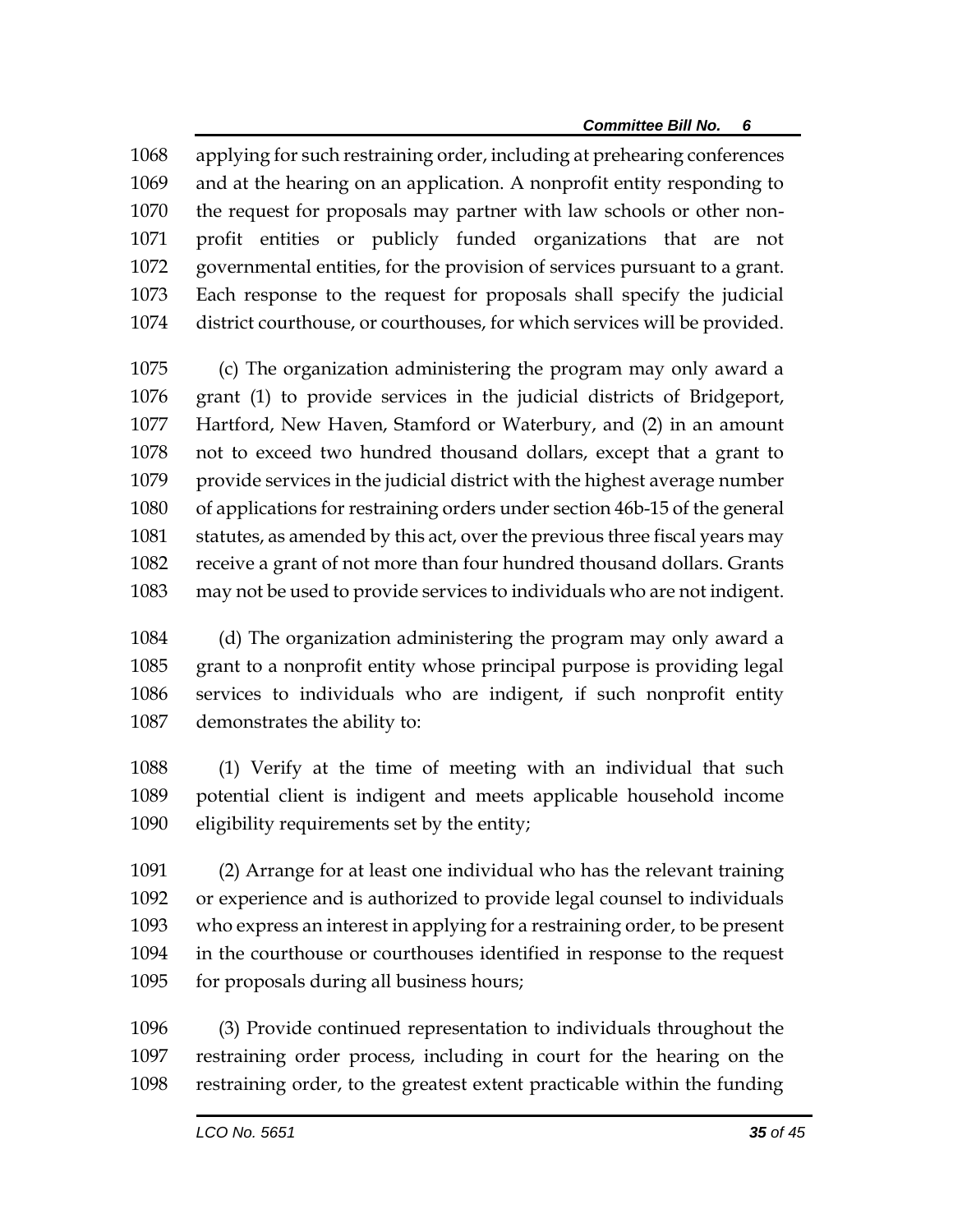awarded and if requested to do so by an individual after providing assistance with a restraining order application;

 (4) Provide any individual in the courthouse who expresses an interest in applying for a restraining order with all applicable forms that may be necessary to apply for a restraining order; and

 (5) Track and report to the organization administering the program on the services provided pursuant to the program, including (A) the procedural outcomes of restraining order applications filed, (B) the number of instances where legal counsel was provided prior to the filing of an application but not during the remainder of the restraining order process, and the reasons causing the duration of such representation, and (C) information on any other legal representation provided to individuals pursuant to the program on matters that were ancillary to the circumstances that supported the application for a restraining order.

 (e) In awarding grants, the organization administering the program shall give preference to nonprofit entities (1) that demonstrate the ability to provide legal representation to clients regarding matters ancillary to 1116 the circumstances that supported the application for a restraining order; (2) with experience offering legal representation to individuals during the restraining order process; or (3) that can provide quality remote services should courthouses be closed to the public.

 (f) The Chief Court Administrator shall (1) provide each grant recipient with office space in the judicial district courthouse or courthouses served by such recipient under the grant program to conduct intake interviews and assist clients with applications for restraining orders, and (2) require court clerks at such courthouses, prior to accepting an application for a restraining order pursuant to section 46b-15 of the general statutes, as amended by this act, to inform each individual filing such application, or inquiring about filing such an application, that pro bono legal services are available from the grant recipient for income-eligible individuals and where the grant recipient is located in the courthouse.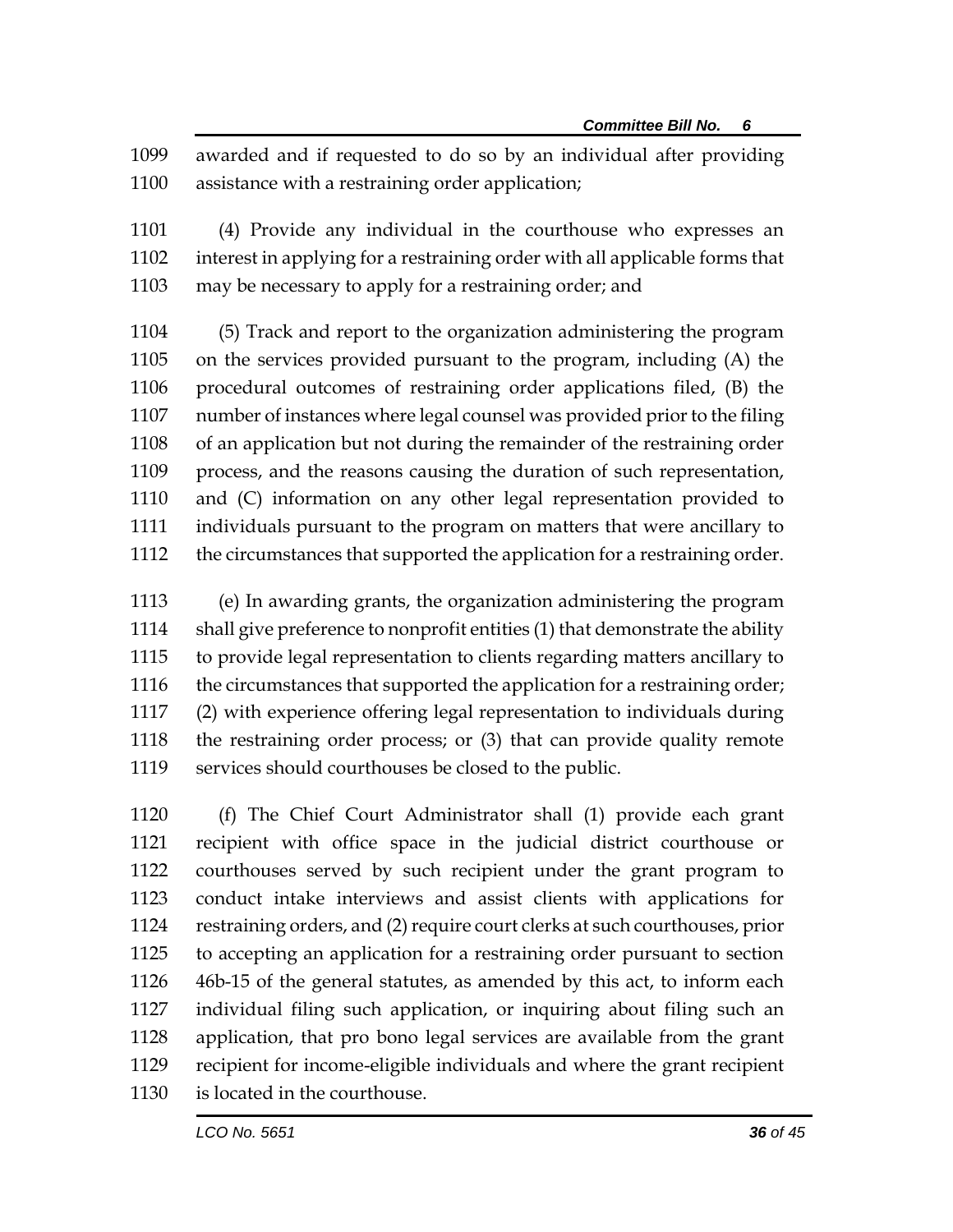(g) The Chief Court Administrator shall post on the Internet web site of the Judicial Branch where instructions for filing a restraining order pursuant to section 46b-15 of the general statutes, as amended by this act, are provided, information on the pro bono legal services available from grant recipients for income-eligible individuals at the applicable courthouses.

 (h) For each year that funding is provided for the program under this section, the organization administering the program shall either conduct, or partner with an academic institution or other qualified entity for the purpose of conducting, an analysis of the impact of the program, including, but not limited to, (1) the procedural outcomes for applications filed in association with services provided by grant recipients under the program, (2) the types and extent of legal services provided to individuals served pursuant to the program, including on matters ancillary to the restraining order application, and (3) the number of cases where legal services were provided before an application was filed but legal representation did not continue during the restraining order process and the reasons for such limited representations. Not later than July first of the year following any year in which the program received funding, the organization administering the program shall submit a report on the results of such analysis in accordance with the provisions of section 11-4a of the general statutes, to the joint standing committee of the General Assembly having cognizance of matters relating to the judiciary.

 Sec. 13. (NEW) (*Effective from passage*) During each of the fiscal years ending June 30, 2022, and June 30, 2023, the Attorney General, utilizing transfer invoices, shall remit one million two hundred fifty thousand dollars to the organization administering the program established pursuant to section 12 of this act, from moneys received by the Office of the Attorney General in connection with the settlement of any lawsuit to which the state is a party. Such remittal in the fiscal year ending June 30, 2023, shall occur no later than one year following the date of the remittal in the previous fiscal year. Moneys remitted to the organization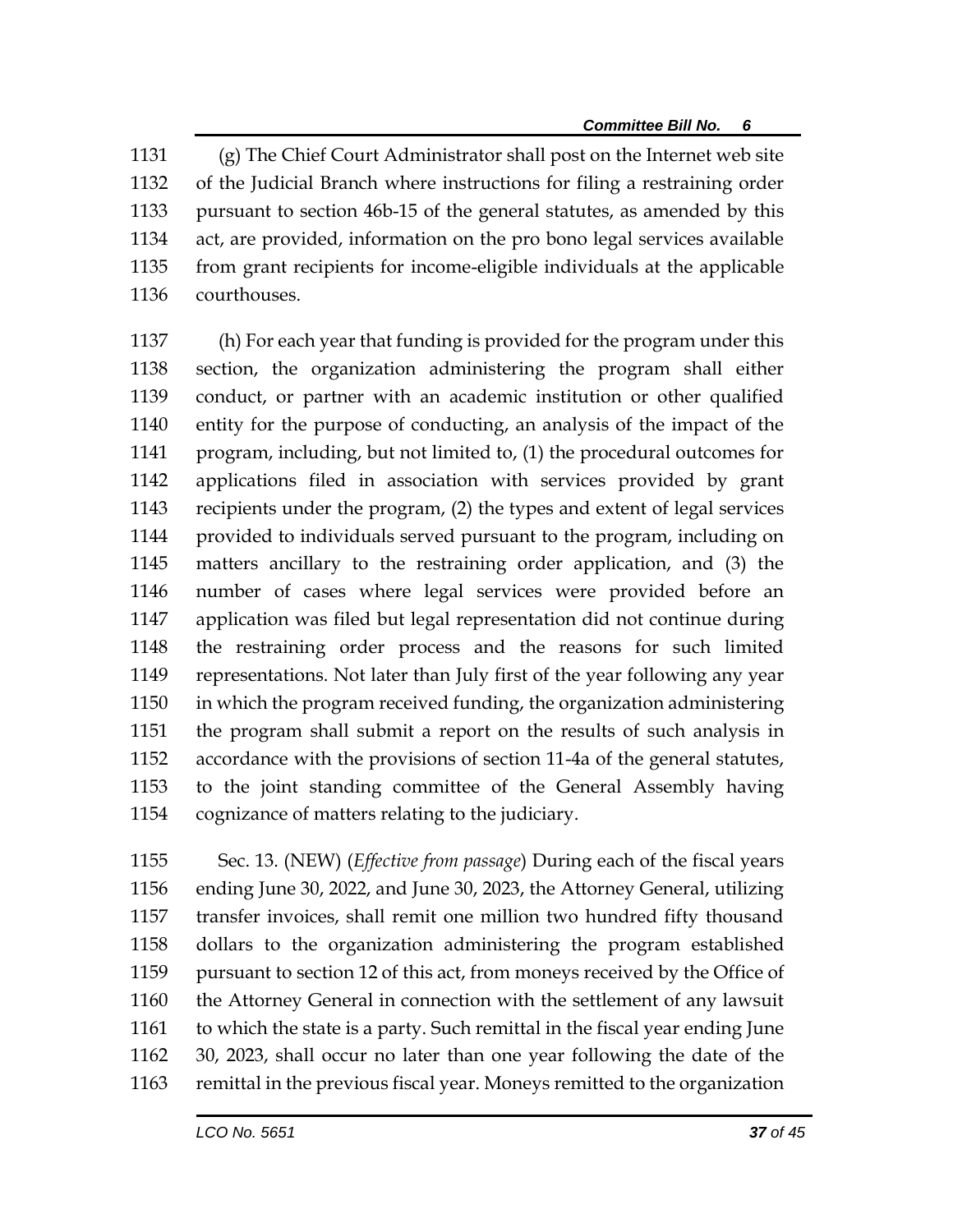pursuant to this section shall be used for purposes of the program established in section 12 of this act. Up to five per cent of the total amount received by such organization may be used for the reasonable costs of administering the program, including the completion of the analysis and report required by subsection (h) of section 12 of this act.

 Sec. 14. Section 54-64a of the general statutes is repealed and the following is substituted in lieu thereof (*Effective October 1, 2021*):

 (a) (1) Except as provided in subdivision (2) of this subsection and subsection (b) of this section, when any arrested person is presented before the Superior Court, said court shall, in bailable offenses, promptly order the release of such person upon the first of the following conditions of release found sufficient to reasonably ensure the appearance of the arrested person in court: (A) Upon execution of a written promise to appear without special conditions, (B) upon execution of a written promise to appear with nonfinancial conditions, (C) upon execution of a bond without surety in no greater amount than necessary, (D) upon execution of a bond with surety in no greater amount than necessary, but in no event shall a judge prohibit a bond from being posted by surety. In addition to or in conjunction with any of the conditions enumerated in subparagraphs (A) to (D), inclusive, of this subdivision the court may, when it has reason to believe that the person is drug-dependent and where necessary, reasonable and appropriate, order the person to submit to a urinalysis drug test and to participate in a program of periodic drug testing and treatment. The results of any such drug test shall not be admissible in any criminal proceeding concerning such person.

 (2) If the arrested person is charged with no offense other than a misdemeanor, the court shall not impose financial conditions of release on the person unless (A) the person is charged with a family violence crime, as defined in section 46b-38a, as amended by this act, or a violation of section 53a-222a when the condition of release was issued for a family violence crime, or (B) the person requests such financial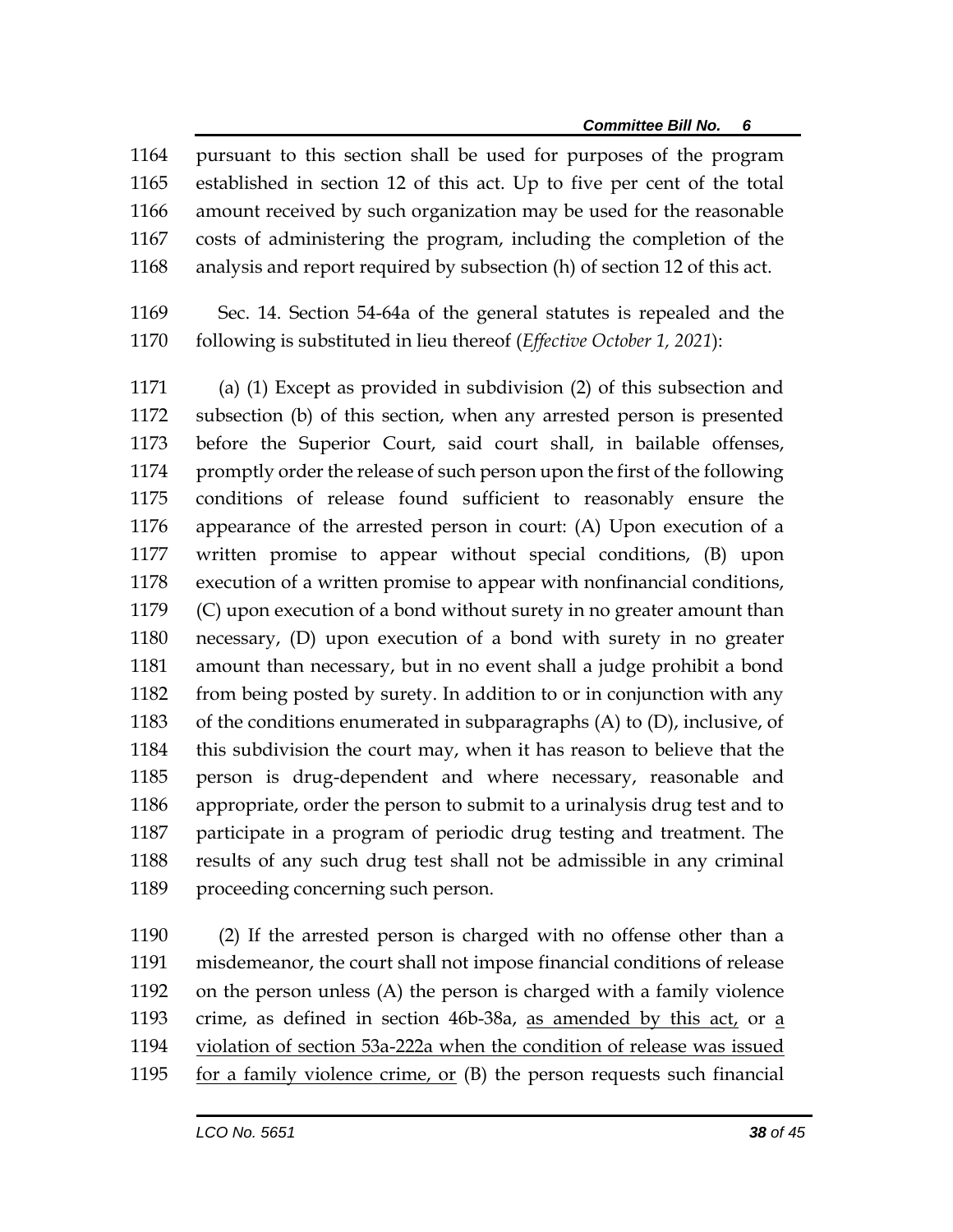1196 conditions, or (C) the court makes a finding on the record that there is a likely risk that (i) the arrested person will fail to appear in court, as required, or (ii) the arrested person will obstruct or attempt to obstruct justice, or threaten, injure or intimidate or attempt to threaten, injure or intimidate a prospective witness or juror, or (iii) the arrested person will engage in conduct that threatens the safety of himself or herself or another person. In making a finding described in this subsection, the court may consider past criminal history, including any prior record of failing to appear as required in court that resulted in any conviction for a violation of section 53a-172 or any conviction during the previous ten years for a violation of section 53a-173 and any other pending criminal cases of the person charged with a misdemeanor.

 (3) The court may, in determining what conditions of release will reasonably ensure the appearance of the arrested person in court, consider the following factors: (A) The nature and circumstances of the offense, (B) such person's record of previous convictions, (C) such person's past record of appearance in court, (D) such person's family ties, (E) such person's employment record, (F) such person's financial resources, character and mental condition, **[**and**]** (G) such person's community ties, and (H) in cases of a violation of section 53a-222a when the condition of release was issued for a family violence crime, as 1217 defined in section 46b-38a, as amended by this act, the heightened risk posed to alleged victims of family violence by violations of conditions of release.

1220 (b) (1) When any arrested person charged with the commission of  $\underline{A}$ 1221 a class A felony, (B) a class B felony, except a violation of section 53a-86 or 53a-122, (C) a class C felony, except a violation of (i) section 53a-87, 53a-152 or 53a-153, or (ii) section 53a-222, 53a-223, 53a-223a or 53a-223b when the condition of release or court order was issued for an act of family violence or a family violence crime, as defined in section 46b-38a, as amended by this act, or (D) a class D felony under (i) sections 53a-60 to 53a-60c, inclusive, (ii) section 53a-72a, 53a-95, 53a-103, 53a-103a, 53a-114, 53a-136 or 53a-216, or (iii) section 53a-222, 53a-222a, 53a-223, 53a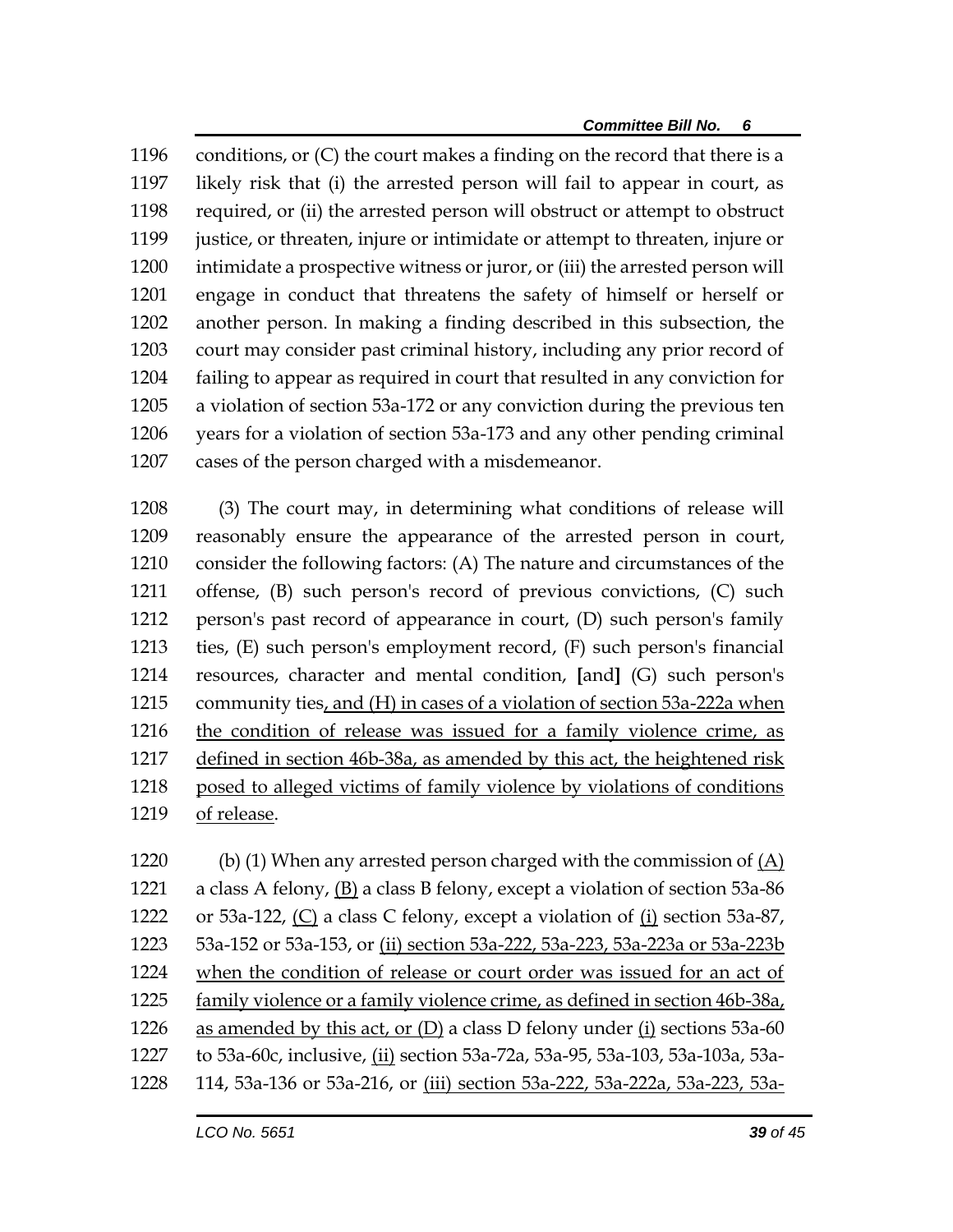223a or 53a-223b when the condition of release or court order was issued for an act of family violence or a family violence crime, or (iv) a family violence crime, **[**as defined in section 46b-38a,**]** is presented before the Superior Court, said court shall, in bailable offenses, promptly order the release of such person upon the first of the following conditions of release found sufficient to reasonably ensure the appearance of the arrested person in court and that the safety of any other person will not be endangered: **[**(A)**]** (I) Upon such person's execution of a written promise to appear without special conditions, **[**(B)**]** (II) upon such person's execution of a written promise to appear with nonfinancial conditions, **[**(C)**]** (III) upon such person's execution of a bond without surety in no greater amount than necessary, **[**(D)**]** (IV) upon such person's execution of a bond with surety in no greater amount than necessary, but in no event shall a judge prohibit a bond from being posted by surety. In addition to or in conjunction with any of the conditions enumerated in subparagraphs **[**(A) to**]** (D)(I) to (D)(IV), inclusive, of this subdivision, the court may, when it has reason to believe that the person is drug-dependent and where necessary, reasonable and appropriate, order the person to submit to a urinalysis drug test and to participate in a program of periodic drug testing and treatment. The results of any such drug test shall not be admissible in any criminal proceeding concerning such person.

 (2) The court may, in determining what conditions of release will reasonably ensure the appearance of the arrested person in court and that the safety of any other person will not be endangered, consider the following factors: (A) The nature and circumstances of the offense, (B) such person's record of previous convictions, (C) such person's past record of appearance in court after being admitted to bail, (D) such person's family ties, (E) such person's employment record, (F) such person's financial resources, character and mental condition, (G) such person's community ties, (H) the number and seriousness of charges pending against the arrested person, (I) the weight of the evidence against the arrested person, (J) the arrested person's history of violence, (K) whether the arrested person has previously been convicted of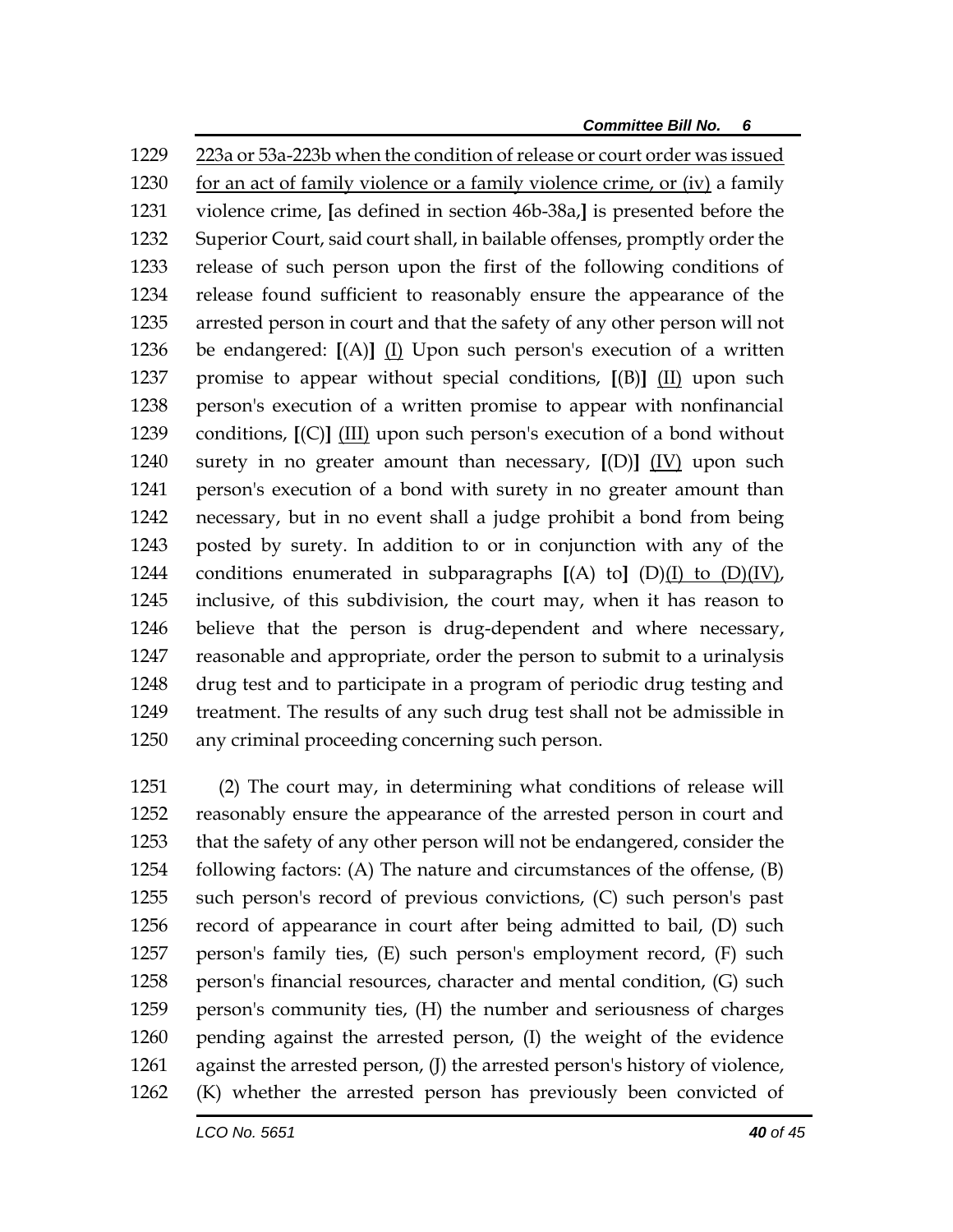similar offenses while released on bond, **[**and**]** (L) the likelihood based upon the expressed intention of the arrested person that such person will commit another crime while released, and (M) in cases of a violation of section 53a-222, 53a-222a, 53a-223, 53a-223a or 53a-223b when the condition of release or court order was issued for an act of family violence or a family violence crime, as defined in section 46b-38a, as amended by this act, the heightened risk posed to alleged victims of family violence by violations of conditions of release or court orders of protection.

 (3) When imposing conditions of release under this subsection, the court shall state for the record any factors under subdivision (2) of this subsection that it considered and the findings that it made as to the danger, if any, that the arrested person might pose to the safety of any other person upon the arrested person's release that caused the court to impose the specific conditions of release that it imposed.

 (c) If the court determines that a nonfinancial condition of release should be imposed pursuant to subparagraph (B) of subdivision (1) of subsection (a) or (b) of this section, the court shall order the pretrial release of the person subject to the least restrictive condition or combination of conditions that the court determines will reasonably ensure the appearance of the arrested person in court and, with respect to the release of the person pursuant to subsection (b) of this section, that the safety of any other person will not be endangered, which 1286 conditions may include an order that the arrested person do one or more of the following: (1) Remain under the supervision of a designated 1288 person or organization; (2) comply with specified restrictions on such person's travel, association or place of abode; (3) not engage in specified activities, including the use or possession of a dangerous weapon, an intoxicant or a controlled substance; (4) provide sureties of the peace pursuant to section 54-56f under supervision of a designated bail commissioner or intake, assessment and referral specialist employed by the Judicial Branch; (5) avoid all contact with an alleged victim of the crime and with a potential witness who may testify concerning the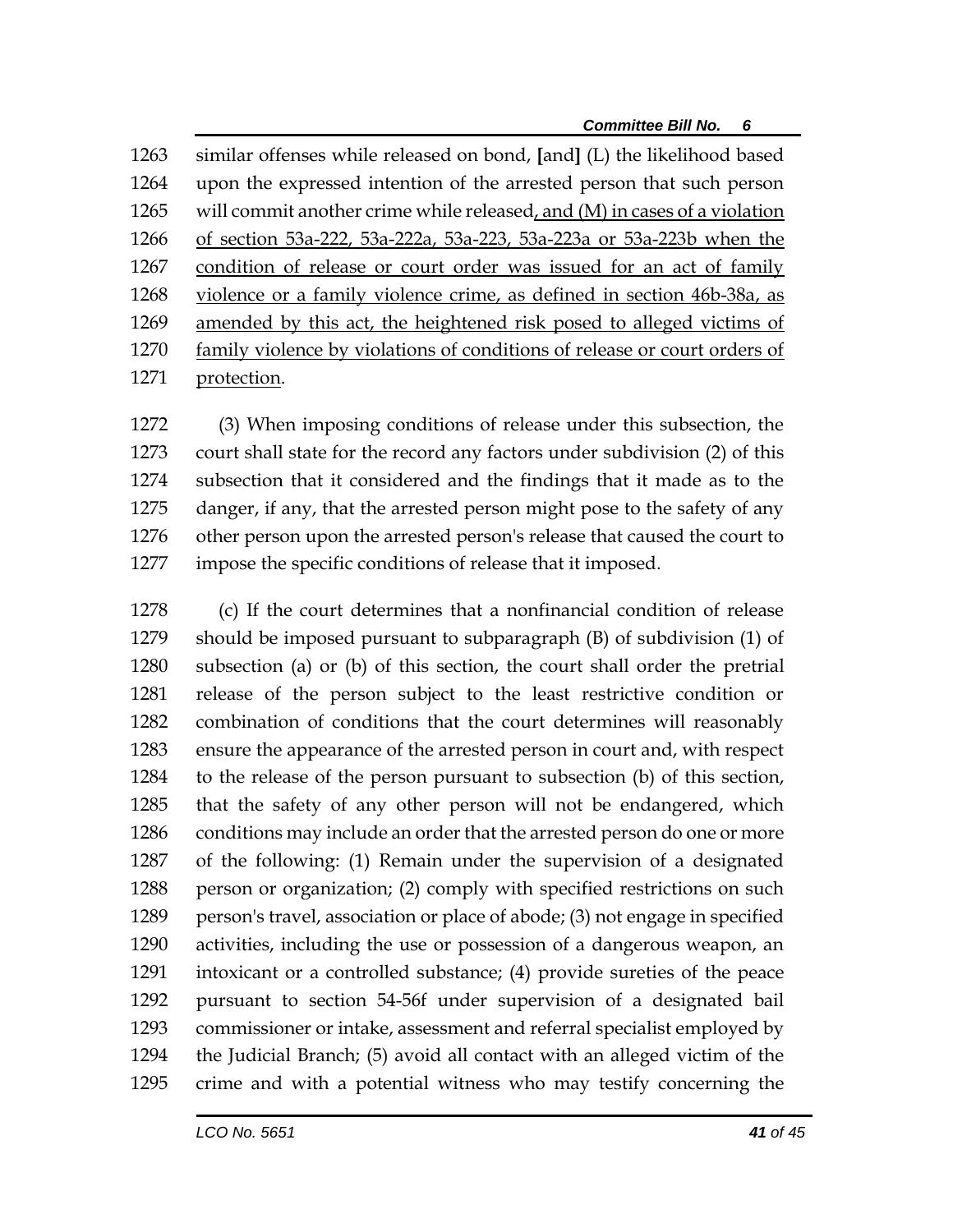offense; (6) maintain employment or, if unemployed, actively seek employment; (7) maintain or commence an educational program; (8) be subject to electronic monitoring; or (9) satisfy any other condition that is reasonably necessary to ensure the appearance of the person in court and that the safety of any other person will not be endangered. The court shall state on the record its reasons for imposing any such nonfinancial condition.

 (d) If the arrested person is not released, the court shall order him committed to the custody of the Commissioner of Correction until he is released or discharged in due course of law.

 (e) The court may require that the person subject to electronic monitoring pursuant to subsection (c) of this section pay directly to the electronic monitoring service provider a fee for the cost of such electronic monitoring services. If the court finds that the person subject to electronic monitoring is indigent and unable to pay the costs of electronic monitoring services, the court shall waive such costs. Any contract entered into by the Judicial Branch and the electronic monitoring service provider shall include a provision stating that the total cost for electronic monitoring services shall not exceed five dollars per day. Such amount shall be indexed annually to reflect the rate of inflation.

 Sec. 15. Subsection (a) of section 53a-181j of the general statutes is repealed and the following is substituted in lieu thereof (*Effective October 1, 2021*):

 (a) A person is guilty of intimidation based on bigotry or bias in the first degree when such person maliciously, and with specific intent to intimidate or harass another person **[**because of**]** motivated in whole or 1323 in substantial part by the actual or perceived race, religion, ethnicity, disability, sex, sexual orientation or gender identity or expression of such other person, causes physical injury to such other person or to a third person.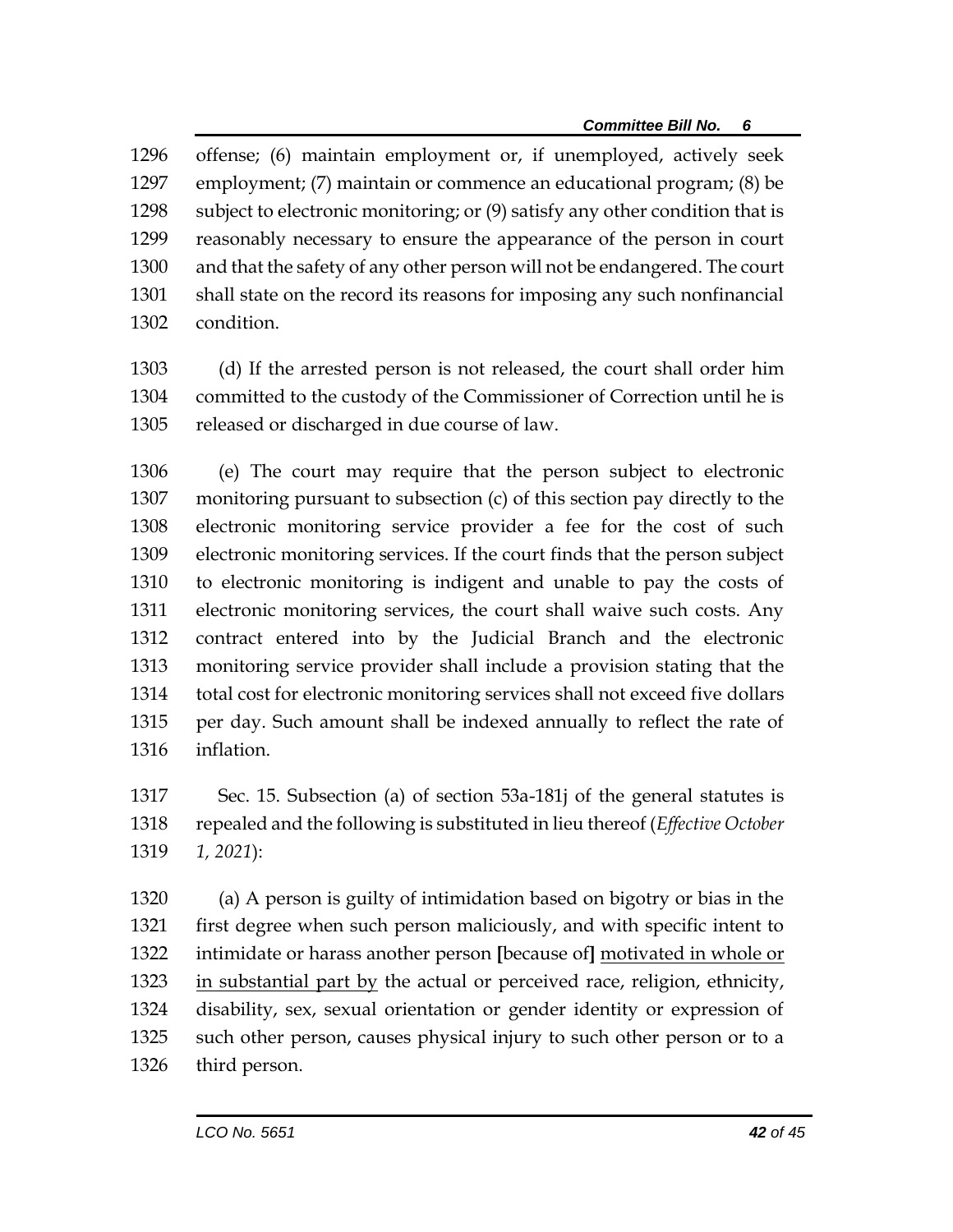Sec. 16. Subsection (a) of section 53a-181k of the general statutes is repealed and the following is substituted in lieu thereof (*Effective October 1, 2021*):

 (a) A person is guilty of intimidation based on bigotry or bias in the second degree when such person maliciously, and with specific intent to intimidate or harass another person or group of persons **[**because of**]** 1333 motivated in whole or in substantial part by the actual or perceived race, religion, ethnicity, disability, sex, sexual orientation or gender identity or expression of such other person or group of persons, does any of the 1336 following: (1) Causes physical contact with such other person or group of persons, (2) damages, destroys or defaces any real or personal property of such other person or group of persons, or (3) threatens, by word or act, to do an act described in subdivision (1) or (2) of this subsection, if there is reasonable cause to believe that an act described in subdivision (1) or (2) of this subsection will occur.

 Sec. 17. Subsection (a) of section 53a-181*l* of the general statutes is repealed and the following is substituted in lieu thereof (*Effective October 1, 2021*):

 (a) A person is guilty of intimidation based on bigotry or bias in the third degree when such person, with specific intent to intimidate or harass another person or group of persons **[**because of**]** motivated in 1348 whole or in substantial part by the actual or perceived race, religion, ethnicity, disability, sex, sexual orientation or gender identity or expression of such other person or persons: (1) Damages, destroys or defaces any real or personal property, or (2) threatens, by word or act, to do an act described in subdivision (1) of this subsection or advocates or urges another person to do an act described in subdivision (1) of this subsection, if there is reasonable cause to believe that an act described in said subdivision will occur.

> This act shall take effect as follows and shall amend the following sections: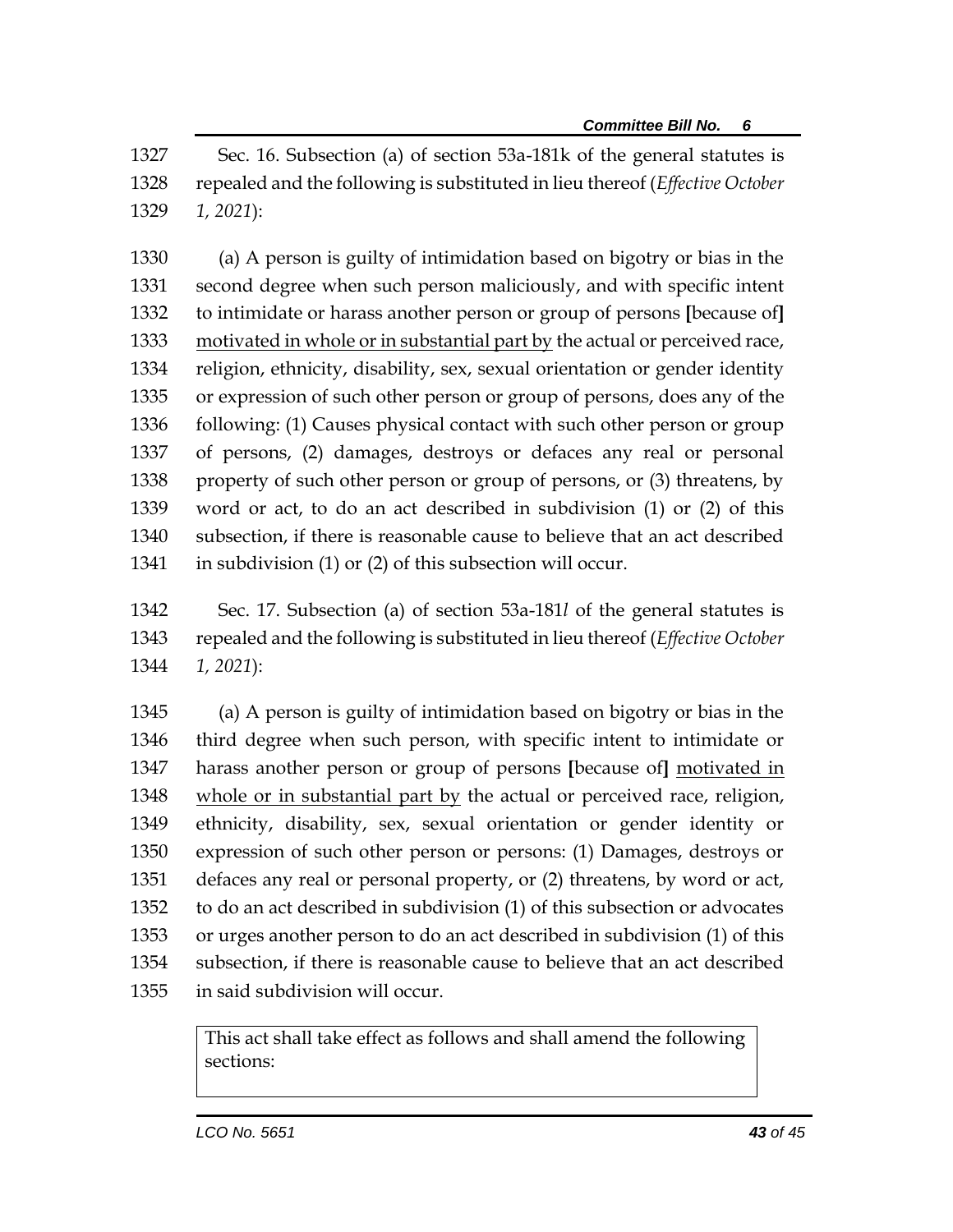| Section 1 | October 1, 2021 | 46b-15             |
|-----------|-----------------|--------------------|
| Sec. $2$  | October 1, 2021 | $51 - 27h$         |
| Sec. $3$  | October 1, 2021 | $51 - 27i$         |
| Sec. 4    | October 1, 2021 | $46b - 38a(3)$     |
| Sec. 5    | July 1, 2021    | $46b-38b(g)(5)$    |
| Sec. 6    | July 1, 2021    | 17b-105a           |
| Sec. 7    | July 1, 2021    | 17b-749(b) and (c) |
| Sec. $8$  | July 1, 2021    | $17b-191(c)$       |
| Sec. 9    | October 1, 2021 | 38a-816            |
| Sec. 10   | October 1, 2021 | 38a-447            |
| Sec. 11   | October 1, 2021 | 38a-465            |
| Sec. 12   | from passage    | New section        |
| Sec. 13   | from passage    | New section        |
| Sec. 14   | October 1, 2021 | 54-64a             |
| Sec. 15   | October 1, 2021 | $53a-181j(a)$      |
| Sec. 16   | October 1, 2021 | $53a-181k(a)$      |
| Sec. 17   | October 1, 2021 | $53a-1811(a)$      |

## *Statement of Purpose:*

To make various changes relating to (1) restraining orders, (2) family violence victim advocates, (3) cash bonds, (4) U Nonimmigrant Status, (5) social services for domestic violence victims, (6) insurance discrimination, (7) counsel for people seeking restraining orders, and (8) crimes based on bigotry or bias.

*[Proposed deletions are enclosed in brackets. Proposed additions are indicated by underline, except that when the entire text of a bill or resolution or a section of a bill or resolution is new, it is not underlined.]*

Co-Sponsors: SEN. LOONEY, 11th Dist.; SEN. DUFF, 25th Dist. SEN. MCCRORY, 2nd Dist.; SEN. ANWAR, 3rd Dist. SEN. CASSANO, 4th Dist.; SEN. SLAP, 5th Dist. SEN. LESSER, 9th Dist.; SEN. WINFIELD, 10th Dist. SEN. DAUGHERTY ABRAMS, 13th Dist.; SEN. CABRERA, 17th Dist. SEN. MOORE, 22nd Dist.; SEN. KUSHNER, 24th Dist. SEN. HASKELL, 26th Dist.; SEN. FLEXER, 29th Dist. SEN. KASSER, 36th Dist.; SEN. BRADLEY, 23rd Dist. REP. MICHEL, 146th Dist.; REP. CONLEY, 40th Dist. REP. PALM, 36th Dist.; REP. SIMMS, 140th Dist. REP. PHIPPS, 100th Dist.; REP. HUGHES, 135th Dist.